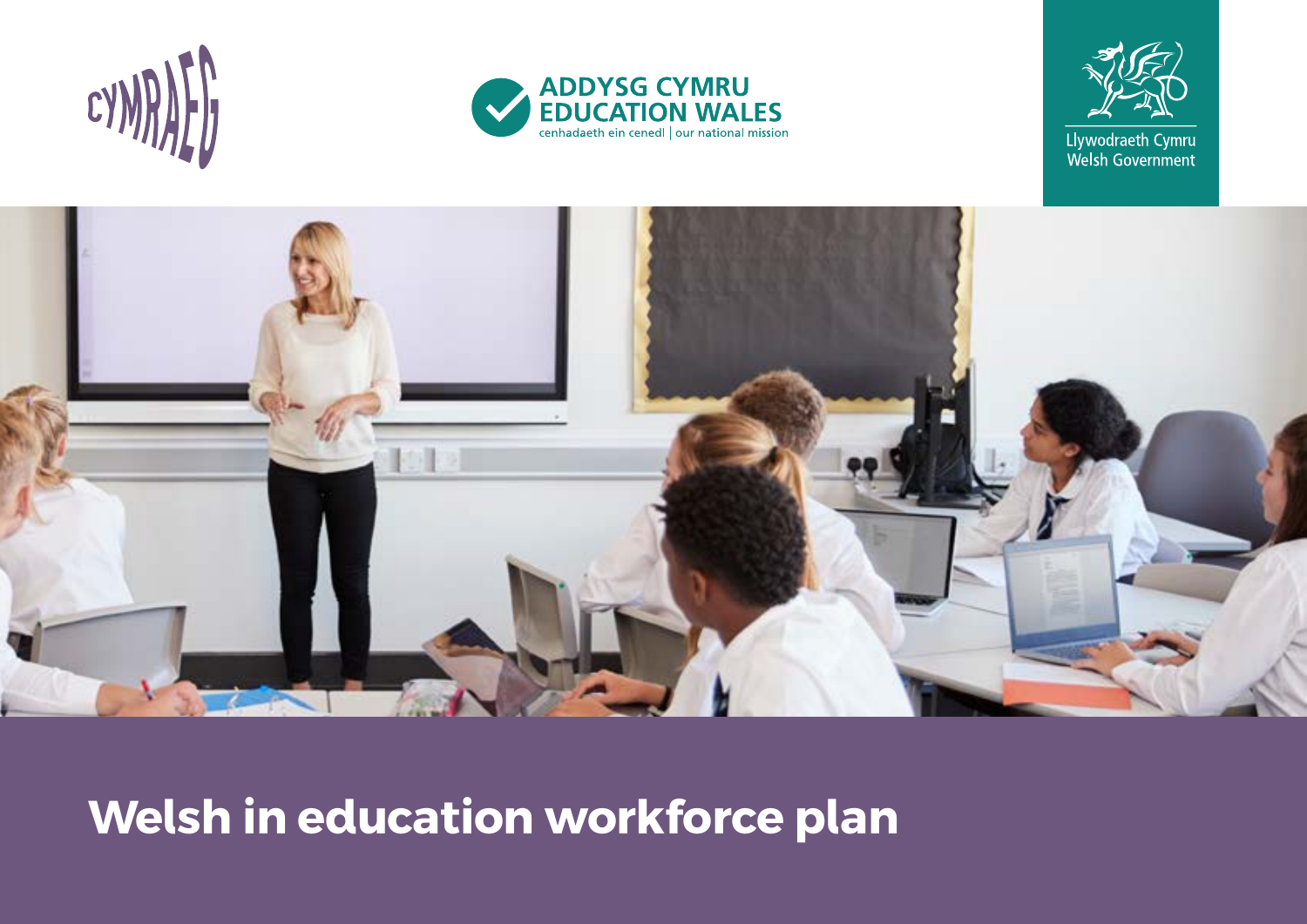### **Welsh in education workforce plan**

#### **Audience**

Bodies involved or interested in the Welsh-medium education workforce and developing the Welsh language skills of education practitioners, including: schools, initial teacher education (ITE) partnerships, teaching unions, regional consortia and partnerships, local authorities, Estyn, Education Workforce Council (EWC), National Academy for Educational Leadership (NAEL), Coleg Cymraeg Cenedlaethol, Welsh Language Sabbatical Scheme providers, CYDAG, university departments of Welsh, Mudiad Meithrin, Welsh Language Commissioner and others with an interest.

#### **Overview**

This plan sets out the steps the Welsh Government, along with its partners, will take over the next 10 years to increase the number of teachers and support workers able to work through the medium of Welsh and teach Welsh. The plan also includes actions to support the development of the Welsh language skills and expertise of the existing workforce. It also includes actions to develop leadership capacity in the Welsh-medium sector and support for leaders to develop Welsh language and culture within their schools.

#### **Action required**

The roles and responsibilities of those involved in implementing the plan is included.

#### **Further information**

Enquiries about this document should be directed to: Pedagogy, Leadership and Professional Learning Division The Education Directorate Welsh Government Cathays Park, Cardiff CF10 3NQ e-mail: athrawoncc.wmteachers@gov.wales

**CO**WG Education

**F[acebook/EducationWales](https://www.facebook.com/educationwales/)** 

#### **Additional copies**

This document can be accessed from the Welsh Government's website at<https://gov.wales/education-skills>

#### **Related documents**

'Welsh in education workforce plan: data analysis' 'Welsh in education workforce plan: summary of Welsh in education strategic plans'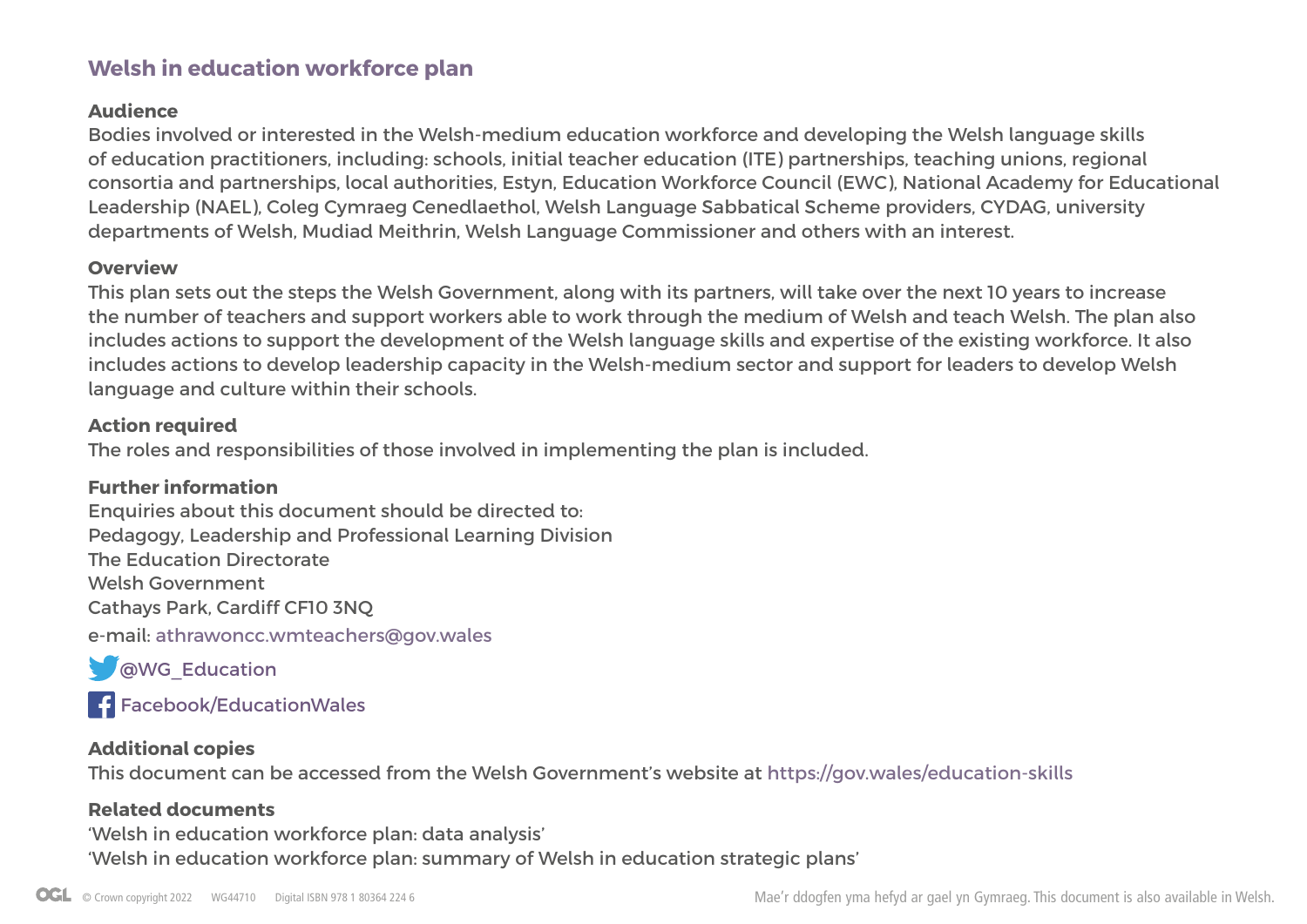### **Contents**

| <b>Ministerial foreword</b>                                                                                                                                                                           | $\overline{2}$ |
|-------------------------------------------------------------------------------------------------------------------------------------------------------------------------------------------------------|----------------|
| <b>Introduction</b>                                                                                                                                                                                   | 3              |
| Vision                                                                                                                                                                                                | 6              |
| <b>Objectives and key actions</b>                                                                                                                                                                     | 8              |
| Aim 1: Increase the number of teachers able to teach Welsh as a subject and other subjects through the medium of Welsh                                                                                | 8              |
| Aim 2: Increase the number of practitioners able to work through the medium of Welsh who are supporting learners                                                                                      | 21             |
| Aim 3: Develop all practitioners' Welsh language skills and expertise to teach Welsh and through the medium of Welsh                                                                                  | 28             |
| Aim 4: Develop leadership capacity for Welsh-medium schools and equip all leaders with skills to strategically plan the<br>development of Welsh within a culture of schools as learning organisations | 36             |
| <b>Roles and responsibilities</b>                                                                                                                                                                     | 39             |
| <b>Monitoring</b>                                                                                                                                                                                     | 42             |
| Annex 1: Journey to becoming a teacher and stakeholders involved                                                                                                                                      | 43             |
| Annex 2: Welsh language professional learning for education practitioners                                                                                                                             | 45             |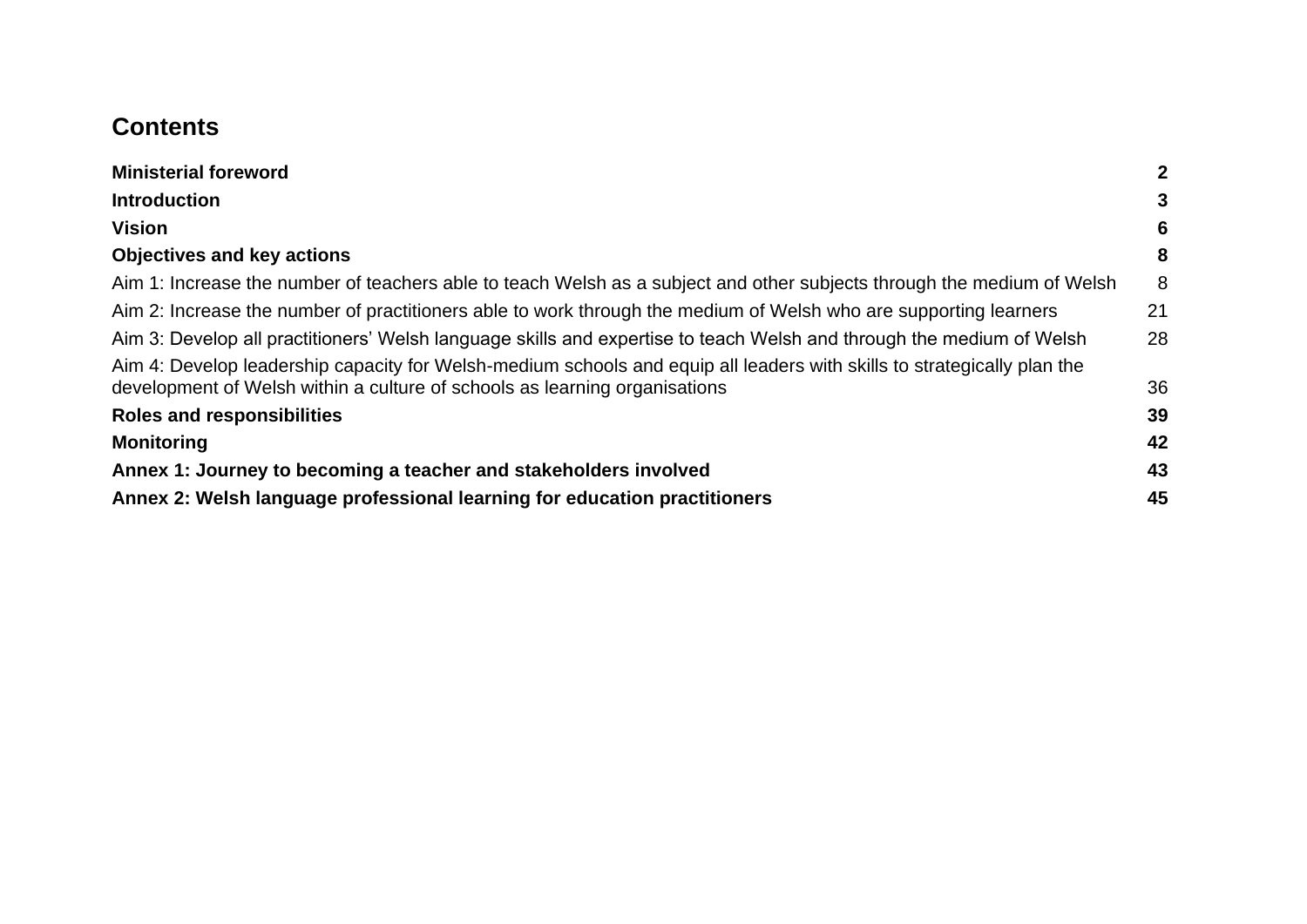### <span id="page-3-0"></span>**Ministerial foreword**

I am very pleased to be able to publish this 10-year plan on how we will take steps with our partners to develop the Welsh language workforce in our schools.

Our ambition for a million Welsh speakers by 2050 demands far-reaching changes and actions to be taken. Our new curriculum puts the Welsh language at the heart of learning in Wales but if we are to create a nation where people speak and use the language as part of their everyday lives, increasing the number of learners in Welsh-medium schools is vital. For us to do that we need a strong and skilled workforce.

We have already laid solid foundations. However, while we have excellent teachers and support staff in our Welsh-medium schools, it can be a challenge for schools to recruit the staff they need. We need to take steps to solve these issues in the short term, while also developing more sustainable ways to significantly increase our workforce over the next 10 years to enable local authorities to deliver on their Welsh in education strategic plans. This requires radical and innovative solutions; we cannot deliver this alone.

We also need to continue our efforts to develop the Welsh language skills of our education workforce and to ensure that our leaders are equipped with the knowledge and skills to strategically plan and develop the Welsh language within our schools.

We have engaged extensively with key partners and stakeholders both to fully understand the issues and to develop the solutions that we need. I would like to thank everyone who contributed to the development of this plan and especially to the Task and Finish Group who have worked with us to suggest, develop and refine the actions.

There is a lot to do. We want to continue to attract and support the best teachers, assistants and leaders for our schools. I have been overwhelmed by the enormous amount of dedication, enthusiasm and commitment among our partners and I am confident that together we will be able to deliver on the actions set out in the plan for our future generations.

**Jeremy Miles MS Minister for Education and Welsh language**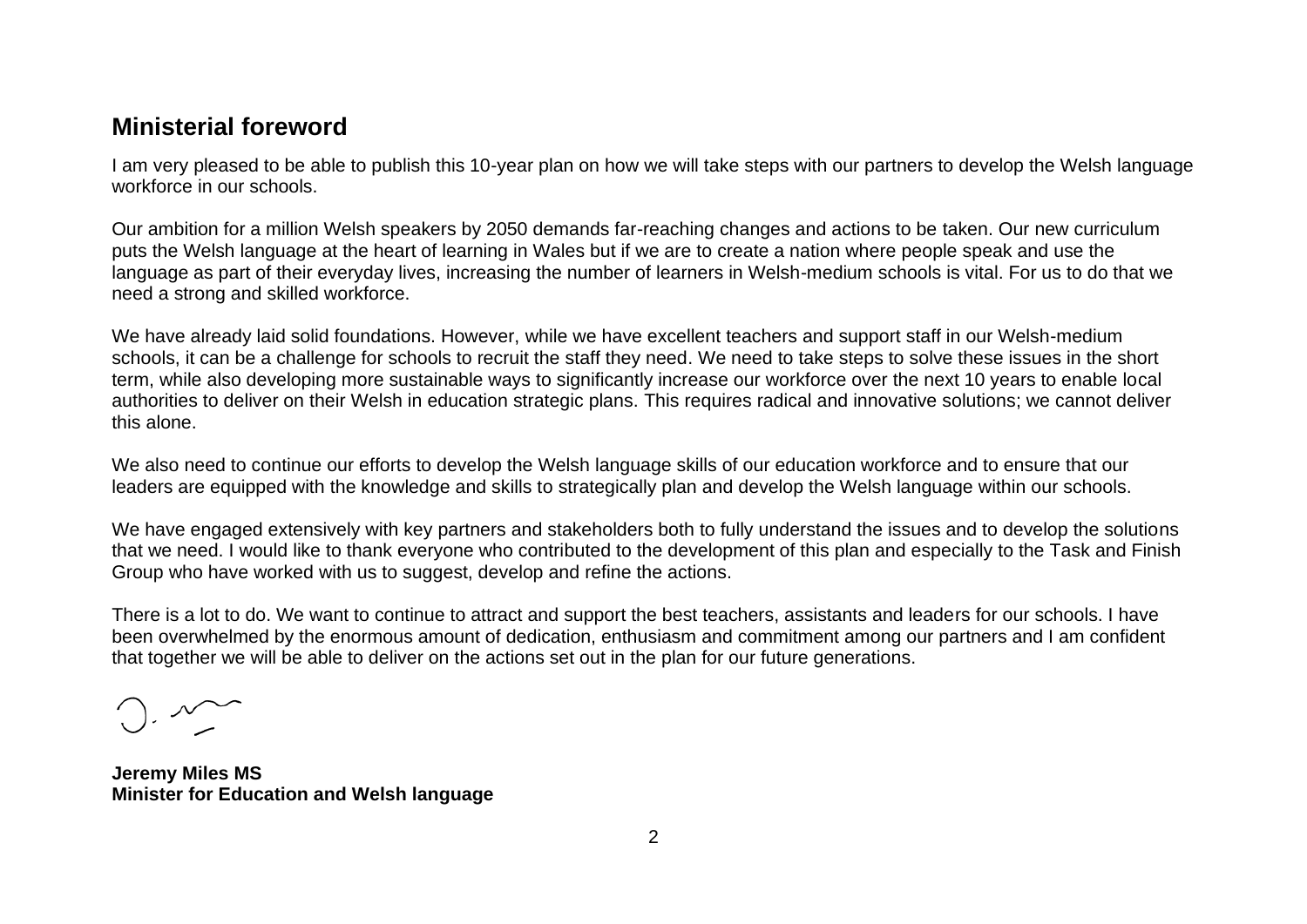### <span id="page-4-0"></span>**Introduction**

The purpose of this 10-year plan is to set out the actions that we will take in partnership with a range of organisations and stakeholders to increase the number of teachers able to teach Welsh as a subject or through the medium of Welsh, to develop the Welsh language skills of our education workforce and to ensure that our leaders are equipped with the knowledge and skills to strategically plan and develop the Welsh language within our schools. Our vision for a thriving Welsh language along with the introduction of Curriculum for Wales requires a skilled Welsh workforce.

The education system plays a vital role in increasing the number of Welsh speakers, by increasing the number of learners in Welsh-medium or bilingual education and also by ensuring that every learner in Wales has the opportunity to develop their skills in Welsh sufficiently to use in all aspects of life. We have already laid solid foundations since the publication of our first 'Welshmedium Education Strategy' in 2010 and the 'Welsh in education: Action plan 2017–21' in 2017. The next step of the journey is to embed some of our key policies and ensure that different parts of the system work together to achieve our aims.

Since the publication of the 'Welsh in education: Action plan 2017–21' in 2017 several reports and key documents have been published which have been used to inform this plan. These include:

- ['Evaluation of Welsh-Medium Provision in Initial Teacher Education'](https://gov.wales/evaluation-welsh-medium-provision-initial-teacher-education-0), 2018
- ['Improving the Planning of Welsh-Medium Education'](https://gov.wales/improving-planning-welsh-medium-education), 2019
- ['The Welsh language and the statutory education workforce](https://www.welshlanguagecommissioner.wales/policy-and-research/our-policy-opinions/education) in Wales', briefing note, 2020
- ['Evaluation of the Welsh Language Sabbatical Scheme for education practitioners'](https://gov.wales/evaluation-welsh-language-sabbatical-scheme-education-practitioners), 2021
- ['A rapid review of the National Centre for Learning Welsh',](https://gov.wales/rapid-review-national-centre-learning-welsh) 2021
- a report prepared by CYDAG for the Education Workforce Council (EWC), 2021
- Estyn inspection and thematic reports
- a range of data and analysis.

Our aims, in the delivery of this plan are to:

- increase the number of teachers able to teach Welsh as a subject and other subjects through the medium of Welsh
- increase the number of practitioners able to work through the medium of Welsh who are supporting learners
- develop all practitioners' Welsh language skills and expertise to teach Welsh and through the medium of Welsh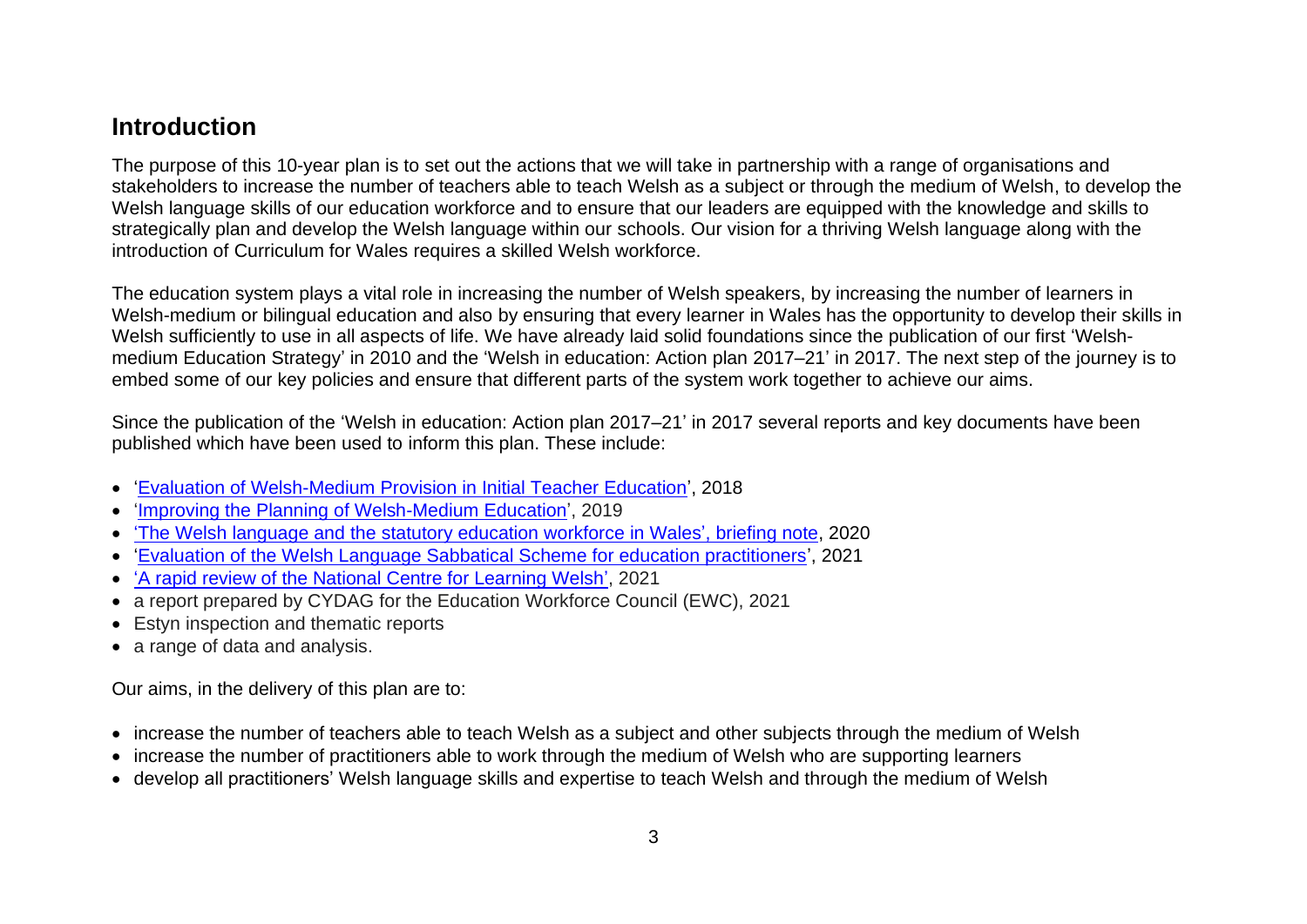• develop leadership capacity for Welsh-medium schools and equip all leaders with the skills to strategically plan the development of Welsh within a culture of schools as learning organisations.

The challenges facing us in our drive to increase the number of Welsh-medium teachers are particularly complex. Ensuring a sufficient supply of Welsh-speaking teachers is key to the success of the Welsh Government's Cymraeg 2050. The picture in primary education is mixed, with some areas of Wales struggling to recruit teachers and other areas seeing a better supply. However, the situation in secondary education is much more challenging with decreasing numbers entering initial teacher education training to teach secondary through the medium of Welsh. Wales is not the only nation to see a decline in the number of people choosing teaching as a career. There has been a decline worldwide, especially in secondary education. While the situation in primary education requires careful monitoring over the coming years, given the significant challenges in secondary education this plan focuses mainly on actions in relation to that sector.

More teachers with Welsh language skills are also needed in English-medium schools, both to teach Welsh as a subject in secondary schools and to support the teaching of Welsh as part of Curriculum for Wales.

We do not underestimate the challenges ahead and the Welsh Government cannot deliver on these aims alone. We have worked together with our partners and stakeholders in the development of this plan and we must all now play a part in its delivery.

The plan is accompanied by 2 separate documents. The data analysis document provides a range of data on the education workforce from a number of sources. This data has been used to inform the actions in the plan. Our intention is to update this analysis at timely intervals in order to use the most recent data as we monitor and refine the actions in this long-term plan. The second document is a summary of the local authority Welsh in education strategic plans (WESPs) for the next 10 years. The local authorities have set out their intention to increase Welsh-medium provision in their areas in order to meet the Cymraeg 2050 targets, and the document provides a brief summary of how local authority plans will impact on teacher capacity. We will also update this document at timely intervals as local authorities progress to deliver their WESPs.

While this plan focuses solely on the development of the school workforce, it will be delivered alongside and in conjunction with several other key policies, including:

- implementation of the Curriculum for Wales
- developments in professional learning for practitioners, including early career teachers and teaching assistants
- delivery of local authority WESPs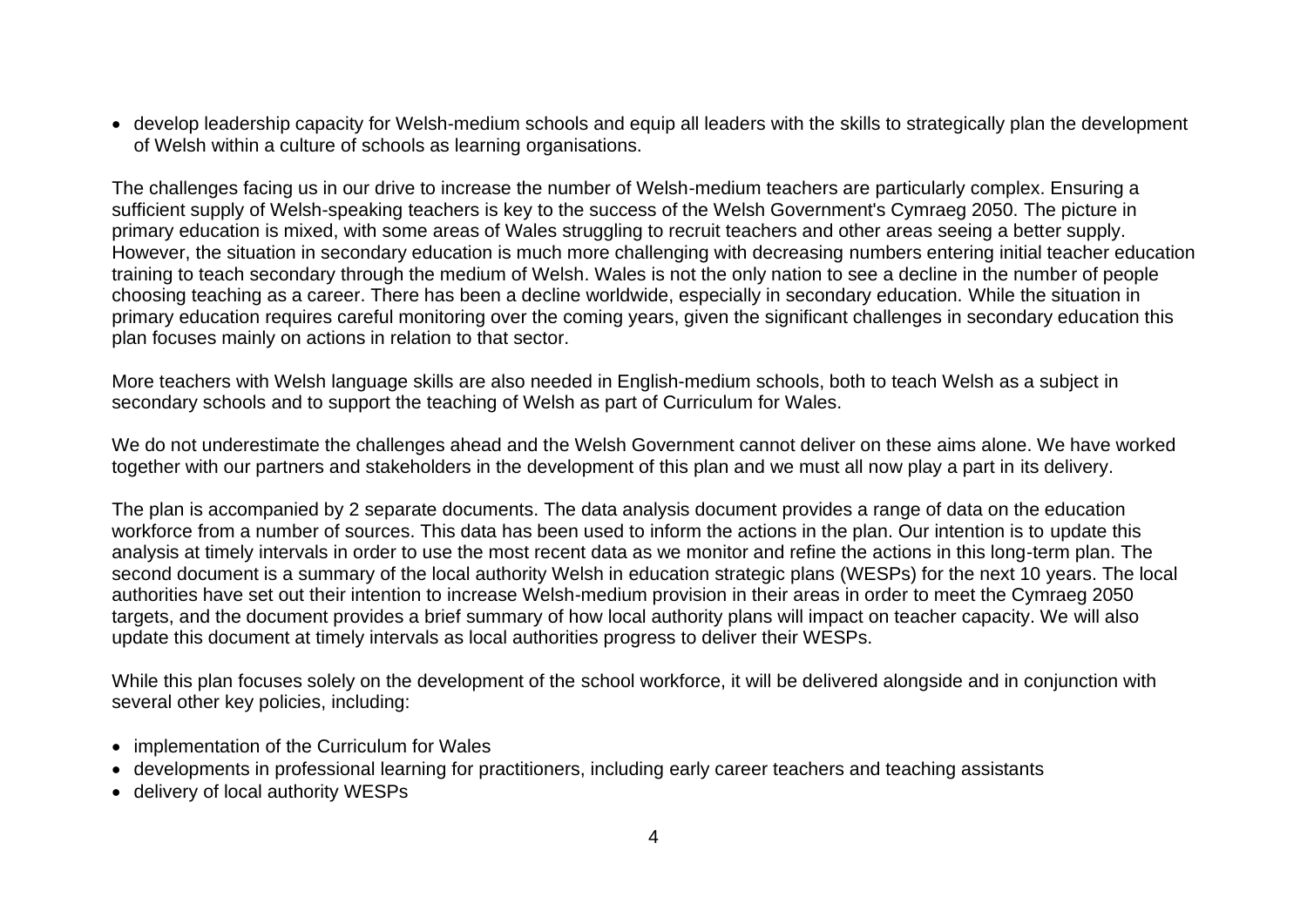- development of Welsh-medium early years provision
- our commitment to develop a sustainable model for supply teaching that has fair work at its heart
- implementation of the Additional Learning Needs and Education Tribunal (Wales) Act 2018
- language transmission within the family
- Welsh-medium post-16 education and training.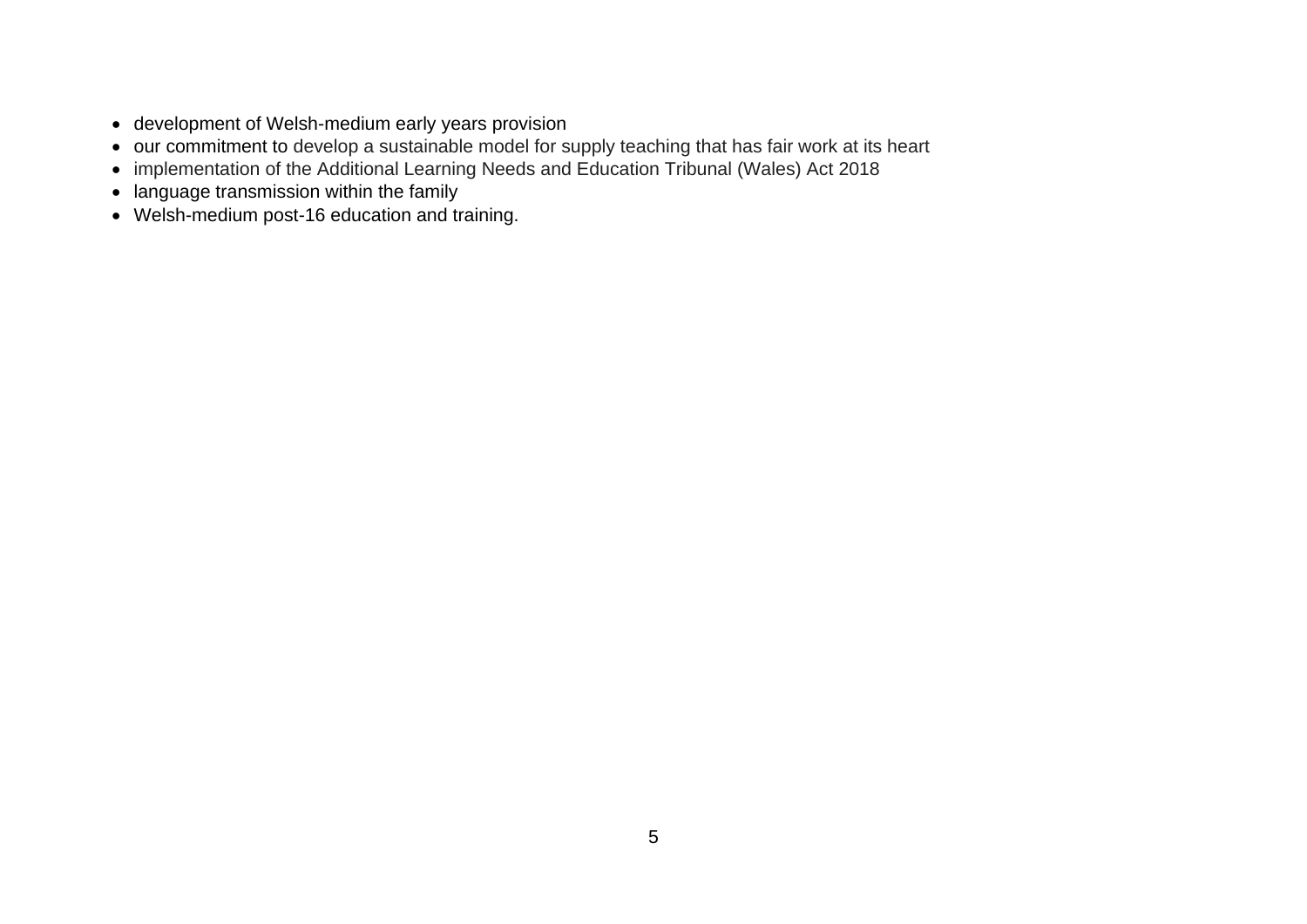### <span id="page-7-0"></span>**Vision**

**Our vision is to enable all learners to develop their Welsh language skills and to use the language confidently in everyday life.** 

In order to achieve this vision, we must develop a high-quality education workforce to ensure that all learners benefit from a worldclass curriculum and that they enjoy learning and teaching that inspires them to succeed in a strategically planned, effectively led, collaborative and innovative education community.

We require several phases of implementation to build sustainable provision for our future generations. We published a number of guiding principles in 'Welsh in education: Action plan 2017–21' to foster a common understanding of the role of learning and teaching Welsh, and through the medium of Welsh, in all schools in Wales and to provide a foundation for future policy developments. The guiding principles continue to provide a foundation for this plan.

- Learning and teaching Welsh is recognised and valued as an integral component of Wales' education system, from the early years through to post-compulsory provision.
- Through the new curriculum all children and young people in Wales will be ambitious and capable learners who can communicate effectively in different forms and settings, and through digital platforms, using both Welsh and English.
- Learning through the medium of Welsh can enhance Welsh language learning and enable children and young people to develop their confidence to use the language in a wide range of contexts.
- All practitioners and leaders are engaged in developing their Welsh language skills and also their wider understanding of the Welsh language in its historical and cultural context.
- Research into language acquisition, bilingualism and effective Welsh language teaching informs learning and teaching.
- In developing their skills in Welsh and English, children and young people can acquire a foundation for learning additional languages, ready to be citizens of Wales and the world.

Welsh-medium education provides opportunities for learners to develop their proficiency in Welsh, as well as in English. Facilitating the use of Welsh (both across the curriculum and in extracurricular activities) with planned linguistic progression through every phase of education from the early years will offer opportunities for all children and young people to become bilingual. In order to continue to increase the number of learners in Welsh-medium education, we must ensure a sufficient workforce. This forms one of the key aims of this plan.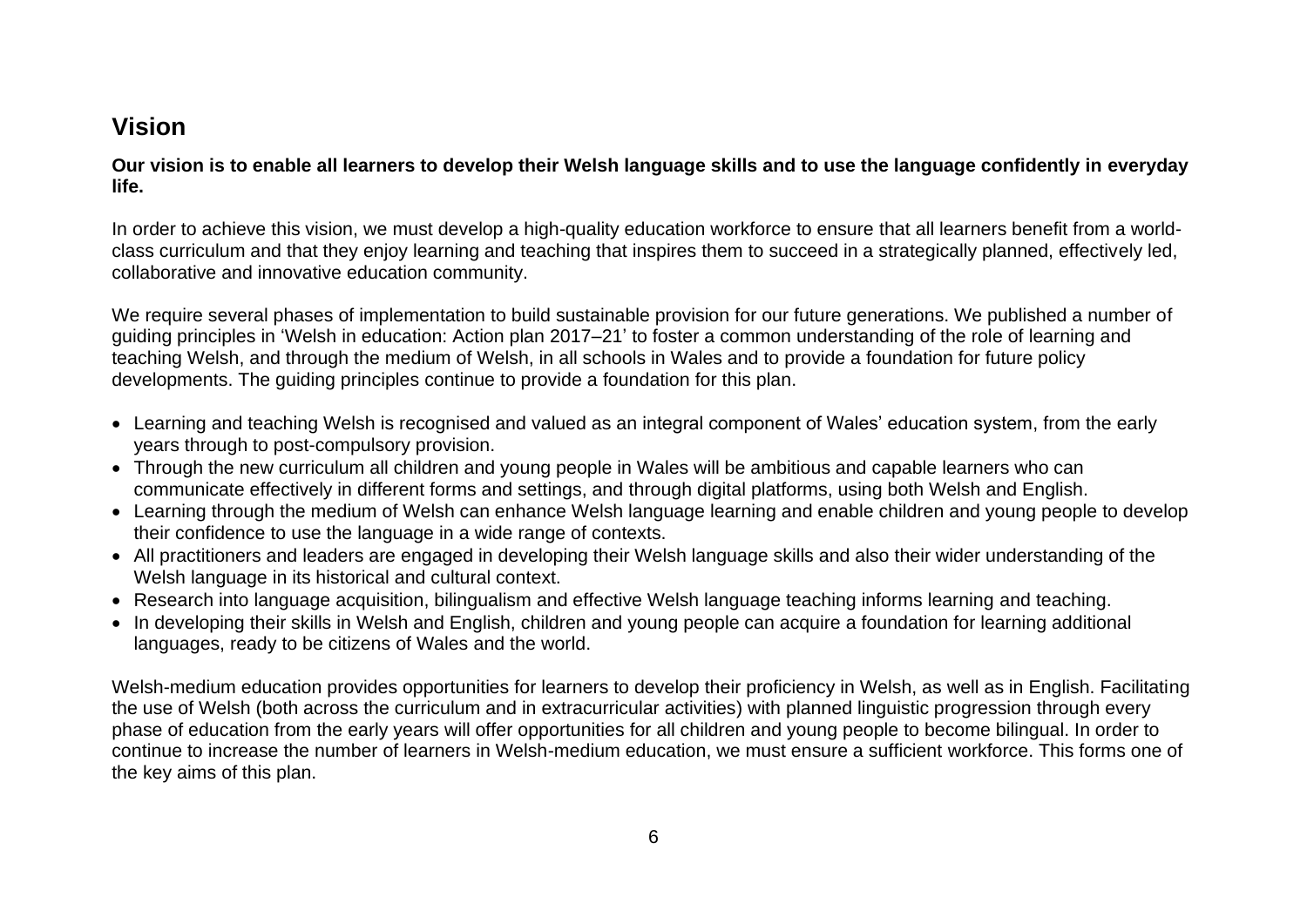In support of one of the core four purposes of the Curriculum for Wales, the aim is to ensure that all learners have appropriate pathways for learning Welsh to enable them to become confident enough to use the language in everyday life. They will be given opportunities to use Welsh in the curriculum, beyond the classroom and on digital platforms so that they appreciate its usefulness to communication in a bilingual Wales.

It is therefore essential that all practitioners and leaders have the required skills and knowledge to develop our children and young people's appreciation of the Welsh language, its literature and history, and also its relevance to their everyday life in contemporary Wales and in future employment. Through the delivery of this plan, practitioners and leaders will have more opportunities to improve their own knowledge and understanding, and to share this with their learners.

Curriculum planning and pedagogy will be more informed by research and evidence about effective language teaching and learning, including approaches to language immersion, and the role of bilingualism in supporting multiliteracy and learners' linguistic and cognitive development.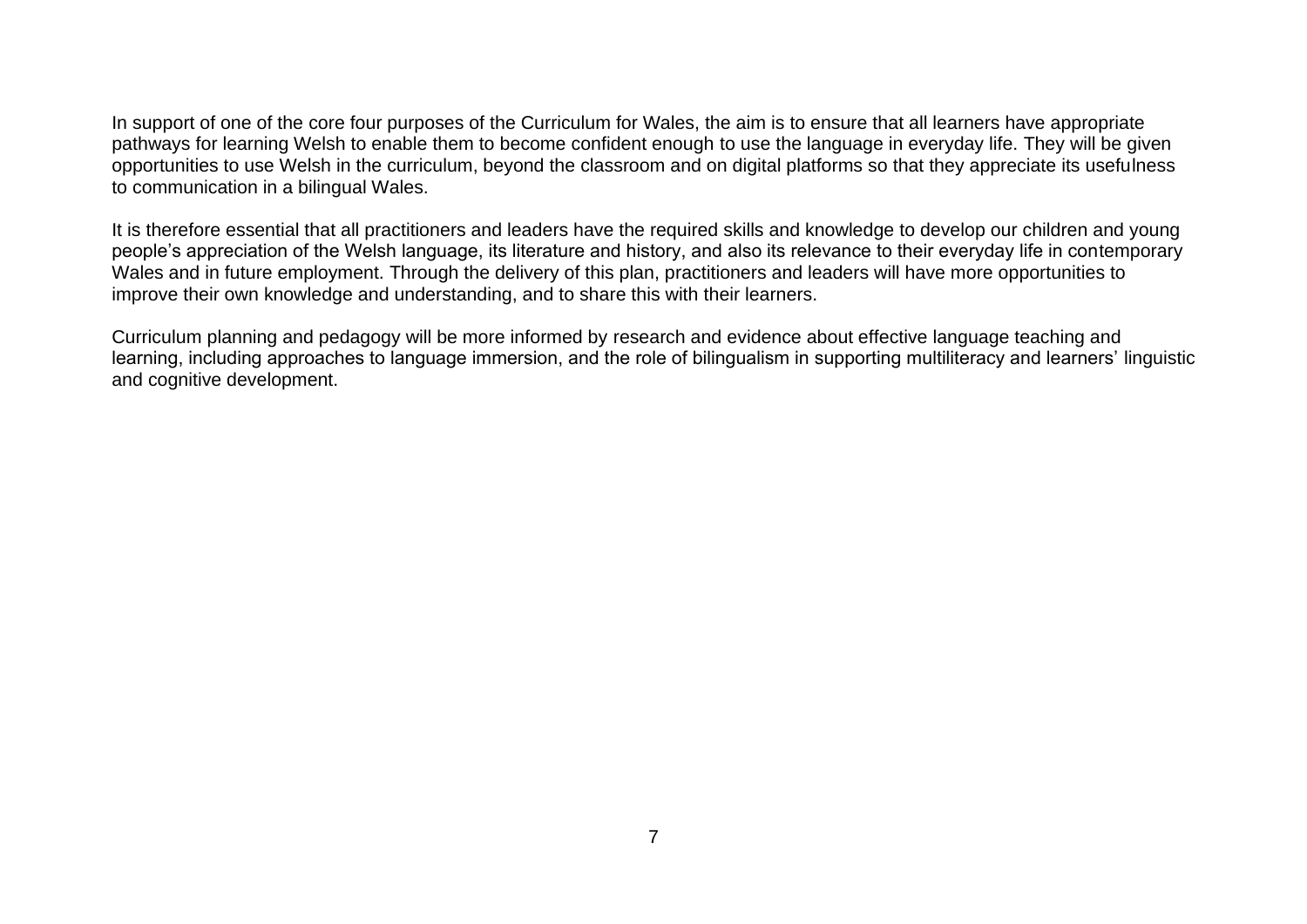### <span id="page-9-0"></span>**Objectives and key actions**

This section outlines the objectives and key actions that fall under each of the 4 overarching aims of the plan to:

- increase the number of teachers able to teach Welsh as a subject and other subjects through the medium of Welsh
- increase the number of practitioners able to work through the medium of Welsh who are supporting learners
- develop all practitioners' Welsh language skills and expertise to teach Welsh and through the medium of Welsh
- develop leadership capacity for Welsh-medium schools and equip all leaders with the skills to strategically plan the development of Welsh within a culture of schools as learning organisations.

#### <span id="page-9-1"></span>**Aim 1: Increase the number of teachers able to teach Welsh as a subject and other subjects through the medium of Welsh**

There is no doubt that we do not have enough people choosing to become teachers in the Welsh-medium sector. While the picture is more positive in primary education, we know that secondary schools have difficulties recruiting teachers, particularly in some subjects such as science, mathematics, English and Welsh. The journey to become a teacher in the Welsh-medium sector requires planning across the phases to ensure that learners continue to progress and develop their Welsh language skills and confidence to use the language. This involves several stakeholders and the table at Annex 1 illustrates this journey. The data analysis document, which sits alongside this plan, includes an overview of the current position and the scope of the challenge as we work towards the targets in Cymraeg 2050.

Targeting graduates and encouraging them to study towards qualified teacher status (QTS) has been the main focus of recruitment to ITE. While this is still important, it is often too late and young people have already made decisions on career paths they wish to follow. This is especially true in the case of teachers of Welsh as a subject, where there aren't sufficient numbers choosing to study A level in Welsh, who then go on to choose Welsh as a degree and teaching as a career. We need to ensure that we target learners earlier and provide pathways and support for them to go into teaching.

There are also other perceived barriers to entry to ITE, including the requirement to achieve Grade B in GCSE Mathematics and English or Welsh, and students' lack of confidence in their Welsh language skills and readiness to teach through the medium of Welsh.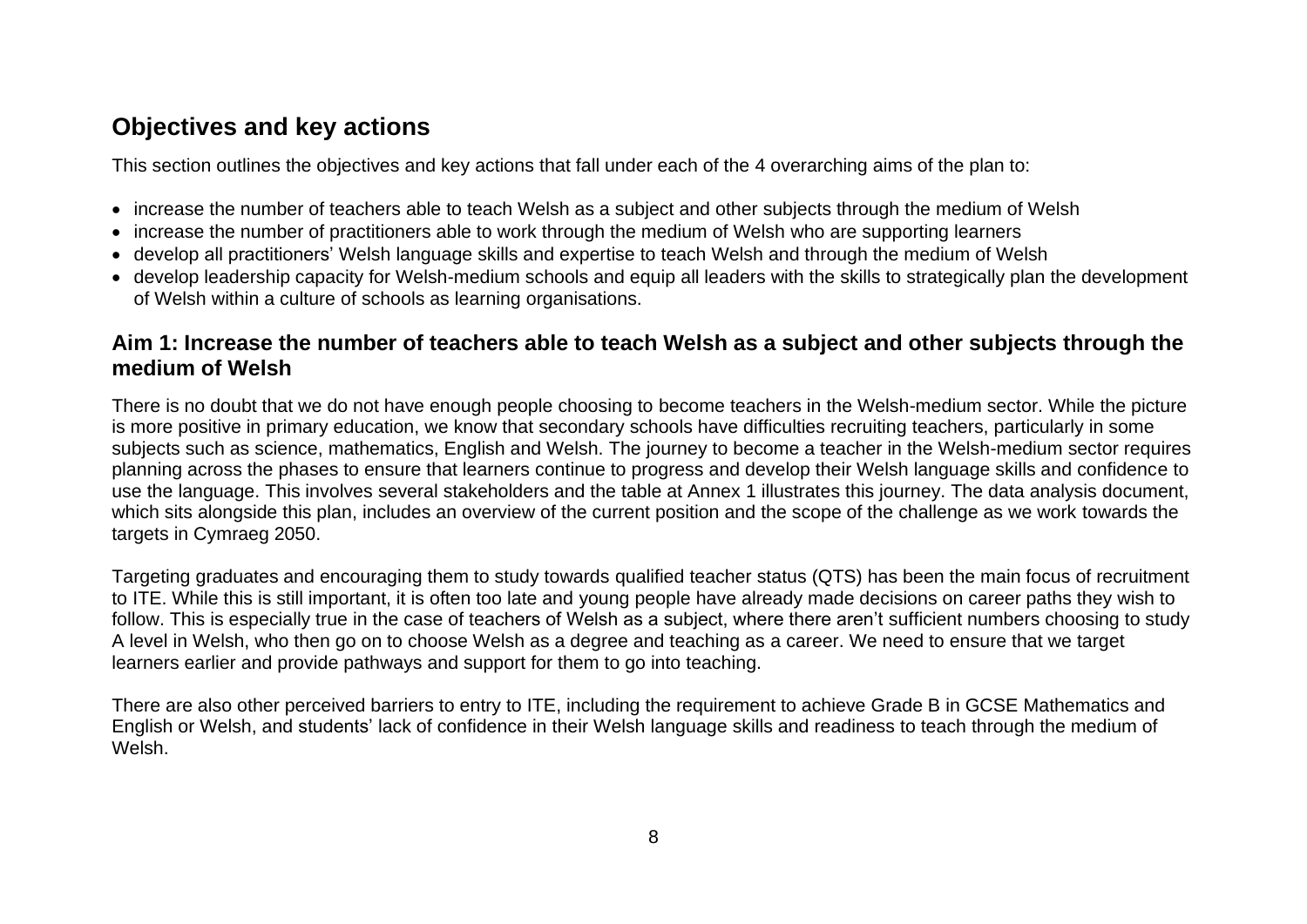There has been significant reform to ITE in recent years. New programmes of ITE were rolled out from September 2019 and the accreditation criteria requires partnerships to be clear about activity included in their programmes for the development of the Welsh language. It also sets out 2 ways to address these considerations.

- Where ITE partnerships wish to provide ITE for students intending to work in the Welsh-medium and bilingual schools sectors, there should be clear identification of:
	- ‒ proposed activities to build the pedagogic skills of trainees to work through the medium of Welsh (including the development of subject specialisms through the medium of Welsh)
	- arrangements to ensure that the Welsh language skills of future practitioners are developed during their ITE to ensure that they reach an agreed level of competence prior to being qualified to work in the sector.
- Partnership provision should ensure that partnerships have clear plans for provision that can enable all student teachers to develop their Welsh language skills. Partnerships will need to identify how they will assess the standards of Welsh of all student teachers upon entry and how they propose to deploy a range of methodologies for building upon those skills during students' ITE experience.

It is the role of the Teacher Education Accreditation Board, facilitated by the EWC, to accredit and monitor ITE programmes. Estyn also inspects ITE providers. The first cycle of monitoring and inspection is taking place during 2021 to 2022 academic year.

Improving how we plan ahead for the number of teachers that will be needed and the gap in supply is key to informing our actions. The Teacher Planning and Supply Model (TPSM) is used by the Welsh Government to forecast future demand for newly qualified teachers, based on pupil projections and the stock and flow of teachers in and out of service. The TPSM is used to inform intake targets for the EWC to allocate Wales' ITE programmes in order to ensure the requisite number of newly qualified teachers enter the profession each year. The TPSM does not go down to individual subject level or ability to teach through the medium of Welsh. However, since September 2020 ITE providers have been required to work towards 30% of their intake training to teach through the medium of Welsh. The data in table 1.3 in the data analysis document shows that there is scope for increased recruitment in order to prepare 30% of the intake to teach through the medium of Welsh, particularly for secondary teaching.

The local authority WESPs are vital to this planning process. Local authorities are required to prepare 10-year plans for how they will increase and improve Welsh-medium education provision in their area, in order to support the aims of Cymraeg 2050. We expect local authorities to be using data from the School Workforce Annual Census (SWAC) alongside their plans to increase the number of Welsh-medium school places to outline how the increase will impact on their staffing requirements over a period of 10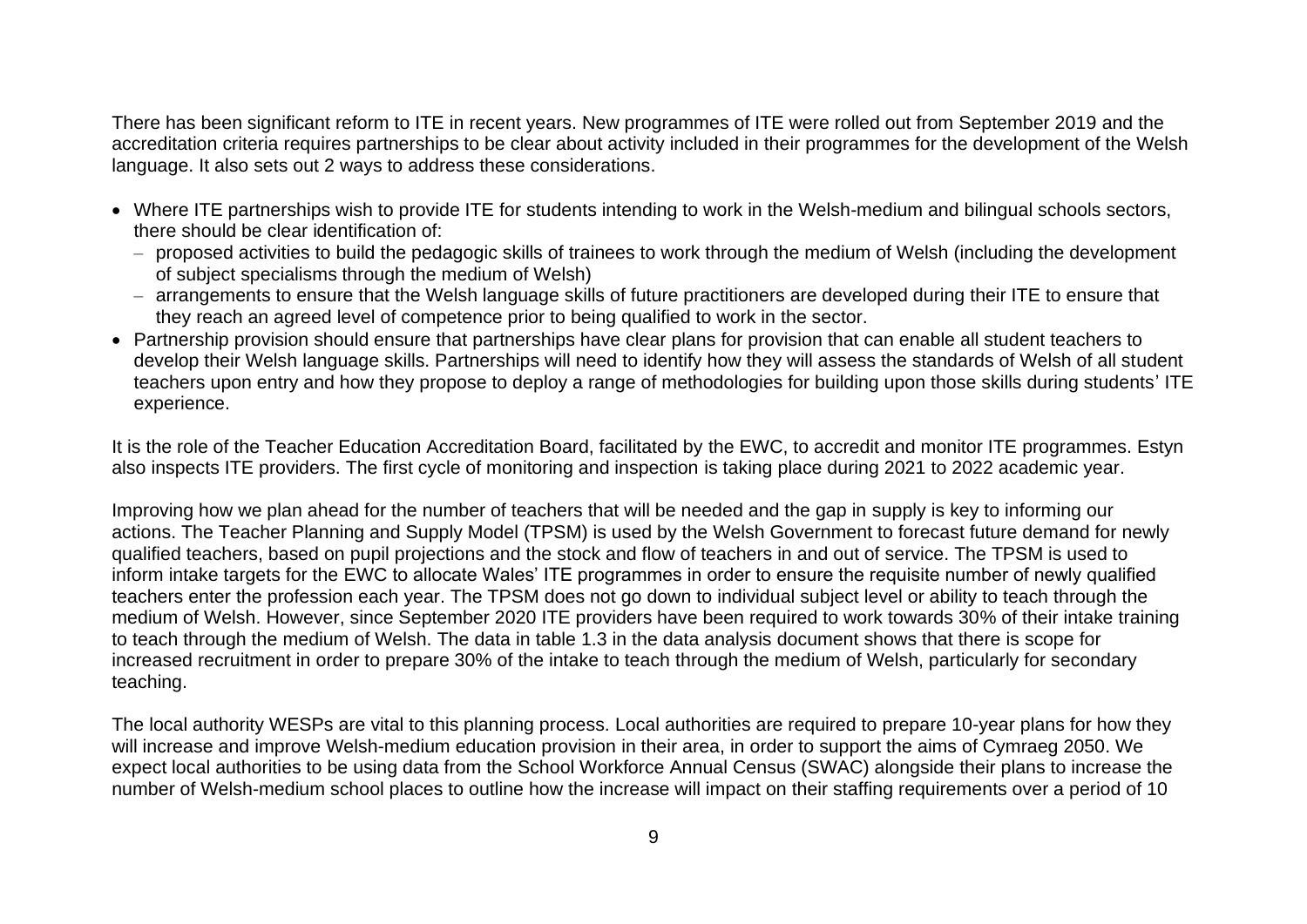years. This data will be used alongside the TPSM to inform projected intake to ITE programmes. The new local authority WESPs will be implemented from September 2022 alongside the implementation of this plan. The 'Welsh in education workforce plan: summary of Welsh in education strategic plans' document which accompanies this plan provides a summary of the workforce needs for each local authority over the next 10 years.

While focusing on the number of student teachers entering the profession, we must also address why some teachers are leaving the profession. The reasons given for leaving include workload, lack of support for new teachers, lack of attractive career path, pay, lack of opportunities to work flexibly. Some of these issues are being addressed as part of a wider plan to improve teacher wellbeing, and therefore not addressed directly in this plan.

#### **Progress to date**

In partnership with a range of stakeholders, we have been working on several activities to try and address the shortage of Welshmedium teachers. Key developments include:

- introducing the Iaith Athrawon Yfory Incentive Scheme in 2018, which is available to students studying an accredited secondary postgraduate ITE programme that enables them to teach through the medium of Welsh or Welsh as a subject
- accredited new ITE programmes for delivery in partnership with schools. All ITE programmes now offer Welsh language development to all student teachers and provide support for those preparing to teach through the medium of Welsh
- (following the evaluation of [Welsh-medium provision in ITE\)](https://gov.wales/evaluation-welsh-medium-provision-initial-teacher-education-0) developing one 'Language competency framework for education practitioners' to measure the linguistic competence of practitioners to be used as part of ITE and as part of career-long professional learning for practitioners. Coleg Cymraeg Cenedlaethol is funded to undertake arrangements to moderate the implementation of the framework within ITE
- introducing 2 new pathways into teaching to enable those wishing to study part-time or change career. The part-time course allows student teachers to study while working or balancing other commitments. The salaried PGCE course allows student teachers to work as unqualified teachers while working towards a PGCE
- the EWC establishing the Educators Wales website, on behalf of the Welsh Government, which provides comprehensive information about becoming a teacher in Wales. This is supported by the Teaching Wales campaign to attract more prospective teachers, including those wishing to teach Welsh and subjects through the medium of Welsh
- the EWC establishing an advisory/advocacy team, on behalf of the Welsh Government. This provides comprehensive information about becoming a teacher in Wales. Staff attend careers fairs, jobs fairs, schools, and universities to promote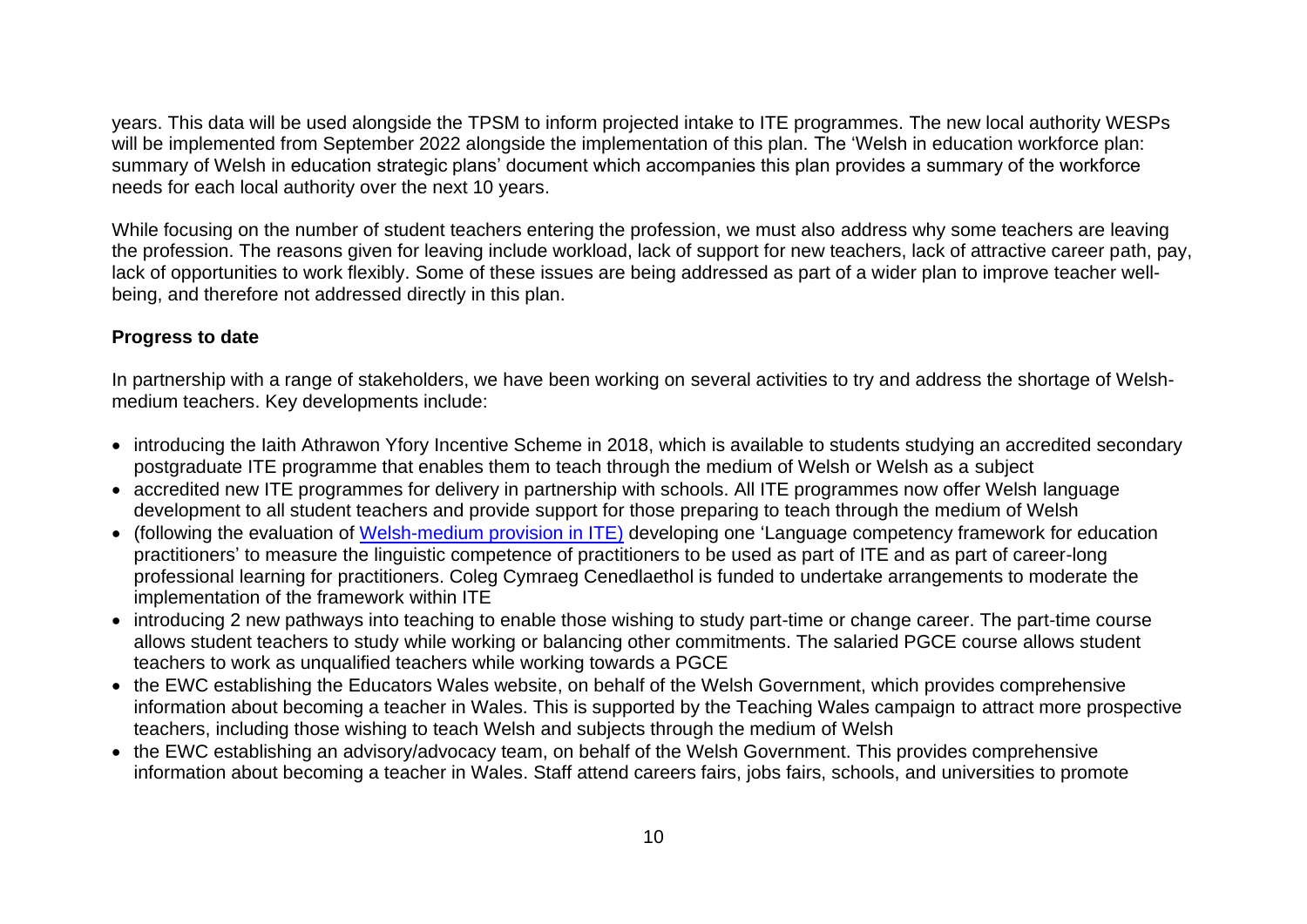careers in teaching. The advisory/advocacy team provide application and interview support services. Targeted work has begun to attract prospective Welsh-medium teachers

- establishing a stakeholder group with Coleg Cymraeg Cenedlaethol, universities, consortia and others to implement actions to increase the number of learners studying Welsh at A level. Activities to date include funding schools and colleges to provide enrichment opportunities for learners and to support staff costs where the number of learners is low, and implementing a campaign targeting 15- and 16-year-olds encouraging them to choose Welsh as an A-level subject
- undertaking a pilot programme to support Welsh-medium primary teachers to receive training and support in order to convert to teaching in the secondary sector. To date, 24 teachers have been part of the pilot programme across Wales
- introducing the SWAC to enable better data analysis of the workforce to inform future workforce planning
- making it a requirement for ITE partnerships to work towards intake of 30% of students preparing to teach through the medium of Welsh
- changing the planning period for WESPs from 3 to 10 years to give us better and earlier indication of what the requirement will be for Welsh-medium teachers. This will allow us to set realistic targets based on the actual requirements
- developing the e-sgol model as a means of ensuring that learners in rural and small schools can have a broad curriculum offer at GCSE and A level. This model has enabled learners from different schools to access teaching electronically in 'live' lessons from qualified and experienced teachers. Although the model doesn't increase the number of Welsh-medium teachers, it does ensure that a broad curricular offer is available to learners through the medium of Welsh.

#### **Our objectives for the next 10 years**

**Objective 1.1: Improve the use of data to inform planning for increasing the number of Welsh-medium teachers** 

| <b>Actions</b>                                                                                       | <b>Responsibility</b>                  | When                  |
|------------------------------------------------------------------------------------------------------|----------------------------------------|-----------------------|
| 1. Analyse local authority WESPs and<br>work with them to improve data analysis<br>on a local level. | 1. Local authorities, Welsh Government | 1. Annually           |
| 2. Ensure SWAC is completed annually<br>and is a current reflection of the<br>workforce skills.      | 2. Schools, local authorities          | 2. November each year |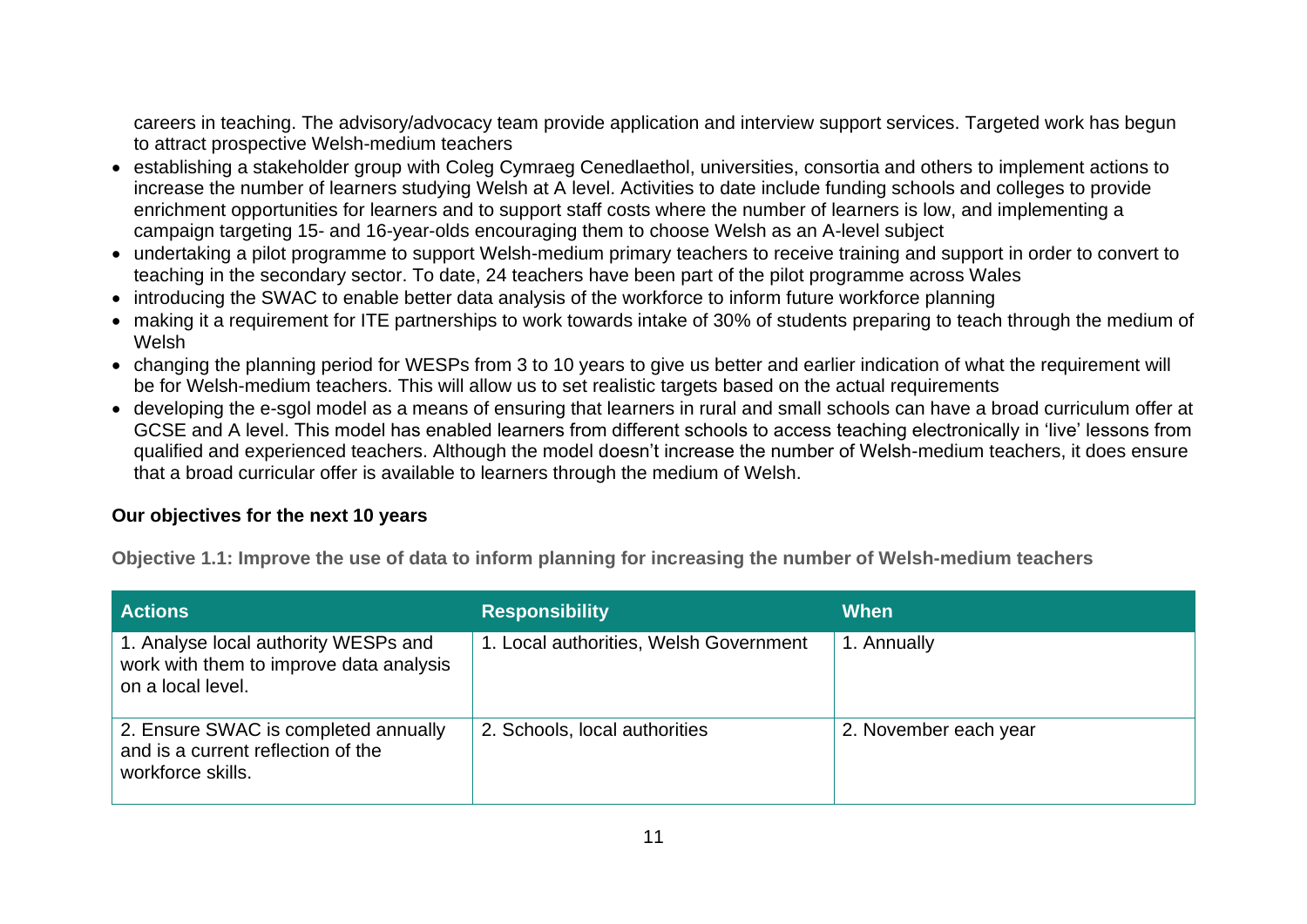| <b>Actions</b>                                                                                                                                                                                                                                                                                                                              | <b>Responsibility</b>    | When             |
|---------------------------------------------------------------------------------------------------------------------------------------------------------------------------------------------------------------------------------------------------------------------------------------------------------------------------------------------|--------------------------|------------------|
| 3. Undertake regular analysis of all data<br>sources to understand trends in the<br>demand for Welsh-medium teachers.                                                                                                                                                                                                                       | 3. Welsh Government, EWC | 3. Every 2 years |
| 4. Review the ITE intake targets for 2023<br>and revise to take account of the<br>projected demand for Welsh-medium<br>teachers as outlined in the data analysis<br>and WESP summary documents.                                                                                                                                             | 4. Welsh Government, EWC | 4. December 2022 |
| 5. Review the process for projecting the<br>required stock of teachers in the<br>longer-term to take account of:<br>• pupil projections<br>• local authority plans to increase<br>Welsh-medium provision<br>• pupil:teacher ratios<br>• teachers' age profiles<br>• teachers' roles<br>and implement a revised process for<br>2024 onwards. | 5. Welsh Government      | 5. December 2023 |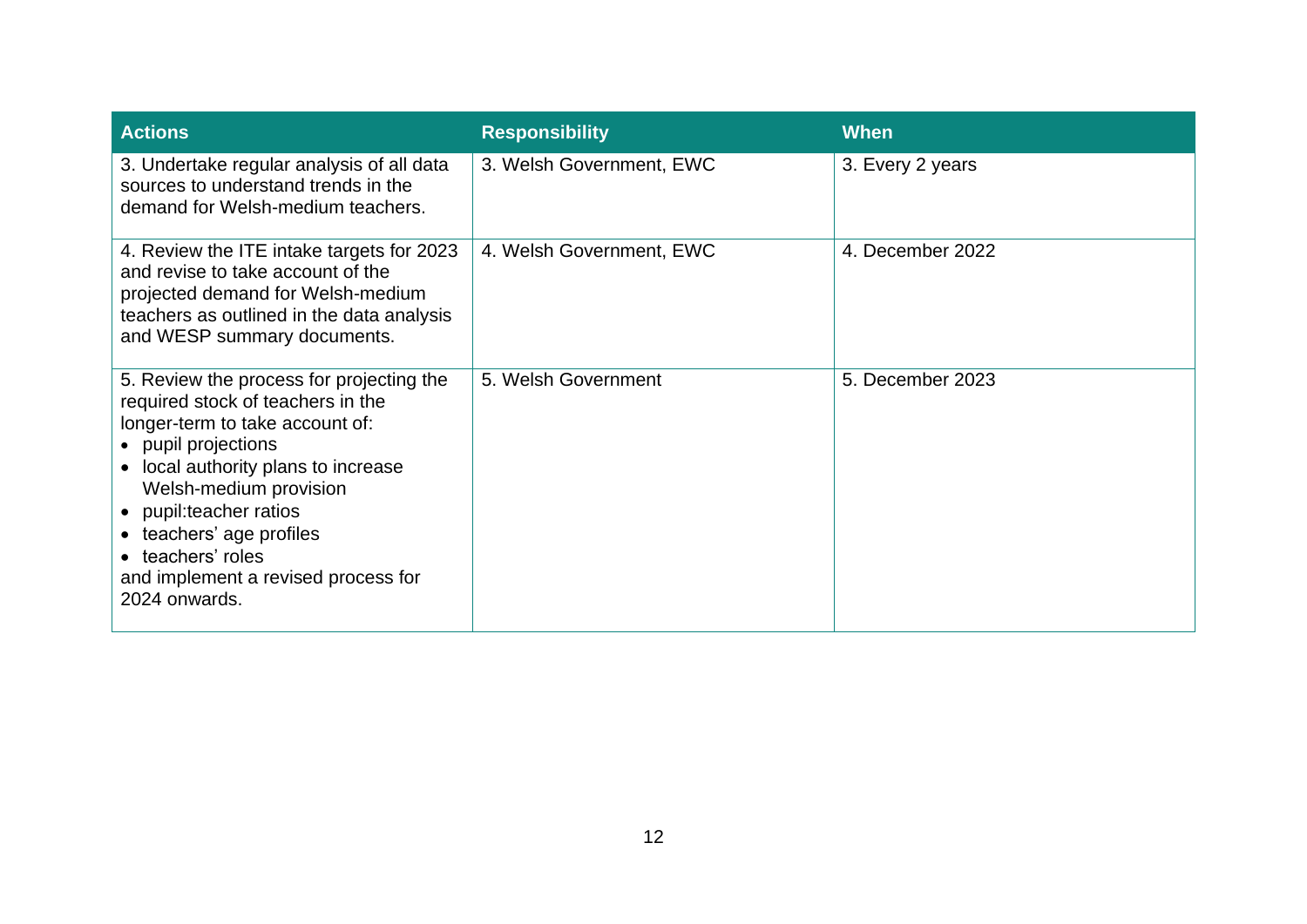**Objective 1.2: Increase the number of learners studying Welsh and subjects through the medium of Welsh at A level and at undergraduate level to create a sufficient pipeline of future teachers for the Welsh-medium sector**

| <b>Actions</b>                                                                                                                                                                                                                                   | <b>Responsibility</b>                                                   | <b>When</b>                                              |
|--------------------------------------------------------------------------------------------------------------------------------------------------------------------------------------------------------------------------------------------------|-------------------------------------------------------------------------|----------------------------------------------------------|
| 1. Review the funding uplift for Welsh and<br>subjects through the medium of Welsh at<br>A level to ensure that schools can deliver<br>to small groups of learners.                                                                              | 1. Welsh Government, local authorities                                  | 1. By 2023 to 2024 academic year                         |
| 2. Ensure pathways to continue to study<br>Welsh as a subject at A level are widely<br>available as part of the local post-16<br>prospectus.                                                                                                     | 2. Local authorities, schools                                           | 2. Annually                                              |
| 3. Deliver a mentoring programme to<br>engage with learners in Years 9 to 11<br>about the benefits of continuing to study<br>Welsh at A level as well as deliver<br>opportunities for learners to prepare to<br>study Welsh in higher education. | 3. Coleg Cymraeg Cenedlaethol,<br>university Welsh departments          | 3. From September 2022                                   |
| 4. Continue to provide enrichment<br>opportunities for learners studying Welsh<br>at A level.                                                                                                                                                    | 4. Coleg Cymraeg Cenedlaethol,<br>university Welsh departments, schools | 4. Annually                                              |
| 5. Increase delivery of e-sgol provision as<br>a solution to providing access to a<br>broader curriculum through the medium<br>of Welsh at GCSE and A level.                                                                                     | 5. Welsh Government, local authorities,<br>schools                      | 5. Expand to all consortium areas from<br>September 2023 |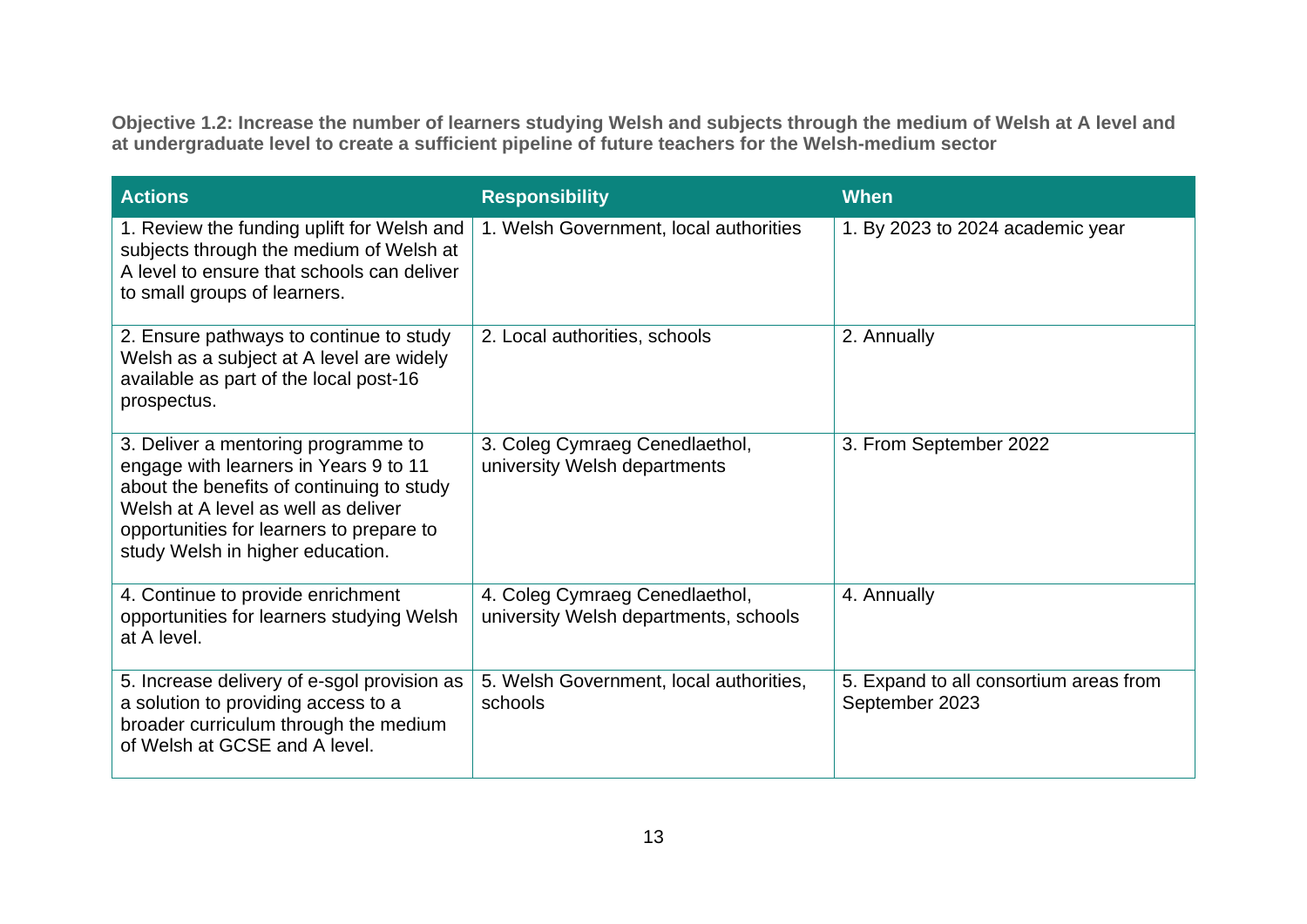| <b>Actions</b>                                                                                                           | <b>Responsibility</b>                                          | <b>When</b> |
|--------------------------------------------------------------------------------------------------------------------------|----------------------------------------------------------------|-------------|
| 6. Increase the number of students<br>studying Welsh and subjects through the<br>medium of Welsh at undergraduate level. | 6. Coleg Cymraeg Cenedlaethol,<br>universities                 | 6. Annually |
| 7. Work closely with schools, learners<br>and undergraduates to promote<br>pathways into teaching.                       | 7. EWC, Coleg Cymraeg Cenedlaethol,<br><b>ITE</b> partnerships | 7. Ongoing  |

**Objective 1.3: Develop pathways from post-16 education and training into teaching**

| <b>Actions</b>                                                                                                                                                                                                    | <b>Responsibility</b>                                    | <b>When</b>                              |
|-------------------------------------------------------------------------------------------------------------------------------------------------------------------------------------------------------------------|----------------------------------------------------------|------------------------------------------|
| 1. Scope the development of an<br>apprenticeship route or vocational<br>qualifications for learners in post-16<br>education and training as a pathway into<br>teaching.                                           | 1. Welsh Government, EWC,<br><b>Qualifications Wales</b> | 1. Scoping completed by<br>December 2022 |
| 2. Expand the undergraduate ITE<br>provision with QTS to include a 3-year<br>undergraduate programme with QTS as a<br>means of progressing into secondary<br>teaching in line with ITE accreditation<br>criteria. | 2. Welsh Government, EWC, schools and<br>universities    | 2. For delivery from September 2024      |
| 3. Expand the employment-based routes<br>into secondary teaching available through<br>Open University to provide a broader<br>range of subject options.                                                           | 3. Welsh Government, Open University                     | 3. From September 2023                   |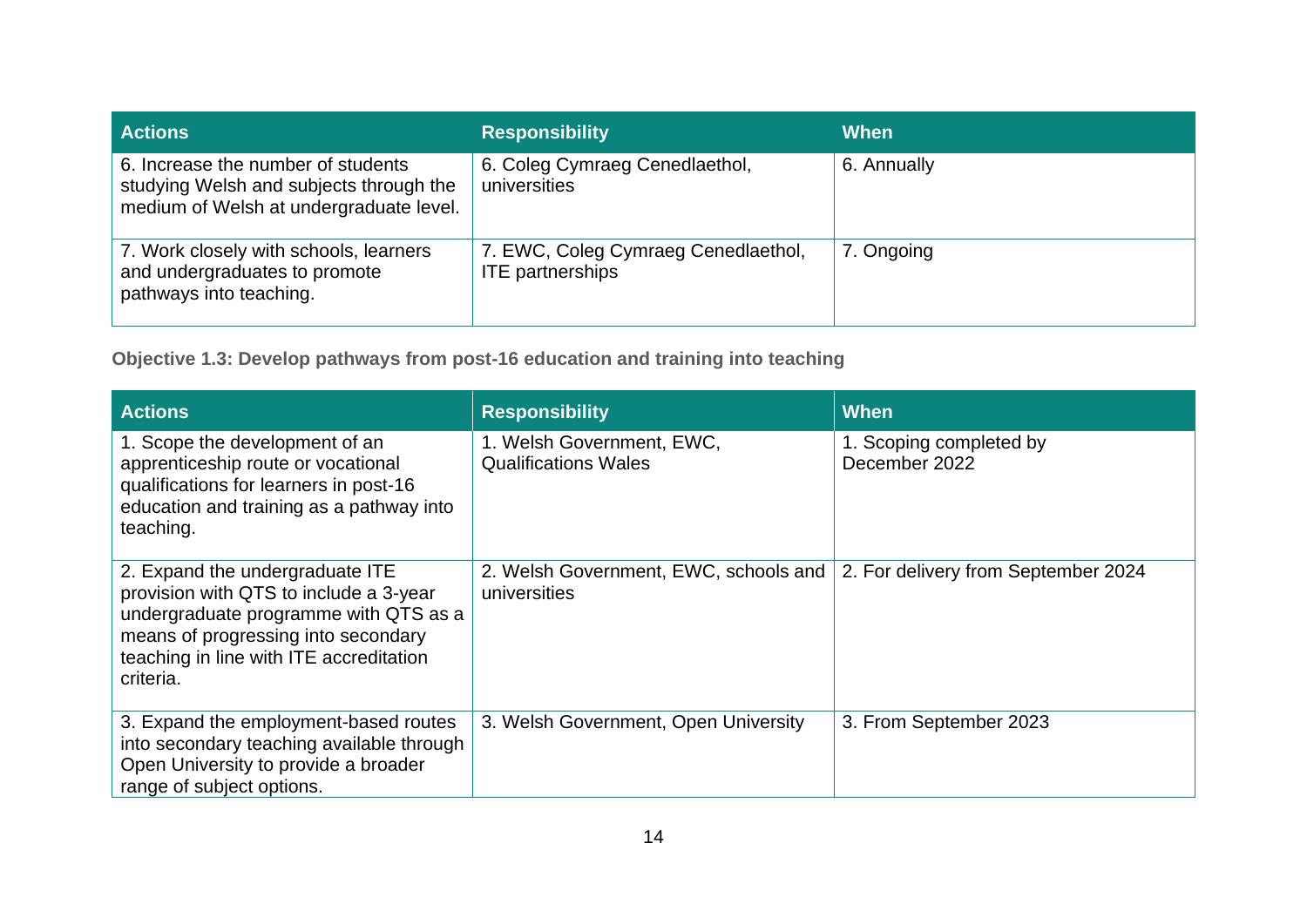| <b>Actions</b>                                                                                                                                                                                 | <b>Responsibility</b>                          | <b>When</b>            |
|------------------------------------------------------------------------------------------------------------------------------------------------------------------------------------------------|------------------------------------------------|------------------------|
| 4. Deliver modules for undergraduates to<br>have experience of being in a classroom<br>and preparing for ITE.                                                                                  | 4. Coleg Cymraeg Cenedlaethol,<br>universities | 4. From September 2022 |
| 5. Pilot a financial scholarship and<br>mentoring for undergraduate learners to<br>support them to prepare for ITE through<br>the medium of Welsh, to include learners<br>studying in England. | 5. Coleg Cymraeg Cenedlaethol, schools         | 5. From September 2022 |

**Objective 1.4: Remove barriers for entry to Welsh-medium teaching**

| <b>Actions</b>                                                                                                                                                                                                                  | <b>Responsibility</b>                                                       | When                   |
|---------------------------------------------------------------------------------------------------------------------------------------------------------------------------------------------------------------------------------|-----------------------------------------------------------------------------|------------------------|
| 1. Revise the GCSE or equivalent<br>requirements for entry into ITE.                                                                                                                                                            | 1. Welsh Government                                                         | 1. By September 2023   |
| 2. Provide opportunities for<br>undergraduates to develop their Welsh<br>language skills and gain confidence to<br>use the language in order to progress<br>into teaching through the medium of<br>Welsh.                       | 2. Coleg Cymraeg Cenedlaethol, National<br><b>Centre for Learning Welsh</b> | 2. From September 2022 |
| 3. Continue to deliver the laith Athrawon<br>Yfory financial incentives to those training<br>to teach through the medium of Welsh in<br>secondary schools and consider the need<br>for an incentive for those training to teach | 3. Welsh Government                                                         | 3. Ongoing             |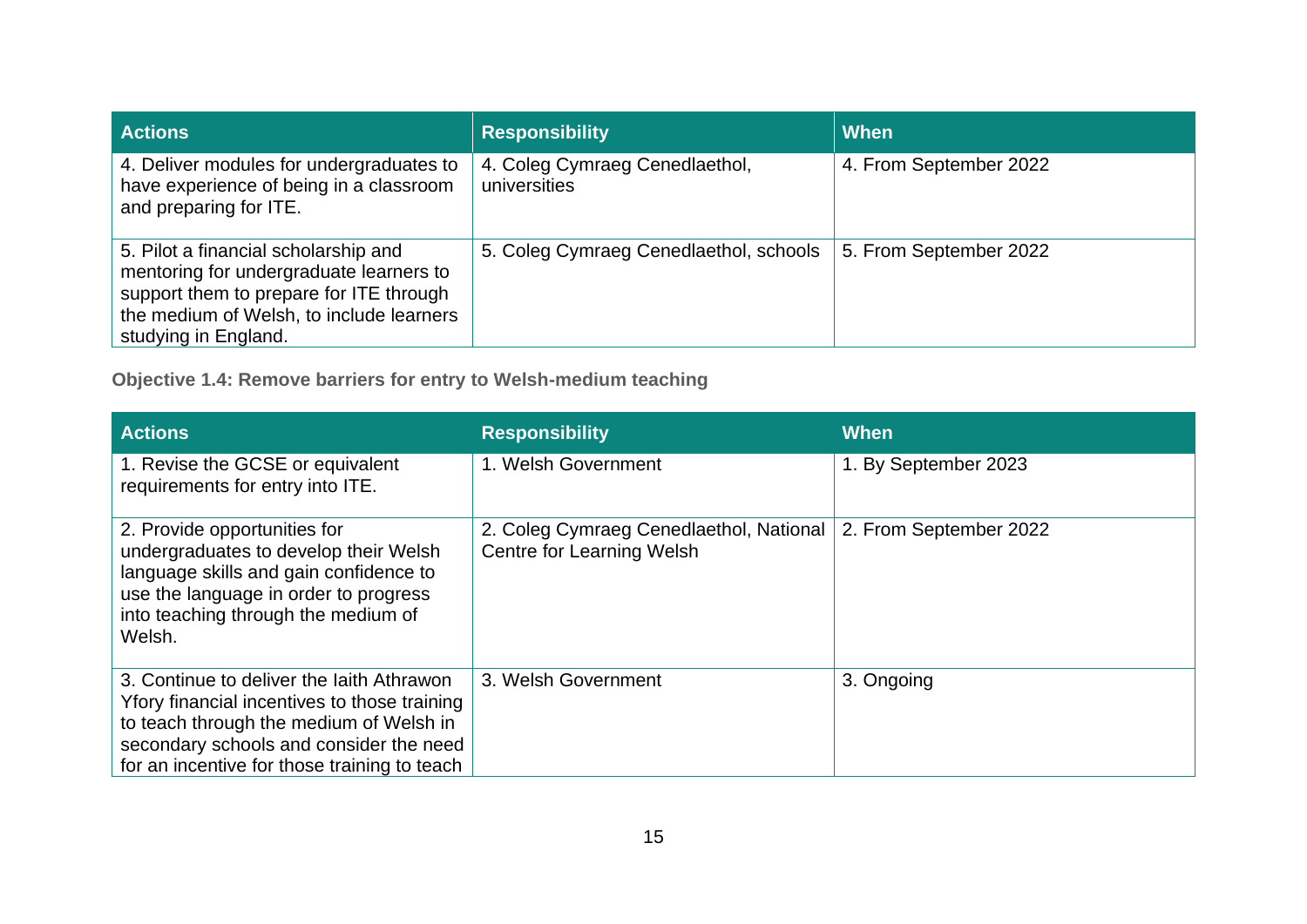| <b>Actions</b>                                                                                                                                                                                                       | <b>Responsibility</b>                          | When                   |
|----------------------------------------------------------------------------------------------------------------------------------------------------------------------------------------------------------------------|------------------------------------------------|------------------------|
| in primary schools as the demand for<br>teachers increases.                                                                                                                                                          |                                                |                        |
| 4. Develop networks to engage with<br>Welsh-speaking graduates studying in<br>England and promote opportunities for<br>them to return to Wales to prepare to<br>teach.                                               | 4. Coleg Cymraeg Cenedlaethol,<br>universities | 4. From September 2022 |
| 5. In line with the Initial Teacher<br><b>Education Black, Asian and Minority</b><br>Ethnic Recruitment plan, support the<br>increase in the number of Welsh-medium<br>teachers from ethnic minority<br>backgrounds. | 5. Welsh Government, ITE partnerships          | 5. Annually            |

### **Objective 1.5: Strengthen Welsh-medium ITE provision**

| <b>Actions</b>                                                                                                                                                                                                                                                                        | <b>Responsibility</b>                                                     | <b>When</b>                     |
|---------------------------------------------------------------------------------------------------------------------------------------------------------------------------------------------------------------------------------------------------------------------------------------|---------------------------------------------------------------------------|---------------------------------|
| 1. Revise the accreditation criteria for ITE<br>to:<br>include a clear definition for the<br>minimum requirement for Welsh-<br>medium ITE provision<br>require ITE partnerships to develop<br>and implement strategic plans for the<br>development and growth of Welsh-<br>medium ITE | 1. Welsh Government, Coleg Cymraeg<br>Cenedlaethol, EWC, ITE partnerships | 1. For implementation from 2023 |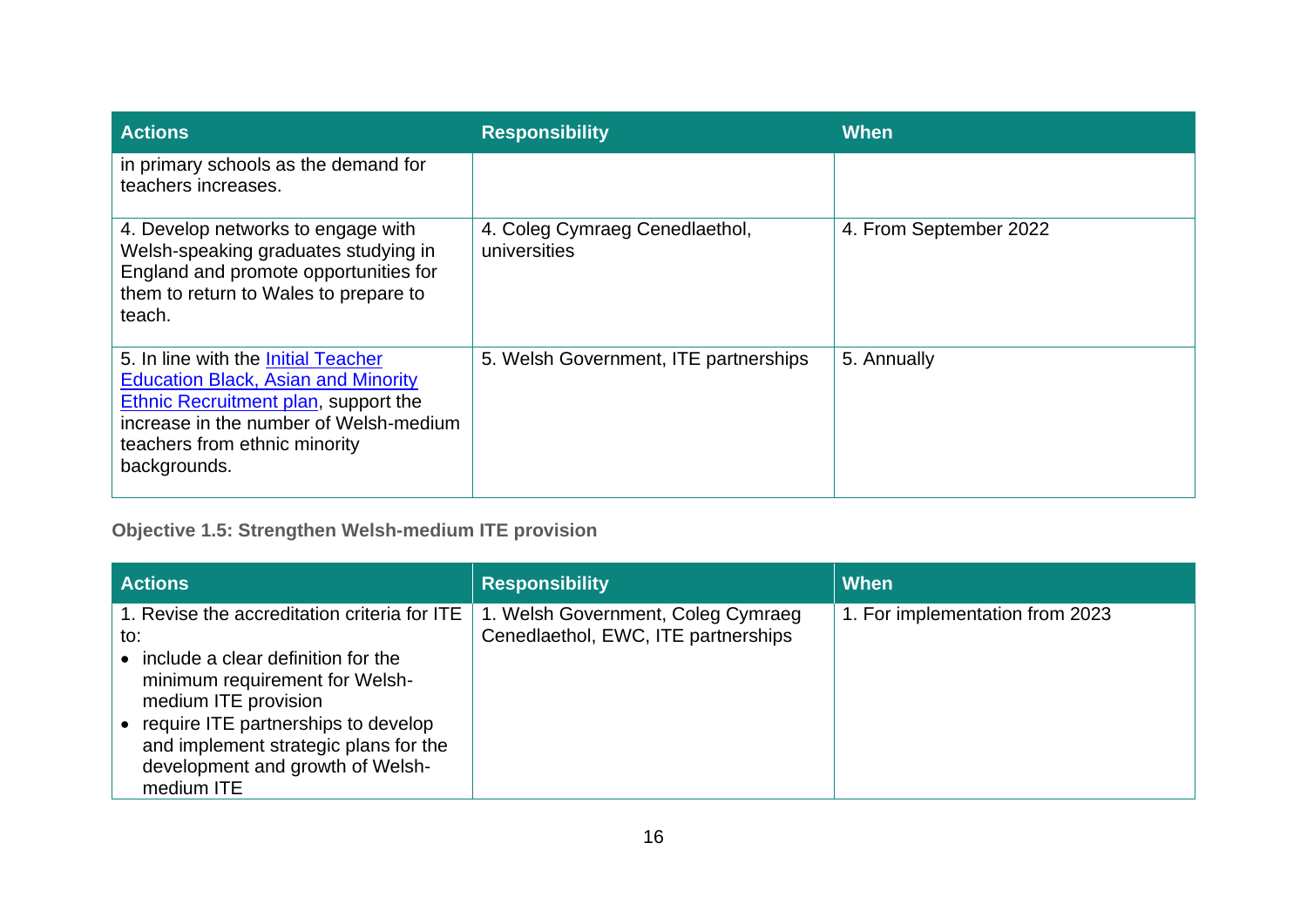| <b>Actions</b>                                                                                                                                                                                     | <b>Responsibility</b>                                   | When                   |
|----------------------------------------------------------------------------------------------------------------------------------------------------------------------------------------------------|---------------------------------------------------------|------------------------|
| • formalise the requirements for<br>implementing and moderating the<br>Welsh 'Language competency<br>framework for education practitioners'.                                                       |                                                         |                        |
| 2. Support ITE partnerships to develop<br>and share resources to support Welsh-<br>medium students.                                                                                                | 2. Welsh Government, Coleg Cymraeg<br>Cenedlaethol, EWC | 2. From September 2022 |
| 3. Undertake a thematic review to<br>determine how well ITE institutions<br>support student teachers to improve their<br>Welsh language skills, including teaching<br>through the medium of Welsh. | 3. Estyn                                                | 3. During 2022 to 2023 |

**Objective 1.6: Improve the support available during ITE to teach through the medium of Welsh** 

| <b>Actions</b>                                                                                                                                                                                             | <b>Responsibility</b> | When                   |
|------------------------------------------------------------------------------------------------------------------------------------------------------------------------------------------------------------|-----------------------|------------------------|
| 1. Provide one placement in a Welsh-<br>medium school to all Welsh-speaking<br>students.                                                                                                                   | 1. ITE partnerships   | 1. From September 2022 |
| 2. Encourage and support ITE students<br>to develop specialism in a second subject<br>for teaching through the medium of<br>Welsh based on their A level subjects<br>and/or undergraduate degree subjects. | 2. ITE partnerships   | 2. From September 2023 |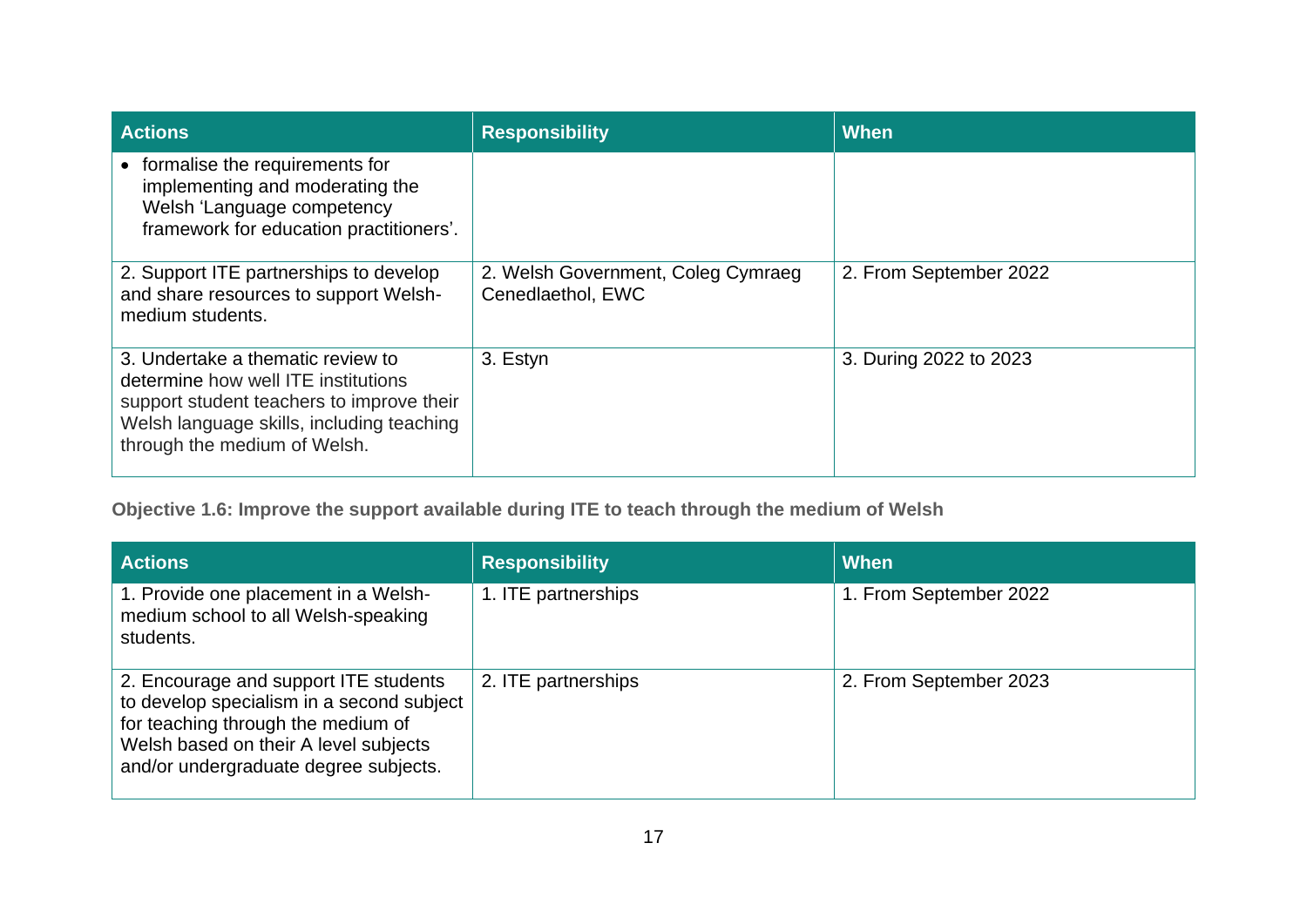| <b>Actions</b>                                                                                                                                                                                                                                                                             | <b>Responsibility</b>                                                                     | When                   |
|--------------------------------------------------------------------------------------------------------------------------------------------------------------------------------------------------------------------------------------------------------------------------------------------|-------------------------------------------------------------------------------------------|------------------------|
| 3. Continue to support a network of<br>mentors in Welsh-medium schools to<br>provide language support for ITE<br>students on placements.                                                                                                                                                   | 3. ITE partnerships                                                                       | 3. Annually            |
| 4. Provide a programme of Welsh<br>language courses for students to develop<br>their language skills in accordance with<br>the 'Criteria for the accreditation of initial<br>teacher education programmes in Wales'<br>and 'Language competency framework<br>for education practitioners'. | 4. ITE partnerships, Coleg Cymraeg<br>Cenedlaethol, National Centre for<br>Learning Welsh | 4. From September 2022 |

**Objective 1.7: Improve the retention of teachers in the Welsh-medium sector**

| <b>Actions</b>                                                                                                                                                                                                                                      | <b>Responsibility</b>    | When                   |
|-----------------------------------------------------------------------------------------------------------------------------------------------------------------------------------------------------------------------------------------------------|--------------------------|------------------------|
| 1. Ask the Independent Welsh Pay<br>Review Body to consider the need to<br>ensure sufficient recruitment and<br>retention of Welsh-medium practitioners<br>as part of their strategic review of<br>teachers' pay, terms and conditions in<br>Wales. | 1. Welsh Pay Review Body | 1. During 2022 to 2023 |
| 2. Pilot a bursary scheme to retain<br>teachers in the Welsh-medium secondary<br>sector.                                                                                                                                                            | 2. Welsh Government      | 2. From September 2023 |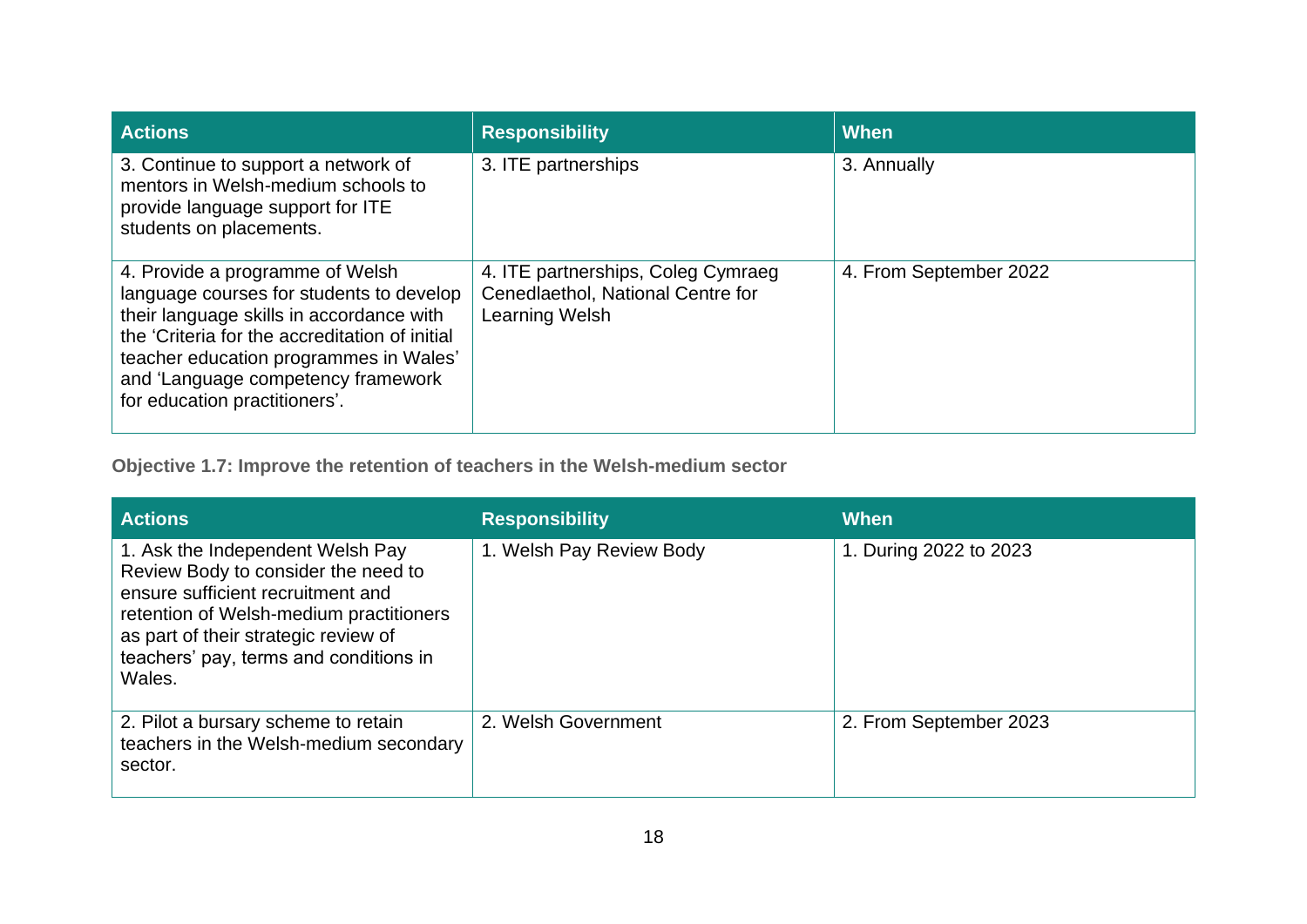| <b>Actions</b>                                                                                                                                                                                                                                            | <b>Responsibility</b>                             | When                   |
|-----------------------------------------------------------------------------------------------------------------------------------------------------------------------------------------------------------------------------------------------------------|---------------------------------------------------|------------------------|
| 3. Continue to develop and fund the<br>conversion programme to enable<br>teachers trained to teach in primary<br>settings to convert to teach in secondary<br>in order to retain teachers and increase<br>those able to teach in the secondary<br>sector. | 3. Welsh Government, schools, ITE<br>partnerships | 3. Annually            |
| 4. Pilot a programme to enable teachers<br>who have been out of the profession for<br>more than 5 years to return to Welsh-<br>medium teaching.                                                                                                           | 4. Welsh Government, schools, ITE<br>partnerships | 4. From September 2022 |

**Objective 1.8: Implement a programme of communications and marketing campaigns to promote teaching through the medium of Welsh**

| <b>Actions</b>                                                                                                                                                           | <b>Responsibility</b>                                          | <b>When</b>                                             |
|--------------------------------------------------------------------------------------------------------------------------------------------------------------------------|----------------------------------------------------------------|---------------------------------------------------------|
| 1. Implement a 3-year marketing strategy<br>to promote teaching careers through the<br>medium of Welsh to include as a<br>minimum:<br>• the continued development of the | 1. Welsh Government, EWC, Coleg<br><b>Cymraeg Cenedlaethol</b> | 1. Ongoing based on evidence of efficacy<br>of activity |
| <b>Educators Wales website</b><br>• the delivery of an advisory/advocacy<br>service aimed at promoting careers in<br>teaching                                            |                                                                |                                                         |
| • the delivery of the 'Teaching Wales'<br>campaign to recruit students to ITE                                                                                            |                                                                |                                                         |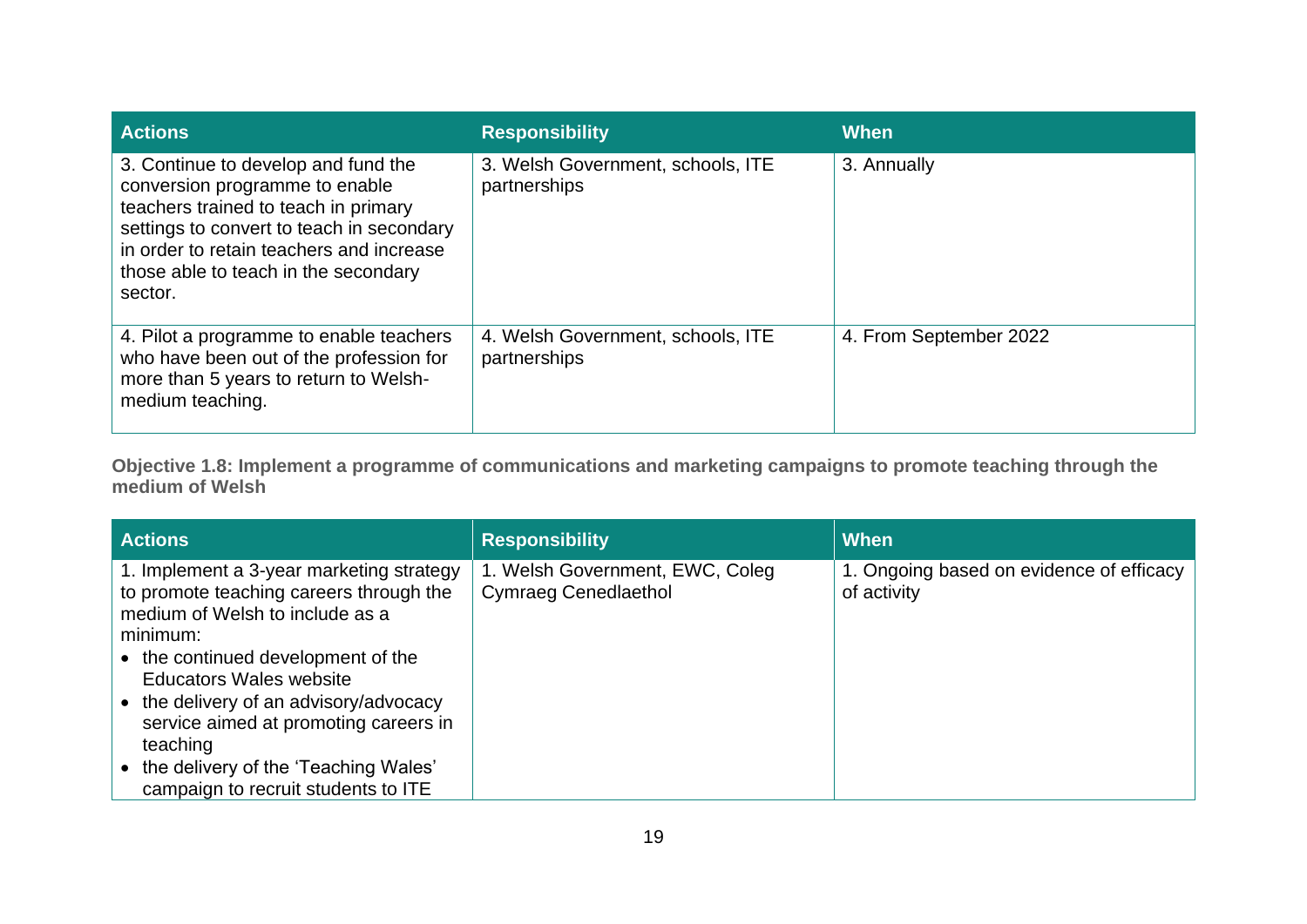| <b>Actions</b>                                                                                          | <b>Responsibility</b> | When |
|---------------------------------------------------------------------------------------------------------|-----------------------|------|
| $\bullet$ a communications campaign to<br>increase the number of learners<br>studying Welsh at A level. |                       |      |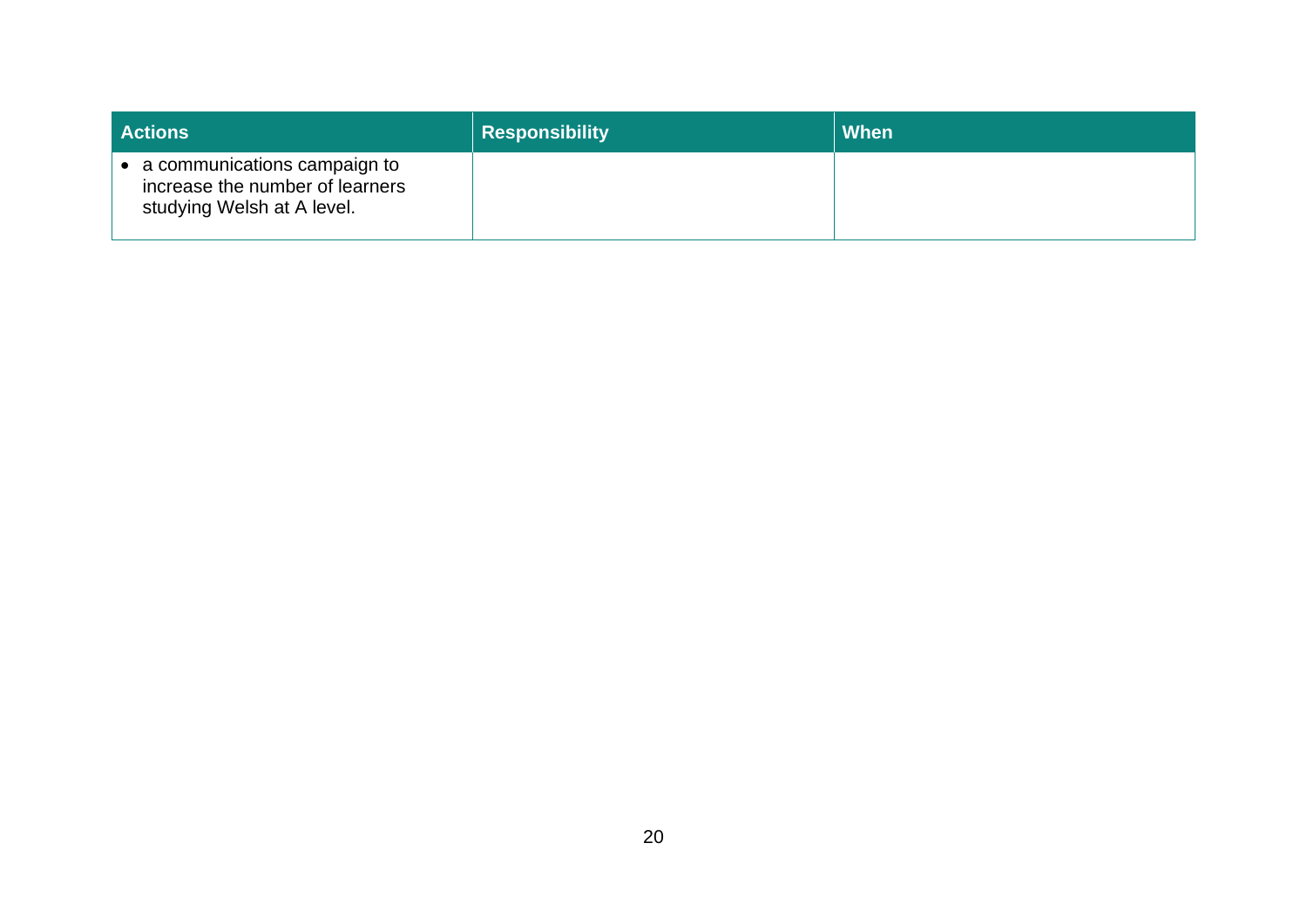#### <span id="page-22-0"></span>**Aim 2: Increase the number of practitioners able to work through the medium of Welsh who are supporting learners**

If we are to successfully increase the number of learners in Welsh-medium education and deliver Curriculum for Wales, in addition to increasing the number of teachers, we also need to ensure a sufficient supply of practitioners able to work through the medium of Welsh to support learners. Schools are heavily reliant on this workforce to work with smaller groups of learners and support those with additional learning needs (ALN) for example. Alongside this schools' workforce plan, the Welsh Government is also considering how we will expand Welsh language childcare provision; therefore, actions related to this workforce have not been included in this plan.

The recruitment of teaching assistants is a matter for each local authority and there is professional learning available to support them once in post. There is also a range of courses available post-16 that can prepare individuals to work as teaching assistants. The nature and availability of these courses through the medium of Welsh varies across Wales. The data in table 2.1 of the data analysis document shows that we have a particular issue in terms of teaching assistants, with numbers suggesting that we don't currently have a sufficient supply with Welsh language skills to fill roles in Welsh-medium schools let alone enough to be able to support delivery of the new curriculum in English-medium schools. In the secondary sector, the data suggests that almost all Welsh speakers are employed in Welsh-medium schools, suggesting there is very little Welsh language capacity among teaching assistants in English-medium schools.

Pay and conditions of all school support staff, including teaching assistants, is the responsibility of local authorities. In general terms, they will be the same as all other local authority staff. These are negotiated directly between unions and local authorities in Wales and on an all-Wales and England basis by agreement through the National Joint Council (NJC). Individual local authorities may also have different conventions to reflect local considerations – this can lead to variations in pay and conditions between authorities for what appears to be the same job. The Welsh Government has no authority to intervene in the reviews carried out by local authorities. The local authority, as the employer of its own staff, is responsible for the decisions it makes regarding the terms and conditions of employment. Therefore, this plan does not include actions on the pay and conditions of teaching assistants.

In accordance with the Additional Learning Needs and Education Tribunal (Wales) Act 2018 local authorities have a duty to take all reasonable steps to secure provision in Welsh where required and, when reviewing individual development plans, to consider the sufficiency of Welsh language additional learning provision. In exercising its functions in this respect, the local authority must consider the sufficiency of additional learning provision in Welsh and must also include the size and capability of the workforce available. This includes consideration of the Welsh-medium workforce. The WESPs require that local authorities set out how they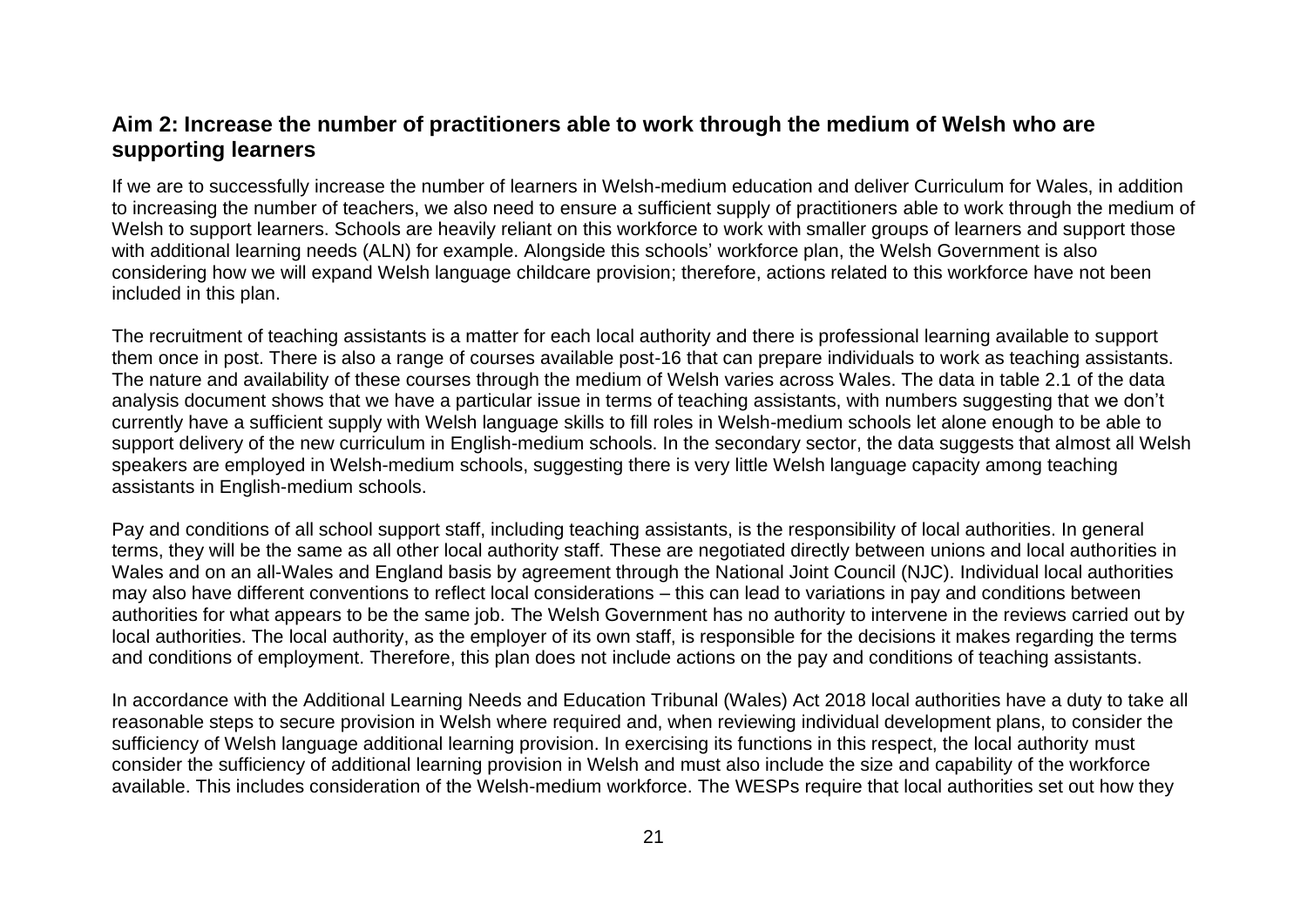will improve Welsh language provision for persons with additional learning needs and for workforce planning within the additional learning needs sector. The local authority plans are variable with no clear national picture of the workforce requirements.

#### **Progress to date**

In partnership with a range of stakeholders, we have been working on a number of activities, including:

- introducing a Welsh for classroom assistants course as part of the Welsh Language Sabbatical Scheme
- developing a national Teaching Assistants Learning Pathway (TALP) which includes the option of assessment for achieving the Higher Level Teaching Assistant (HLTA) status in both English and Welsh
- establishing a Teaching Assistant Professional Learning Steering Group to consider what is currently available for teaching assistants, access to professional learning and gaps in provision. The steering group is also developing professional learning for leaders and governors on the deployment of teaching assistants
- working with the Welsh Local Government Association (WLGA) to consider a standardised set of job descriptions and to undertake a comparative research project into the deployment of teaching assistants in other education systems, in order to inform future developments
- annually fund 10 places on Cardiff University's Doctorate in Educational Psychology programme, with a minimum of one place for those able to progress to work in Welsh on graduation
- developing a bilingual national ALN professional learning programme, and an ALN pathway on the National Masters in Education that is available through the mediums of Welsh and English.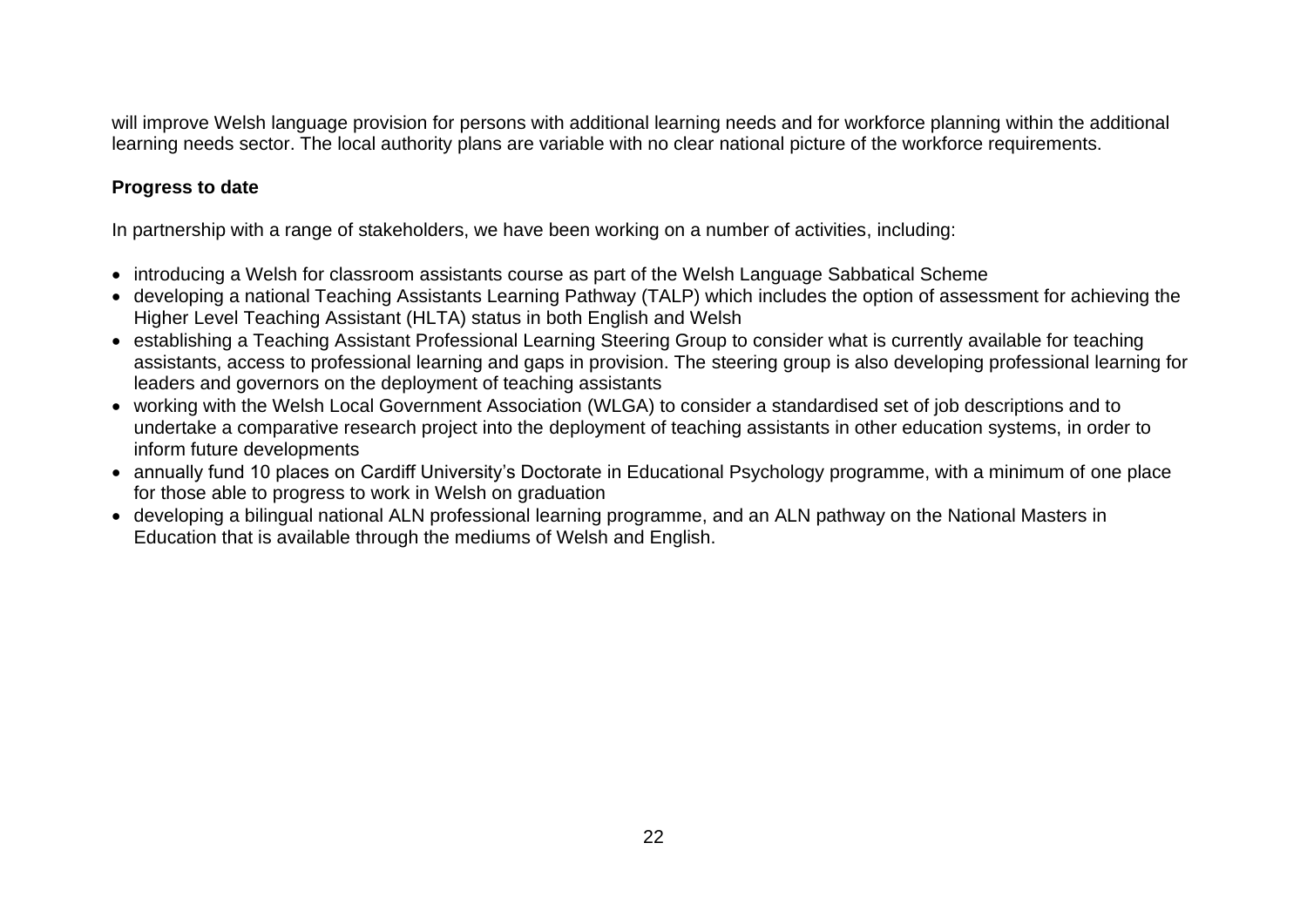#### **Our objectives for the next 10 years**

**Objective 2.1: Develop and promote pathways to becoming a teaching assistant**

| <b>Actions</b>                                                                                                                                                                                                                                                                                                                                                                                                                                                                                                                                                                                                                                                          | <b>Responsibility</b>                                                                                      | <b>When</b>            |
|-------------------------------------------------------------------------------------------------------------------------------------------------------------------------------------------------------------------------------------------------------------------------------------------------------------------------------------------------------------------------------------------------------------------------------------------------------------------------------------------------------------------------------------------------------------------------------------------------------------------------------------------------------------------------|------------------------------------------------------------------------------------------------------------|------------------------|
| 1. Consider entry requirements for those<br>wishing to become teaching assistants in<br>the future.                                                                                                                                                                                                                                                                                                                                                                                                                                                                                                                                                                     | 1. Welsh Government, WLGA Task and<br>Finish Group, EWC                                                    | 1. By September 2023   |
| 2. Provide opportunities for learners to<br>undertake work experience in schools as<br>teaching assistants.                                                                                                                                                                                                                                                                                                                                                                                                                                                                                                                                                             | 2. Schools, further education (FE)<br>colleges, Careers Wales                                              | 2. Annually            |
| 3. Review current provision and<br>qualifications for those wanting to<br>become a teaching assistant and:<br>• work with providers to increase the<br>delivery of Welsh-medium courses<br>• ensure courses include modules for<br>developing the skills and practice<br>needed to teach in Welsh-medium or<br>bilingual settings<br>ensure courses include modules for<br>developing the Welsh language of<br>learners in English-medium settings<br>scope the development of a teaching<br>assistant apprenticeships pathway or<br>employment-based provision<br>ensure that flexible provision is<br>$\bullet$<br>available for those wishing to study<br>part time. | 3. Coleg Cymraeg Cenedlaethol,<br>universities, FE colleges, Qualifications<br>Wales, awarding bodies, EWC | 3. From September 2022 |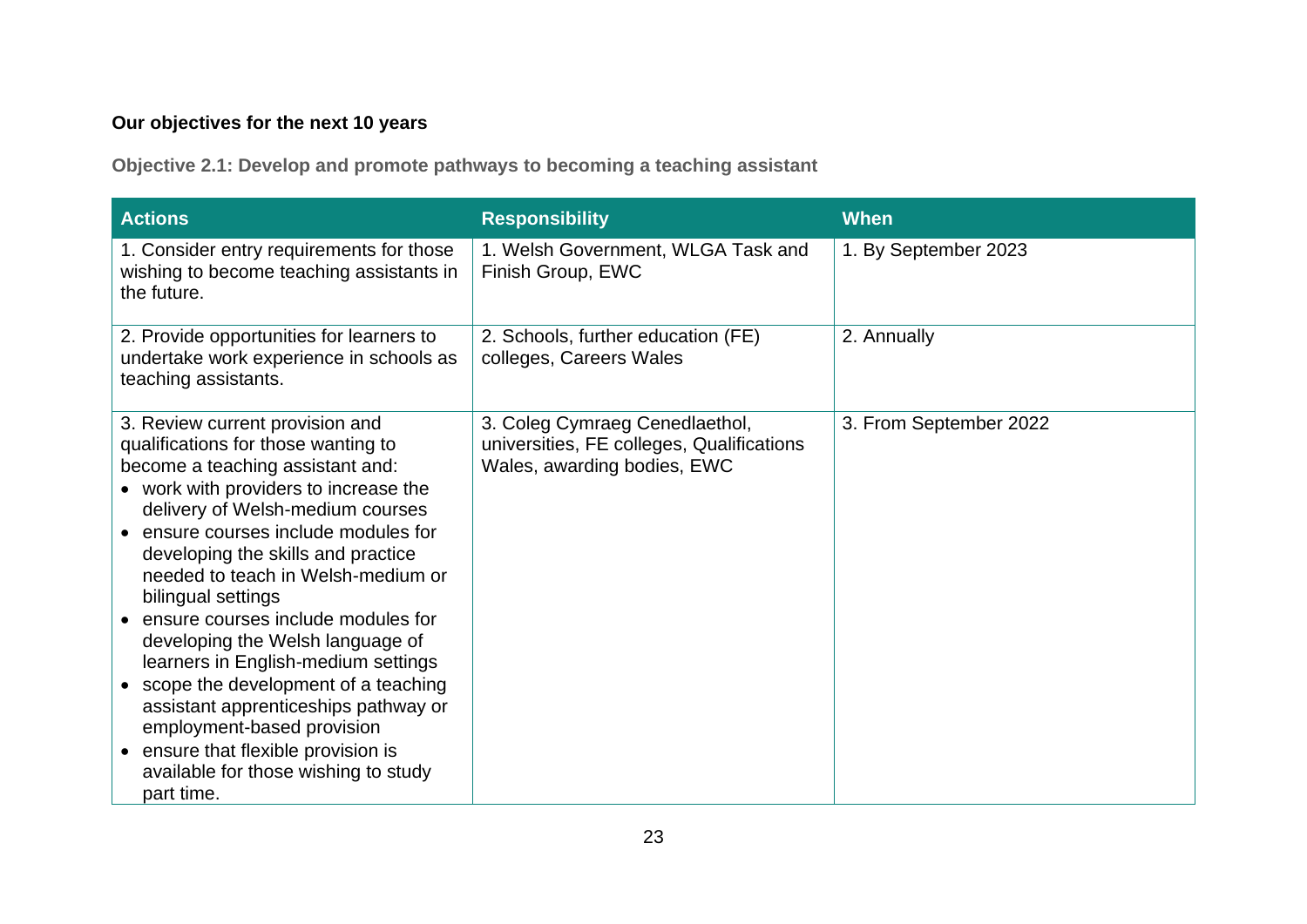| <b>Actions</b>                                                                                                                                                                                                                                                                           | <b>Responsibility</b>                                                                        | When                   |
|------------------------------------------------------------------------------------------------------------------------------------------------------------------------------------------------------------------------------------------------------------------------------------------|----------------------------------------------------------------------------------------------|------------------------|
| 4. Consider joint employment contracts<br>for Welsh-medium childcare settings and<br>schools to provide teaching assistants<br>with full-time roles.                                                                                                                                     | 4. WLGA, local authorities, schools,<br><b>Mudiad Meithrin</b>                               | 4. From September 2023 |
| 5. Pilot a programme of providing gap-<br>year placements for learners leaving<br>school to spend a year working as a<br>teaching assistant in a Welsh-medium<br>setting before progressing to university or<br>employment. Consider options for<br>expanding on the basis of the pilot. | 5. Welsh Government, Education<br><b>Achievement Service (EAS)</b>                           | 5. From September 2022 |
| 6. Promote opportunities for individuals to<br>become teaching assistants with a focus<br>on demand from the Welsh-medium<br>sector, and target a wide-range of<br>audiences including young people,<br>parents and carers and career changers.                                          | 6. Local authorities, regional consortia,<br>EWC, Coleg Cymraeg Cenedlaethol, FE<br>colleges | 6. Annually            |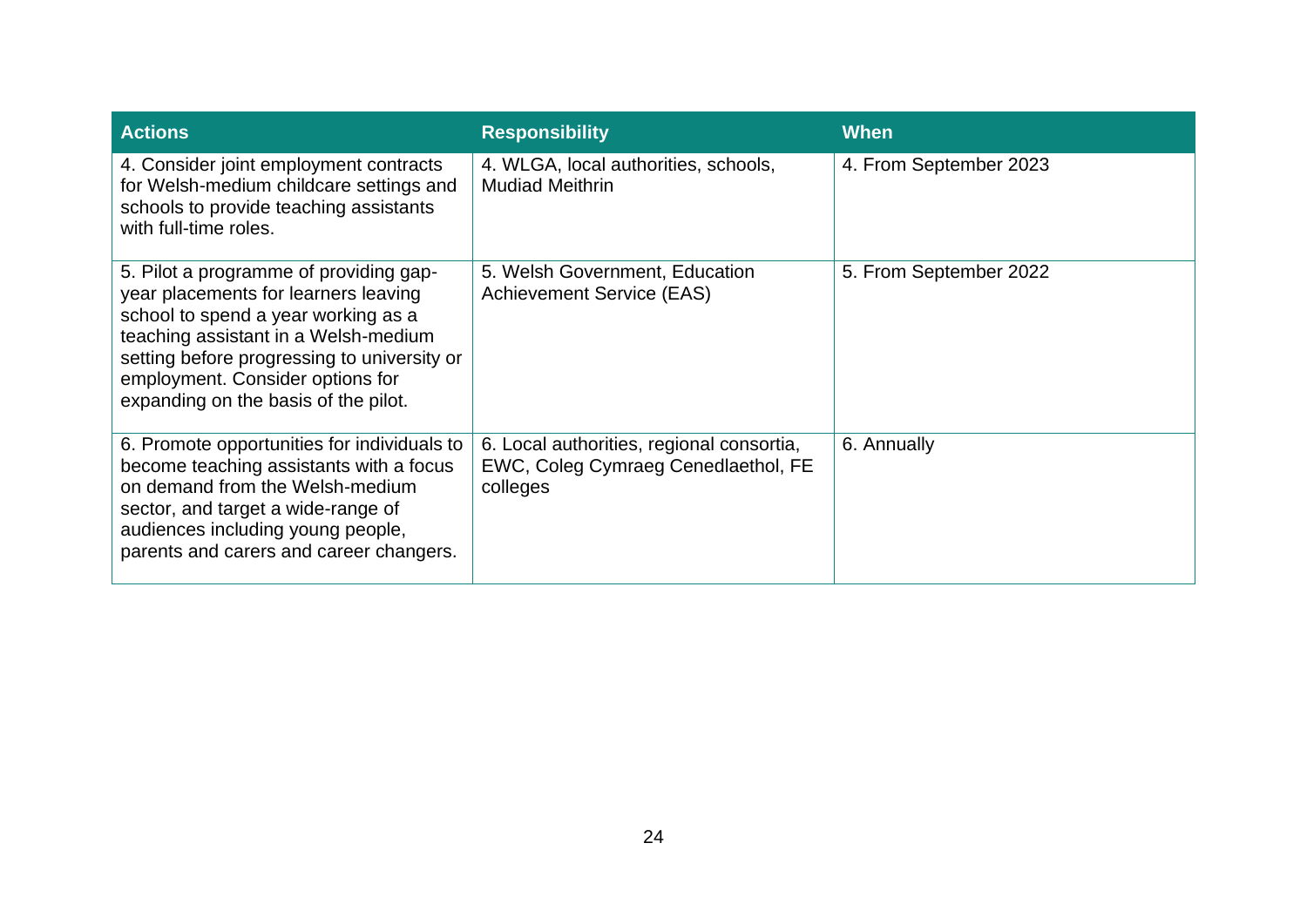**Objective 2.2: Deliver an improved programme of professional learning for teaching assistants**

| <b>Actions</b>                                                                                                                                                                                                                                                                                                                                                                                                                                                                               | <b>Responsibility</b>                                                                                                                                   | <b>When</b>            |
|----------------------------------------------------------------------------------------------------------------------------------------------------------------------------------------------------------------------------------------------------------------------------------------------------------------------------------------------------------------------------------------------------------------------------------------------------------------------------------------------|---------------------------------------------------------------------------------------------------------------------------------------------------------|------------------------|
| 1. Within the revised teaching assistant<br>learning pathway:<br>• develop specific professional learning<br>for teaching assistants working in<br>Welsh-medium schools, for example<br>on language immersion techniques<br>and how children acquire language<br>skills<br>develop and deliver coaching and<br>mentoring support for Welsh-medium<br>teaching assistants<br>develop specific professional learning<br>for all teaching assistants on language<br>awareness and language use. | 1. Welsh Government, Teaching<br><b>Assistant Professional Learning Steering</b><br>Group, TALP working group, regional<br>consortia, local authorities | 1. From September 2022 |
| 2. Continue to provide language courses<br>targeted at teaching assistants through<br>the Welsh Language Sabbatical Scheme<br>and National Centre for Learning Welsh<br>providers to improve skills and increase<br>confidence (see Aim 3).                                                                                                                                                                                                                                                  | 2. Welsh Language Sabbatical Scheme<br>providers, National Centre for Learning<br>Welsh                                                                 | 2. Annually            |
| 3. Develop and utilise a new Talk<br>Pedagogy network for teaching<br>assistants to share knowledge and<br>practice in this area on a peer-to-peer<br>and school-to-school level.                                                                                                                                                                                                                                                                                                            | 3. Welsh Government, regional consortia,<br>local authorities, CYDAG                                                                                    | 3. From September 2022 |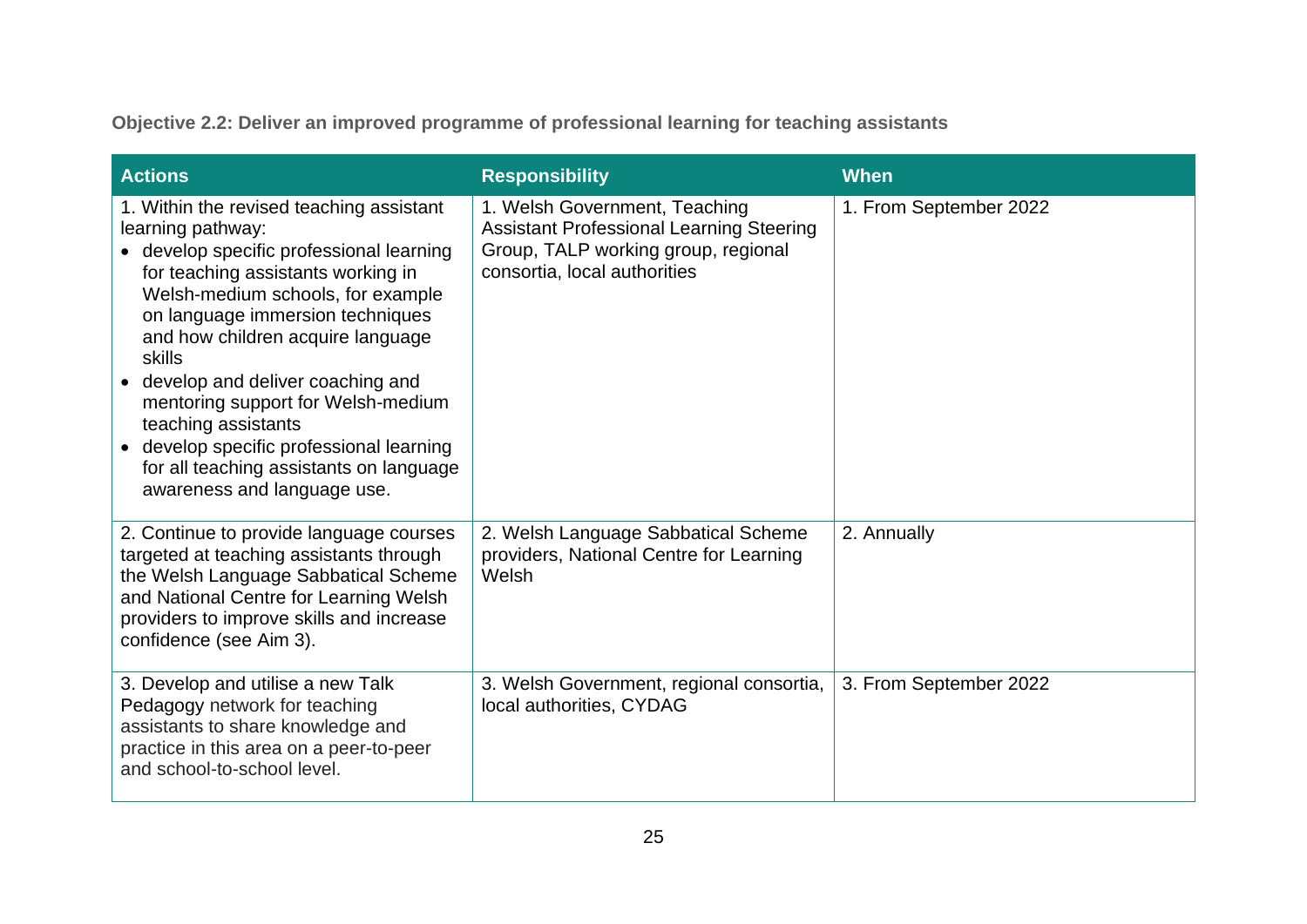| <b>Actions</b>                                                                                                                                                                 | <b>Responsibility</b>                                | When                   |
|--------------------------------------------------------------------------------------------------------------------------------------------------------------------------------|------------------------------------------------------|------------------------|
| 4. Ensure teaching assistants have the<br>relevant skills to play a full role in<br>developing and embedding the whole<br>school plan for Siarter laith and Cymraeg<br>Campus. | 4. Schools, regional consortia, local<br>authorities | 4. From September 2022 |

**Objective 2.3: Develop capacity and expertise to support learners with additional learning needs in the Welsh-medium sector**

| <b>Actions</b>                                                                                                                                                                                                                                                                                                                                                                                                                                                                            | <b>Responsibility</b>                                                                  | When                   |
|-------------------------------------------------------------------------------------------------------------------------------------------------------------------------------------------------------------------------------------------------------------------------------------------------------------------------------------------------------------------------------------------------------------------------------------------------------------------------------------------|----------------------------------------------------------------------------------------|------------------------|
| 1. Establish a sub-group to the National<br><b>ALN Network to:</b><br>• develop a national approach to<br>understanding workforce skills to<br>support learners with ALN in<br>mainstream Welsh-medium and<br>bilingual settings<br>review existing professional learning<br>and academic provision to support<br>practitioners to develop expertise in<br>supporting learners with ALN in<br>mainstream Welsh-medium and<br>bilingual settings<br>• undertake an audit of Welsh language | 1. Welsh Government, National ALN<br>Network, regional consortia, local<br>authorities | 1. From September 2022 |
| ALN learning resources                                                                                                                                                                                                                                                                                                                                                                                                                                                                    |                                                                                        |                        |
| identify the provision and resources<br>needed to provide efficient support to<br>learners with ALN across the Welsh-                                                                                                                                                                                                                                                                                                                                                                     |                                                                                        |                        |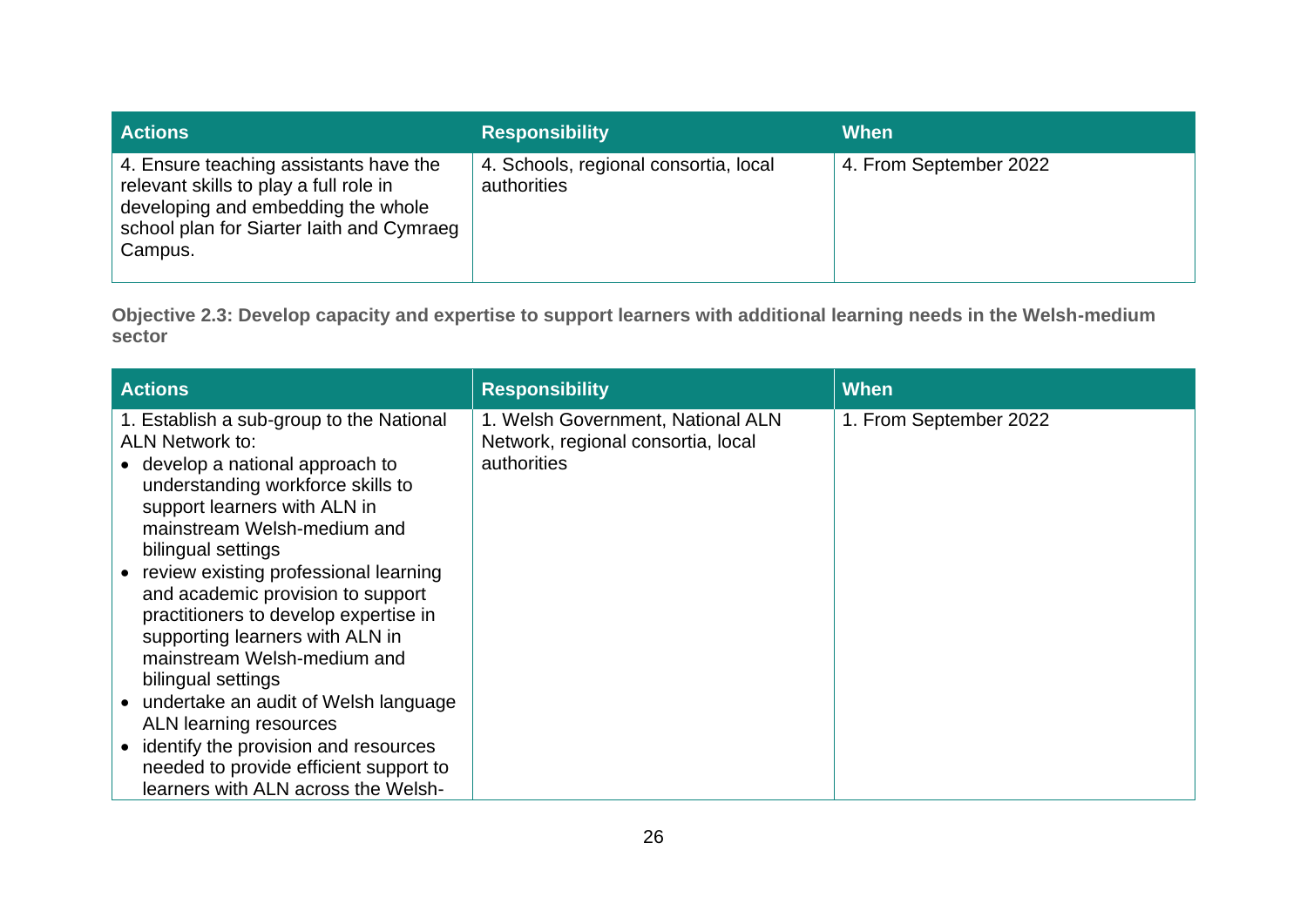| <b>Actions</b>                                                                                                                                                                                                                                                     | <b>Responsibility</b>             | <b>When</b>        |
|--------------------------------------------------------------------------------------------------------------------------------------------------------------------------------------------------------------------------------------------------------------------|-----------------------------------|--------------------|
| medium early years, primary and<br>secondary sectors<br>increase capacity, through training and<br>direct recruitment, of ALN, Inclusion<br>and Educational Psychology Services                                                                                    |                                   |                    |
| 2. Fund a Welsh language national<br>implementation lead to provide advice,<br>support and challenge to the sector on<br>their responsibilities under the Additional<br>Learning Needs and Education Tribunal<br>(Wales) Act in relation to the Welsh<br>language. | 2. Welsh Government               | 2. From April 2022 |
| 3. Promote the national ALN professional<br>learning programme and the National MA<br>(Masters) in Education (Wales) ALN<br>pathway, as a route for developing<br>workforce skills to support learners with<br>ALN in Welsh-medium or bilingual<br>settings.       | 3. Welsh Government, universities | 3. Annually        |
| 4. Undertake strategic workforce planning<br>in accordance with local plans to increase<br>the number of specialist Welsh-medium<br>or bilingual settings to support learners<br>with ALN.                                                                         | 4. Local authorities              | 4. Annually        |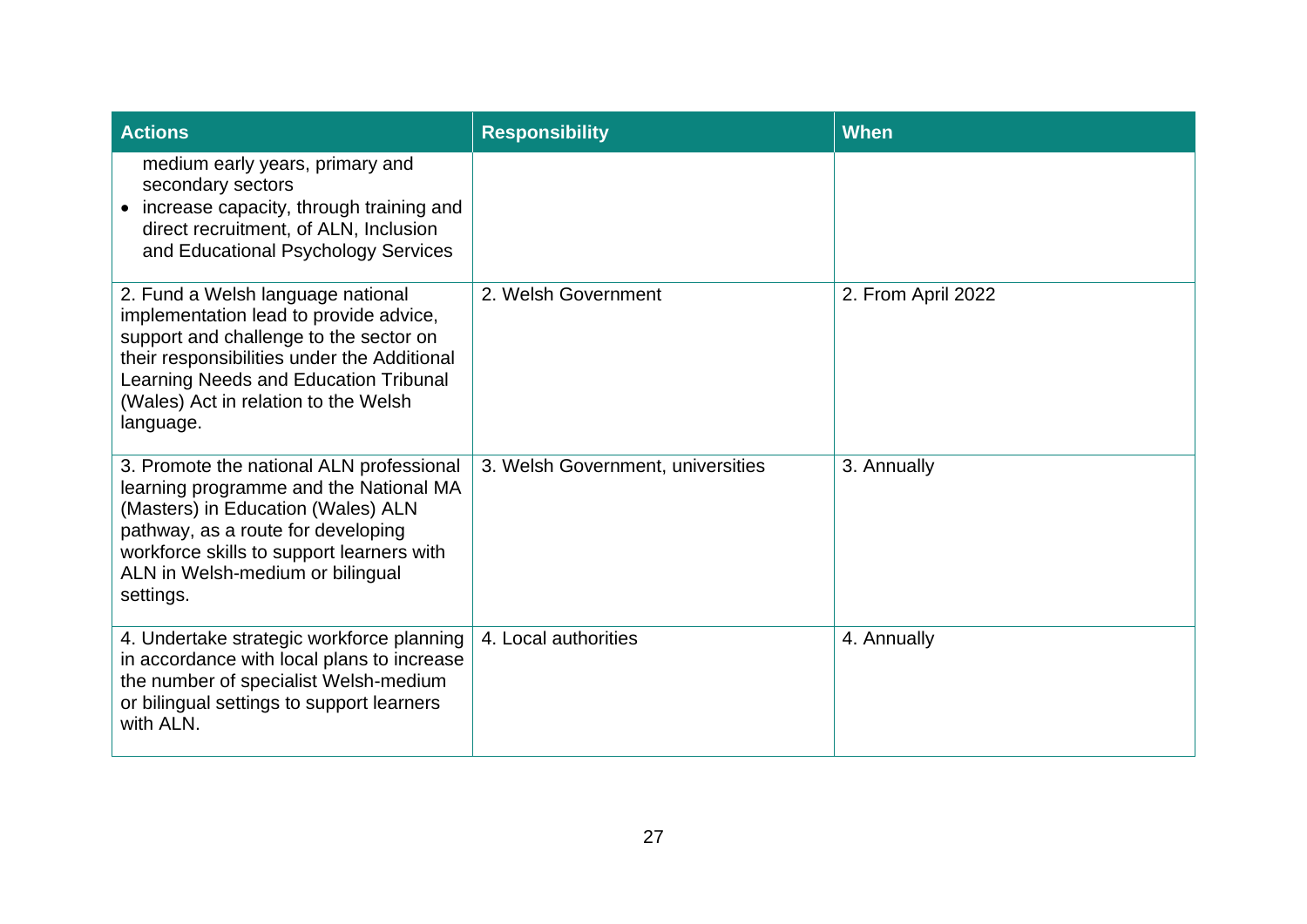#### <span id="page-29-0"></span>**Aim 3: Develop all practitioners' Welsh language skills and expertise to teach Welsh and through the medium of Welsh**

Our vision is to enable all learners to develop their Welsh language skills and to use the language confidently in everyday life. In order to achieve this vision we must ensure that all learners benefit from a world-class curriculum with more of an emphasis on improving learners' Welsh skills and use of the language. However, Curriculum for Wales cannot be delivered without a wellsupported, aspirational education workforce.

In order to successfully deliver Welsh within Curriculum for Wales, schools will need to have practitioners with Welsh language skills who have the skills to teach Welsh as a language and across the curriculum. One of the guiding principles for this plan is that we want all practitioners and leaders to be engaged in developing their Welsh language skills and also their wider understanding of the Welsh language in its historical and cultural context. This is in line with the professional standards for teaching, leadership and assisting teaching – the professional standards set out the expectation for practitioners to develop their knowledge and use of Welsh throughout their careers as well as to extend learners' skills and competence in Welsh. As outlined in the data analysis document, the SWAC provides annual data on the Welsh language ability of practitioners working in schools in Wales based on the Welsh 'Language competency framework for education practitioners' and will enable us to monitor progress in gradually increasing the number of practitioners with higher-level Welsh language skills.

The Schools as Learning Organisations model provides schools with a framework to enable professional learning for practitioners. As learning organisations, schools should nurture and develop all of their staff. The vision for Welsh and language acquisition should be clear to all and opportunities for professional learning and collaborative development of language should be encouraged.

There is a range of national, regional and local provision to enable practitioners to develop their Welsh language skills on a number of levels in line with the 'Language competency framework for education practitioners', and through different delivery models.

The Welsh Language Sabbatical Scheme has been in place since 2006. Initially the focus was on upskilling those with some Welsh language to give them the confidence to be able to teach in Welsh-medium schools. Since 2010 the focus has expanded to include developing the skills of practitioners in the English-medium sector through a range of courses. An evaluation of the Welsh Language Sabbatical Scheme was undertaken in 2020 and published in March 2021. The evaluation concluded that the Sabbatical Scheme makes a positive contribution to practitioners' Welsh language skills, and that there continues to be a need for it. There were a number of recommendations in the report that we will address with our partners and stakeholders to ensure that the Welsh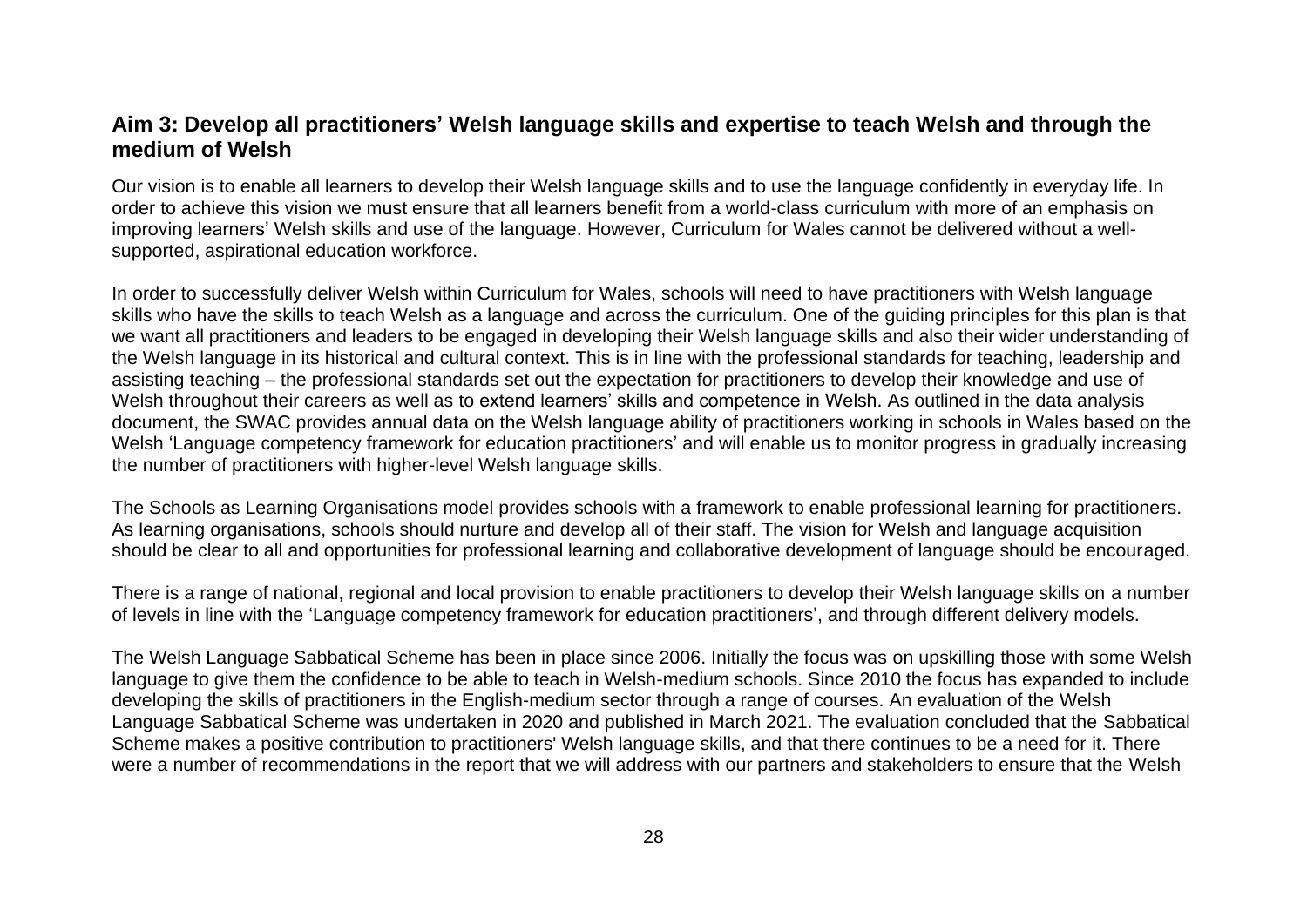Language Sabbatical Scheme can continue to make an impact on learning and teaching of Welsh and through the medium of Welsh.

Alongside the Welsh Language Sabbatical Scheme there is a range of other Welsh language skills professional learning opportunities for practitioners delivered by regional consortia, local authorities and the National Centre for Learning Welsh. The table in Annex 2 illustrates the provision that's available.

As well as developing the Welsh language skills of practitioners, we also need to continually develop the expertise of practitioners working in Welsh-medium and bilingual schools. Regional consortia and local authorities provide some support in this area. In addition, schools have developed their own networks and professional learning opportunities through CYDAG.

#### **Progress to date**

- We have expanded the Welsh Language Sabbatical Scheme to provide opportunities for practitioners across Wales to access intensive Welsh language training. These include the development of the Welsh in a Year course and courses on 4 different levels as well as courses targeting specific cohorts of practitioners.
- We are working with the National Centre for Learning Welsh to create online courses for practitioners to develop their Welsh language skills at entry, foundation or improvers levels.
- To support the implementation of the professional standards we have developed a single Welsh 'Language competency framework for education practitioners'. The framework sits within the Professional Learning Passport (PLP) and enables practitioners to note their progress in developing their Welsh language skills from ITE throughout their careers.
- We have introduced the SWAC and now have 2 years of data on the Welsh language skills of the education workforce as well as on how many of them teach the language or through the medium of Welsh in schools.
- We have provided funding to regional consortia and local authorities to deliver a range of support for practitioners to support the teaching of Welsh and through the medium of Welsh.
- We have provided funding to CYDAG to provide Welsh-medium professional learning opportunities.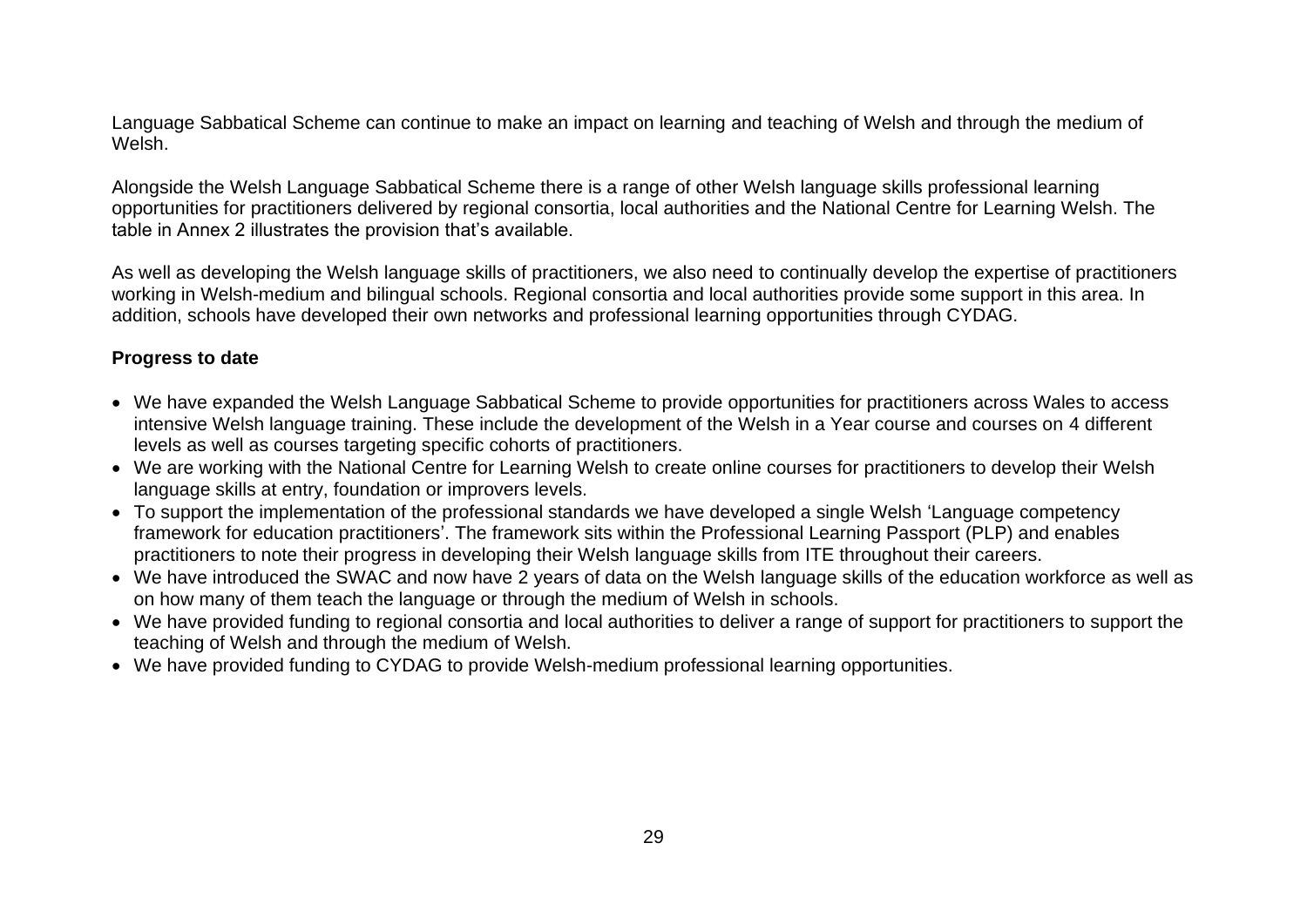#### **Our objectives over the next 10 years**

**Objective 3.1: Continue to develop our understanding of the workforce's Welsh language skills to inform planning of professional learning** 

| <b>Actions</b>                                                                                                                                                                                                                                                                                                | <b>Responsibility</b>                                              | <b>When</b> |
|---------------------------------------------------------------------------------------------------------------------------------------------------------------------------------------------------------------------------------------------------------------------------------------------------------------|--------------------------------------------------------------------|-------------|
| 1. Analyse SWAC and EWC data and<br>work with regional consortia and local<br>authorities to develop local planning for<br>delivering Welsh language professional<br>learning.                                                                                                                                | 1. Welsh Government, local authorities,<br>regional consortia, EWC | 1. Annually |
| 2. Based on the data analysis, require<br>local authorities and regional consortia to<br>set targets for increasing the proportion<br>of their workforce with language skills at<br>foundation level, and at intermediate level<br>or higher and report on these as part of<br>their WESPs annual monitoring. | 2. Local authorities, regional consortia                           | 2. Annually |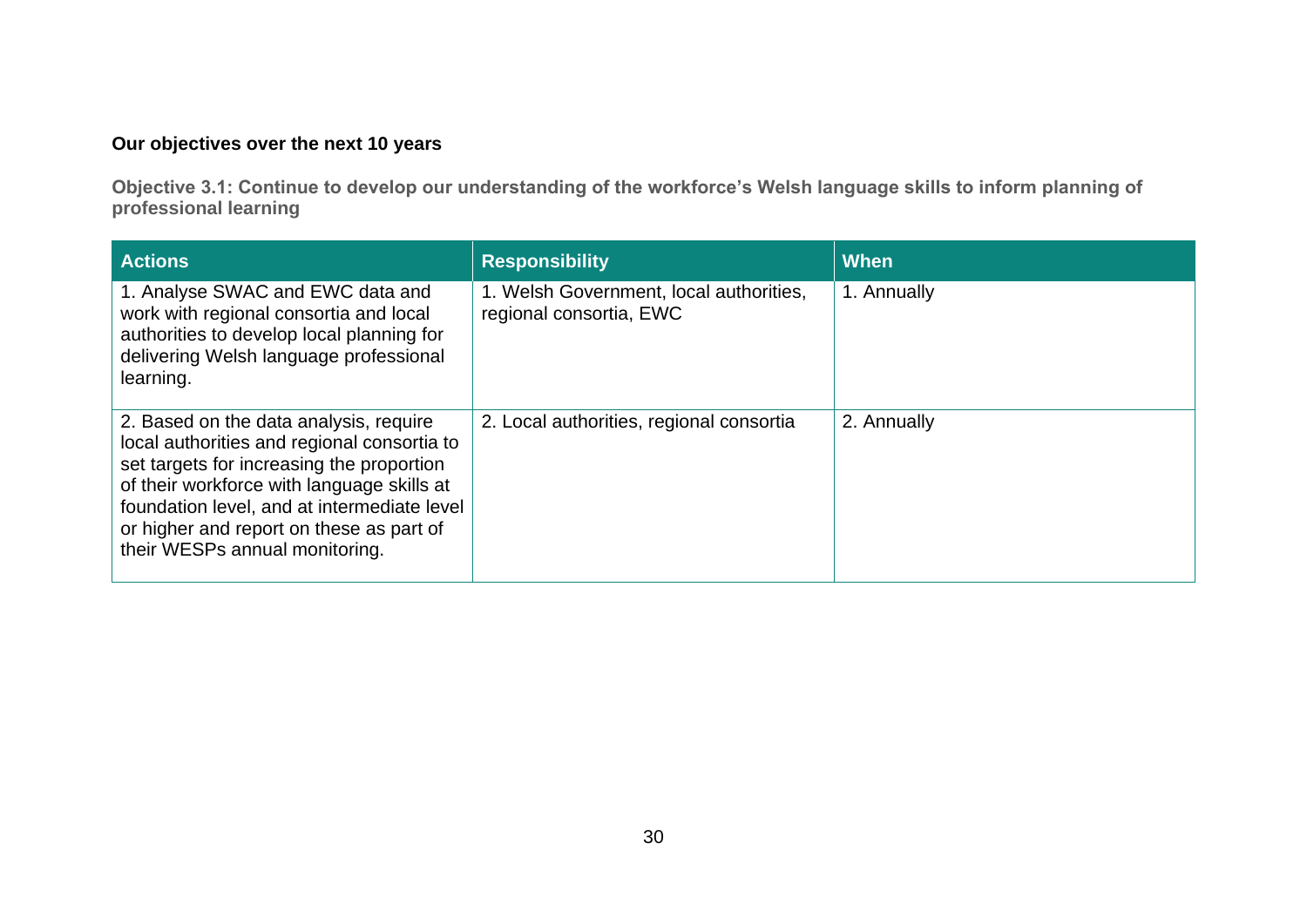**Objective 3.2: Deliver a national programme of professional learning to enable all practitioners, including supply teachers and teaching assistants, to continually develop their Welsh language skills in accordance with the expectation in the professional standards**

| <b>Actions</b>                                                                                                                                                                                                                                  | <b>Responsibility</b>                                                                                                                               | <b>When</b>            |
|-------------------------------------------------------------------------------------------------------------------------------------------------------------------------------------------------------------------------------------------------|-----------------------------------------------------------------------------------------------------------------------------------------------------|------------------------|
| 1. Implement a national programme of<br>free Welsh language courses for all ITE<br>students and practitioners in accordance<br>with the 'Language competency<br>framework for education practitioners'<br>and with defined linguistic outcomes. | 1. National Centre for Learning Welsh,<br>Welsh Language Sabbatical Scheme<br>providers, regional consortia, local<br>authorities, ITE partnerships | 1. From September 2022 |
| 2. Develop flexible models of delivery<br>including intensive courses, blended<br>learning and online learning.                                                                                                                                 | 2. National Centre for Learning Welsh,<br>Welsh Language Sabbatical Scheme<br>providers, regional consortia, local<br>authorities, ITE partnerships | 2. Ongoing             |
| 3. Develop a national portal to provide<br>clear information on the national<br>programme of Welsh language courses                                                                                                                             | 3. National Centre for Learning Welsh                                                                                                               | 3. September 2022      |
| 4. Embed the national programme of<br>Welsh language courses within the TALP<br>to ensure a clear pathway for teaching<br>assistants to develop their skills.                                                                                   | 4. Schools, regional consortia, local<br>authorities                                                                                                | 4. From September 2022 |
| 5. Expanding on the work that has begun<br>on an after-care package, deliver follow-<br>up support and training to practitioners<br>who have completed Welsh Language<br>Sabbatical Scheme courses.                                             | 5. Welsh Language Sabbatical Scheme<br>providers, schools, regional consortia,<br>local authorities                                                 | 5. Annually            |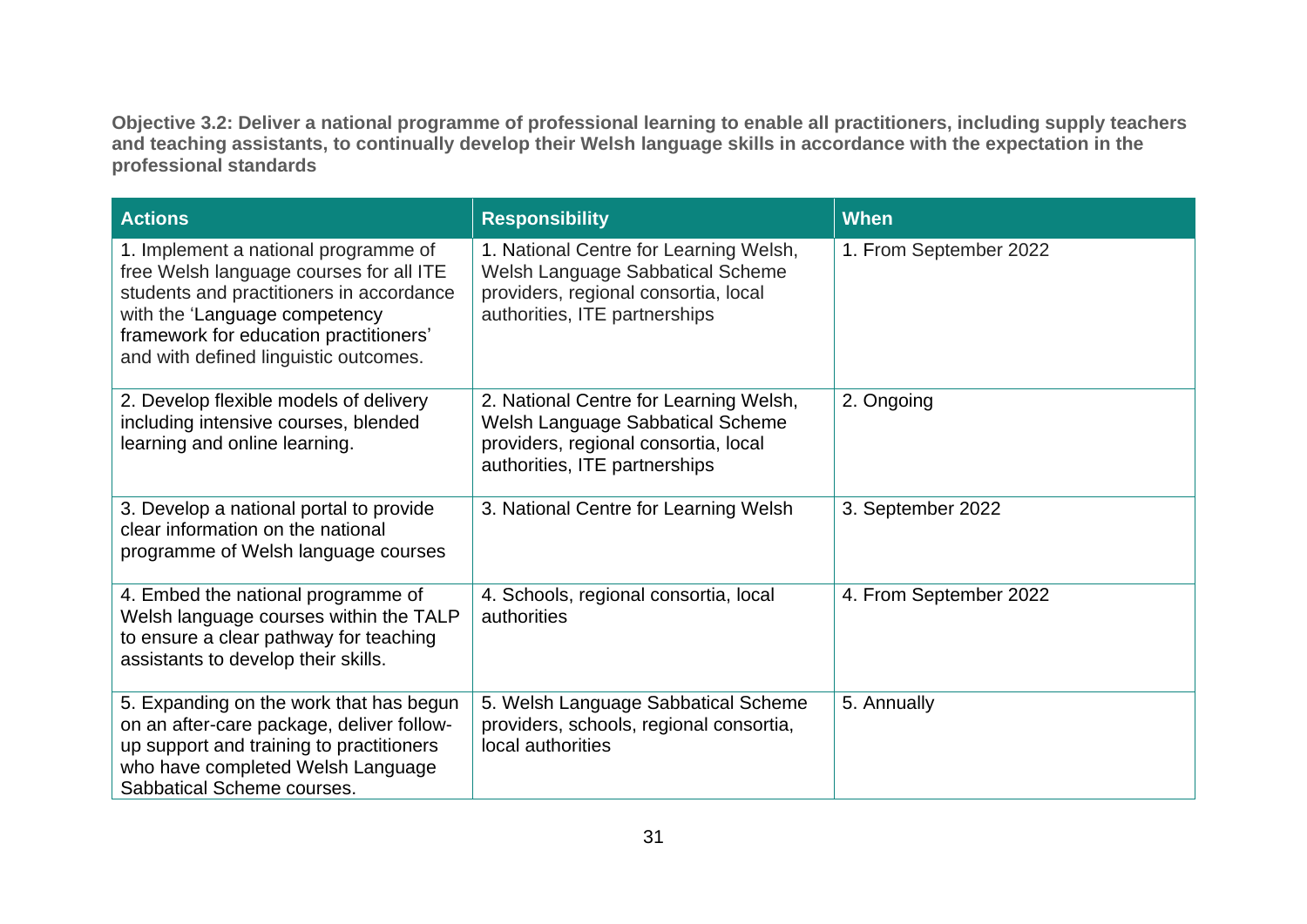| <b>Actions</b>                                                                                                                                             | <b>Responsibility</b>                                | <b>When</b> |
|------------------------------------------------------------------------------------------------------------------------------------------------------------|------------------------------------------------------|-------------|
| 6. Ensure that schools systematically<br>plan to support practitioners to use their<br>new skills after they return to school at<br>the end of the course. | 6. Schools, regional consortia, local<br>authorities | 6. Annually |
| 7. Based on data analysis and school<br>development plans, improve targeted<br>recruitment of practitioners to attend<br>courses.                          | 7. Schools, local authorities, regional<br>consortia | 7. Annually |

**Objective 3.3: Deliver a national programme of professional learning to develop effective teaching and learning of Welsh and subjects through the medium of Welsh** 

| <b>Actions</b>                                                                                                                                                                                                                                                                                                                                                                                                                                                                 | <b>Responsibility</b>                                                                                                         | When                   |
|--------------------------------------------------------------------------------------------------------------------------------------------------------------------------------------------------------------------------------------------------------------------------------------------------------------------------------------------------------------------------------------------------------------------------------------------------------------------------------|-------------------------------------------------------------------------------------------------------------------------------|------------------------|
| 1. Develop and deliver a national<br>programme of professional learning to<br>support the teaching of Welsh within<br>Curriculum for Wales, with a particular<br>focus on providing:<br>• support to implement the Welsh in<br>English-medium schools framework<br>• support on second language<br>acquisition methodology and Welsh as<br>an additional language<br>• support for developing Welsh literacy<br>skills<br>• support on early and late immersion<br>methodology | 1. Welsh Government, regional consortia,<br>local authorities, Welsh Language<br>Sabbatical Scheme providers,<br>universities | 1. From September 2022 |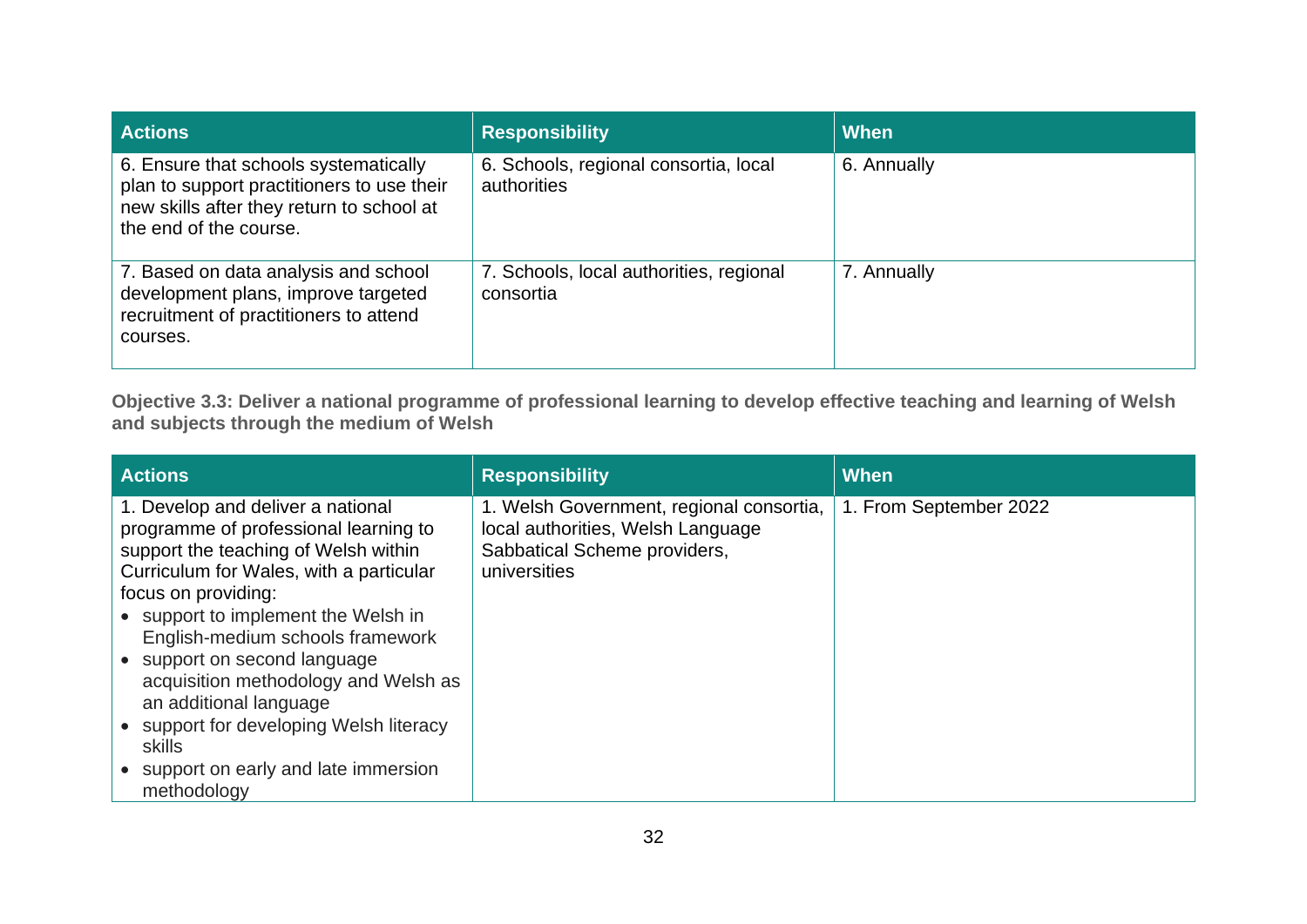| <b>Actions</b>                                                                                                                                                                                                                                                                                                                                                                                                                                                                                                                            | <b>Responsibility</b>                                     | When                            |
|-------------------------------------------------------------------------------------------------------------------------------------------------------------------------------------------------------------------------------------------------------------------------------------------------------------------------------------------------------------------------------------------------------------------------------------------------------------------------------------------------------------------------------------------|-----------------------------------------------------------|---------------------------------|
| • support on how to normalise the use of<br>Welsh<br>• support on embedding Welsh<br>language across the curriculum.                                                                                                                                                                                                                                                                                                                                                                                                                      |                                                           |                                 |
| 2. Develop and deliver a national<br>programme of professional learning to<br>support teaching through the medium of<br>Welsh, with a particular focus on<br>providing:<br>• support on bilingual teaching<br>methodology<br>• support for newly qualified teachers<br>and early career teachers in subject<br>specialisms through the medium of<br>Welsh<br>support for Welsh-medium formal and<br>informal school-to-school networks<br>support for teachers to develop subject<br>$\bullet$<br>specialism in additional subject areas. | 2. Local authorities, regional consortia,<br><b>CYDAG</b> | 2. Annually from September 2022 |
| 3. Build on current cluster working to<br>develop Welsh language teaching<br>expertise in all English-medium primary<br>schools, for example by facilitating<br>secondments for some practitioners who<br>have undertaken the Welsh in a Year<br>course, or funding Welsh language leads<br>in each cluster.                                                                                                                                                                                                                              | 3. Regional consortia, local authorities                  | 3. Ongoing                      |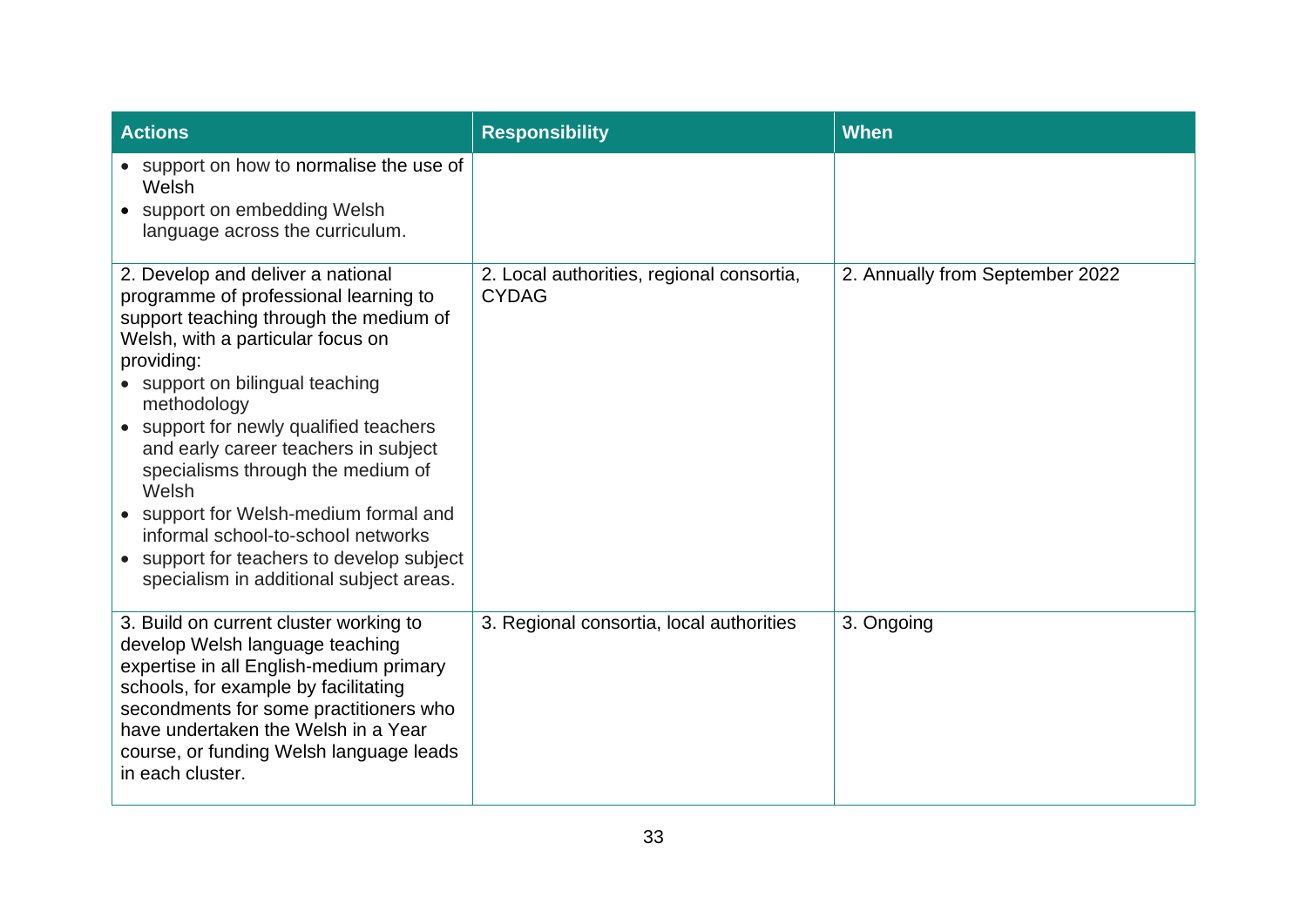| <b>Actions</b>                                                                                                                                                                                                                                                          | <b>Responsibility</b>                                         | When               |
|-------------------------------------------------------------------------------------------------------------------------------------------------------------------------------------------------------------------------------------------------------------------------|---------------------------------------------------------------|--------------------|
| 4. Use the Talk Pedagogy network to<br>enable practitioners to engage in informal<br>discussions on language teaching and to<br>share practice.                                                                                                                         | 4. Regional consortia, local authorities,<br><b>CYDAG</b>     | 4. Ongoing         |
| 5. In order to deliver objectives 3.3 and<br>3.4 we will review the current funding<br>available to support the delivery of<br>professional learning and support for the<br>implementation of the WESPs in order to<br>establish clear funding streams and<br>outcomes. | 5. Welsh Government, regional consortia,<br>local authorities | 5. By January 2023 |

**Objective 3.4: Develop and share the evidence base for effective language teaching, teaching through the medium of Welsh and bilingually** 

| <b>Actions</b>                                                                                                                                  | <b>Responsibility</b>                                         | When                   |
|-------------------------------------------------------------------------------------------------------------------------------------------------|---------------------------------------------------------------|------------------------|
| 1. Encourage practitioners to undertake<br>professional enquiry in relevant areas to<br>inform teaching practices.                              | 1. Local authorities, regional consortia,<br>universities     | 1. Annually            |
| 2. Use the Talk Pedagogy network to<br>share research, knowledge and practice<br>in this area on a peer-to-peer and school-<br>to-school level. | 2. Welsh Government, regional consortia,<br>local authorities | 2. Ongoing             |
| 3. Commission an evidence review into<br>language immersion methods and share                                                                   | 3. Welsh Government                                           | 3. During 2022 to 2023 |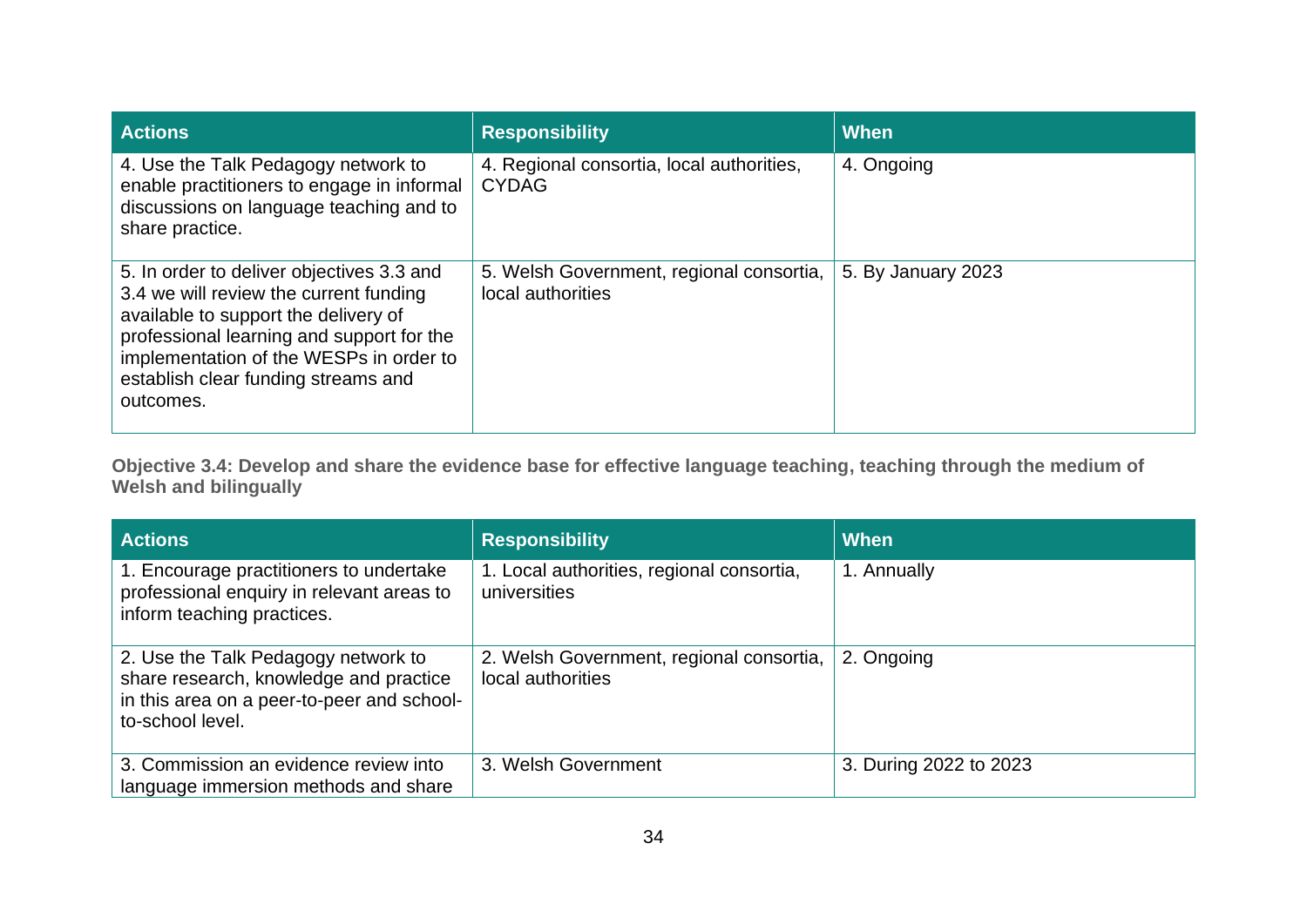| <b>Actions</b>                                                                                                                                                                                                                                                                                                                             | <b>Responsibility</b>                          | <b>When</b> |
|--------------------------------------------------------------------------------------------------------------------------------------------------------------------------------------------------------------------------------------------------------------------------------------------------------------------------------------------|------------------------------------------------|-------------|
| the findings of the research with<br>practitioners.                                                                                                                                                                                                                                                                                        |                                                |             |
| 4. Utilise the higher education<br>collaborative network on Welsh language<br>on bilingual education to:<br>• identify current research in relevant<br>areas<br>• work collaboratively to commission<br>and seek funding to support new<br>research in relevant areas<br>• work with stakeholders to share<br>research with practitioners. | 4. Universities                                | 4. Annually |
| 5. Encourage the use of postgraduate<br>scholarships to undertake research in<br>relevant areas to support the<br>implementation of this plan.                                                                                                                                                                                             | 5. Coleg Cymraeg Cenedlaethol,<br>universities | 5. Annually |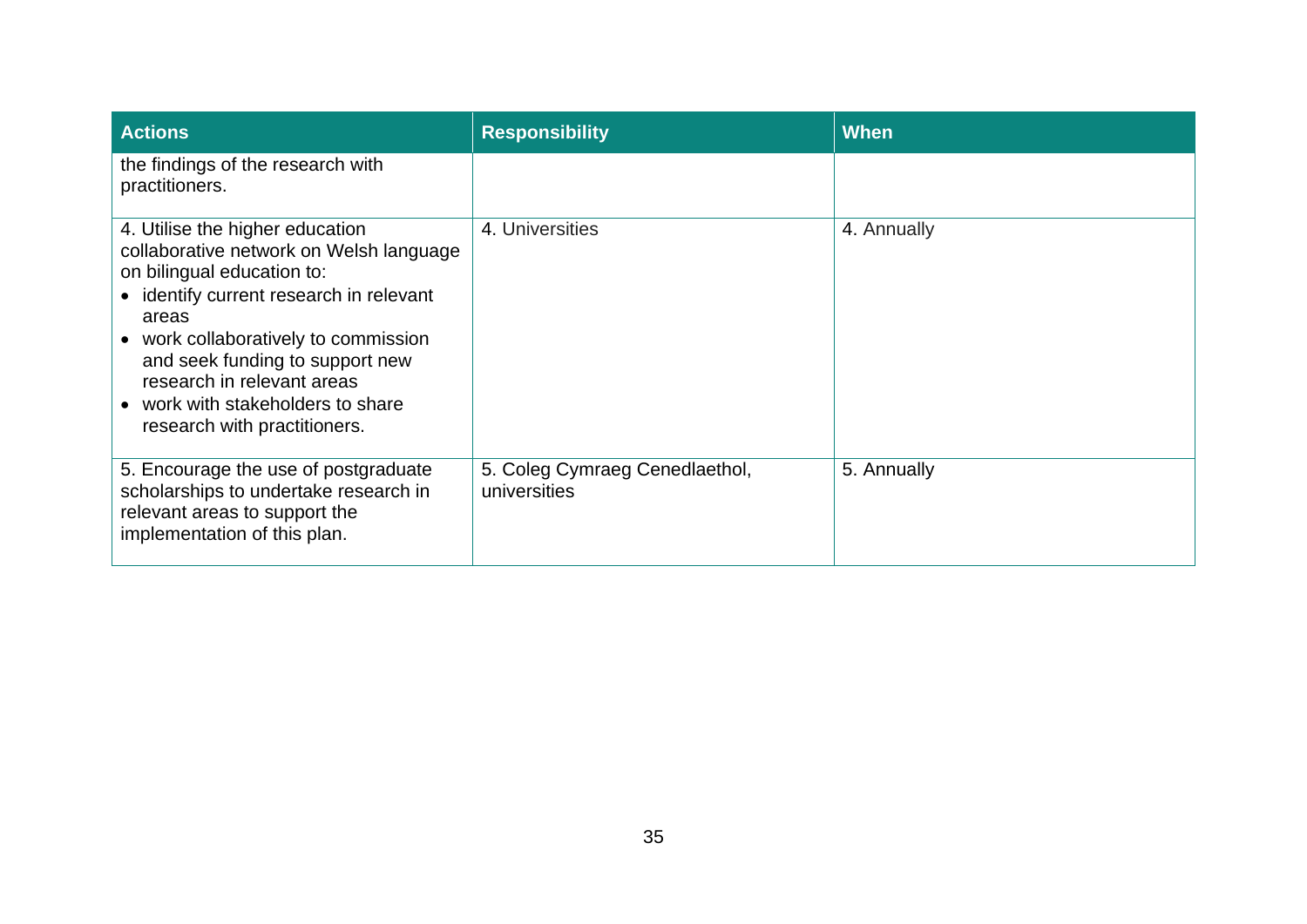#### <span id="page-37-0"></span>**Aim 4: Develop leadership capacity for Welsh-medium schools and equip all leaders with skills to strategically plan the development of Welsh within a culture of schools as learning organisations**

The current reforms to our education system require that school leaders are well prepared and supported to lead their organisations through the changes to the curriculum. Supporting Welsh language and culture in the provision and ethos of the school, teaching in Welsh and also undertaking strategic planning to develop the language skills of practitioners are key roles for leaders.

The National Academy for Educational Leadership (NAEL) was established in 2018. Its main purpose is to:

- contribute to the development of the professional capabilities of current and aspiring leaders across the education system by providing coherence and quality assurance for the range of educational leadership development opportunities available in Wales
- act as a thought leader, developing, articulating and implementing a vision and strategy for educational leadership in Wales
- be a respected and active member of the education middle tier, the first point of contact for the educational workforce in regard to leadership matters.

If we are to increase the number of learners in Welsh-medium education in line with our Cymraeg 2050 vision we will need to ensure a sufficient supply of headteachers and senior leaders for the sector.

In order to be a headteacher in Wales, leaders are required to achieve the National Professional Qualification for Headship (NPQH). The NPQH is delivered by regional consortia. Current data shows that the number assessed for the NPQH in Welsh has decreased over recent years. Over the next 10 years there is a need to work with the NAEL and other middle-tier stakeholders to support capacity-building of leaders for Welsh-medium schools.

Alongside the development of leaders for the Welsh-medium sector, we also need to ensure that all leaders and aspiring leaders in the English-medium sector develop their knowledge and understanding of how to realise the vision of Cymraeg 2050 in their schools.

#### **Progress to date**

• In 2020 to 2021 NAEL awarded innovation funding to regional consortia to pilot a leadership programme aimed at leaders within English-medium schools. This programme for members of school senior leadership teams aimed to address whole school development and promotion of Welsh.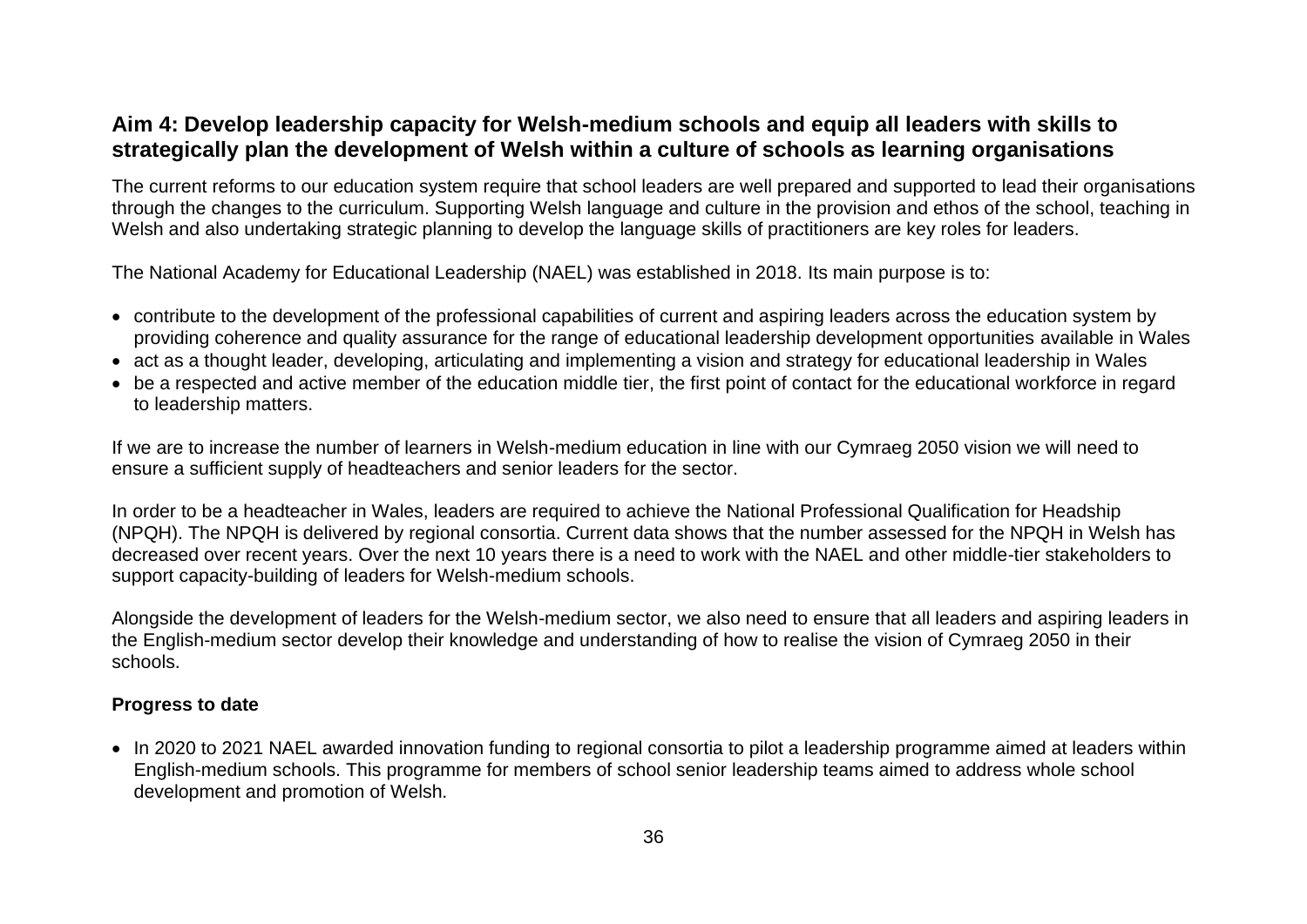- NAEL commissioned its associates to prepare a report on 'What is the role of educational leadership in realising the vision of a [Wales of vibrant culture and thriving Welsh language?'](https://indd.adobe.com/view/edaf30f1-cb7e-43c4-8788-6db7dbc0c0fe)
- The NPQH was delivered nationally with an annual cohort of individuals preparing to become headteachers for the Welshmedium sector.

#### **Our objectives over the next 10 years**

**Objective 4.1: Develop sufficient supply of leaders for the Welsh-medium sector**

| <b>Actions</b>                                                                                                              | <b>Responsibility</b>                                                    | When        |
|-----------------------------------------------------------------------------------------------------------------------------|--------------------------------------------------------------------------|-------------|
| 1. Use relevant data sources to inform<br>leadership succession planning.                                                   | 1. Welsh Government, NAEL, EWC, local<br>authorities, regional consortia | 1. Ongoing  |
| 2. Target aspiring leaders to undertake<br>NPQH through the medium of Welsh.                                                | 2. Regional consortia, local authorities                                 | 2. Annually |
| 3. Utilise middle-leadership pathways to<br>identify and support future headteachers<br>and provide coaching and mentoring. | 3. Regional consortia, local authorities                                 | 3. Annually |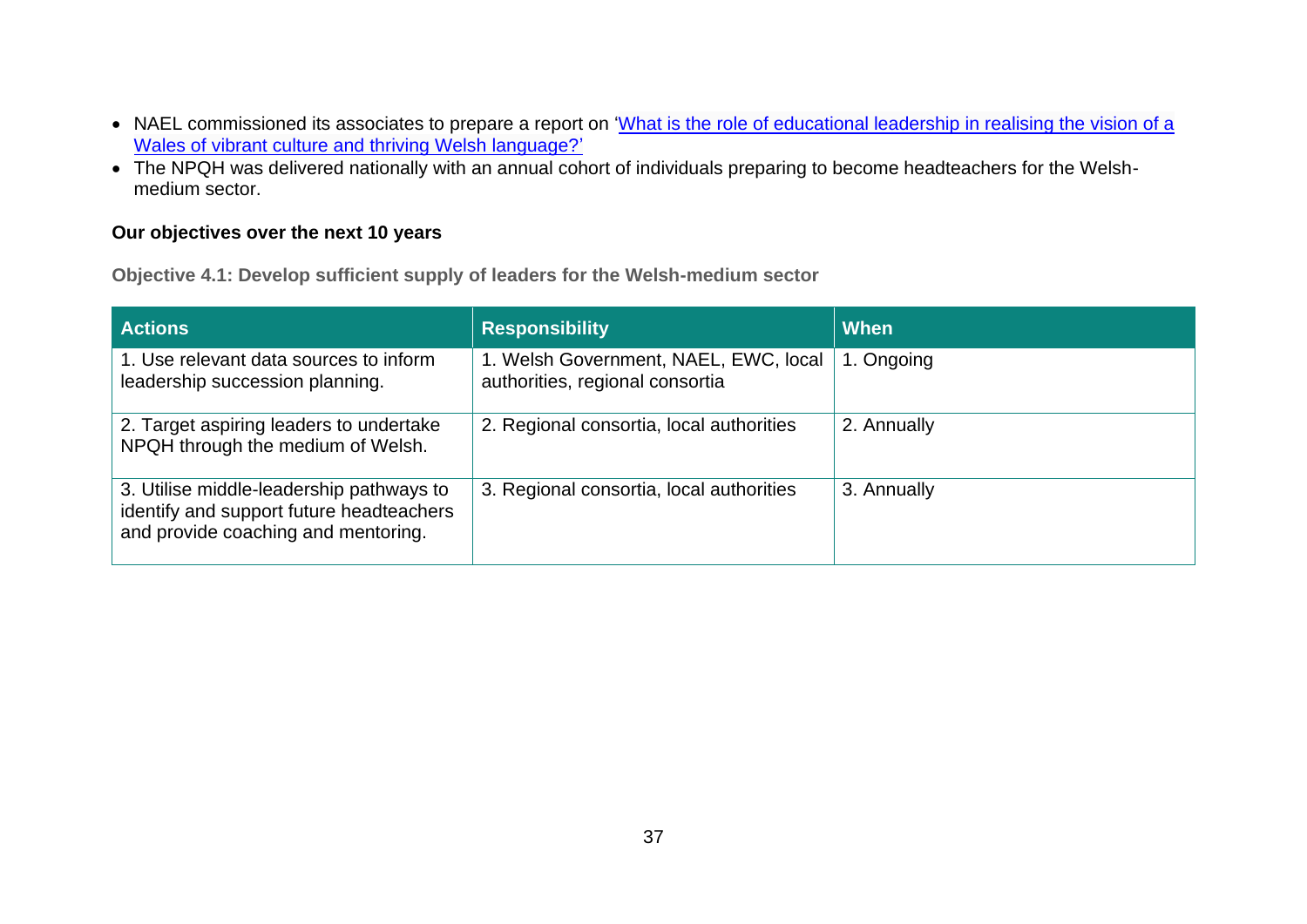**Objective 4.2: Support leaders in English-medium schools to develop their knowledge and understanding of how to realise the vision of Cymraeg 2050 in their schools.**

| <b>Actions</b>                                                                                                                                                                                                              | <b>Responsibility</b>                                                                | <b>When</b>                     |
|-----------------------------------------------------------------------------------------------------------------------------------------------------------------------------------------------------------------------------|--------------------------------------------------------------------------------------|---------------------------------|
| 1. Continue to deliver the leadership<br>programme for whole school<br>development and promotion of Welsh<br>and submit for NAEL endorsement.                                                                               | 1. Regional consortia, NAEL                                                          | 1. Annually                     |
| 2. Develop a toolkit for headteachers to<br>use alongside the 'national resource:<br>evaluation and improvement' to support<br>them to self-evaluate their schools'<br>journey in developing the Welsh<br>language.         | 2. Welsh Government, NAEL,<br>headteachers, regional consortia, local<br>authorities | 2. By September 2023            |
| 3. Develop and deliver professional<br>learning for those supporting leaders (for<br>example challenge advisors or<br>governors) to enable them to support<br>schools on their journey in developing the<br>Welsh language. | 3. Regional consortia, local authorities,<br><b>NAEL</b>                             | 3. Delivery from September 2023 |
| 4. Include modules on the strategic<br>development of Welsh in schools as part<br>of all leadership programmes.                                                                                                             | 4. Regional consortia, local authorities,<br><b>NAEL</b>                             | 4. Annually                     |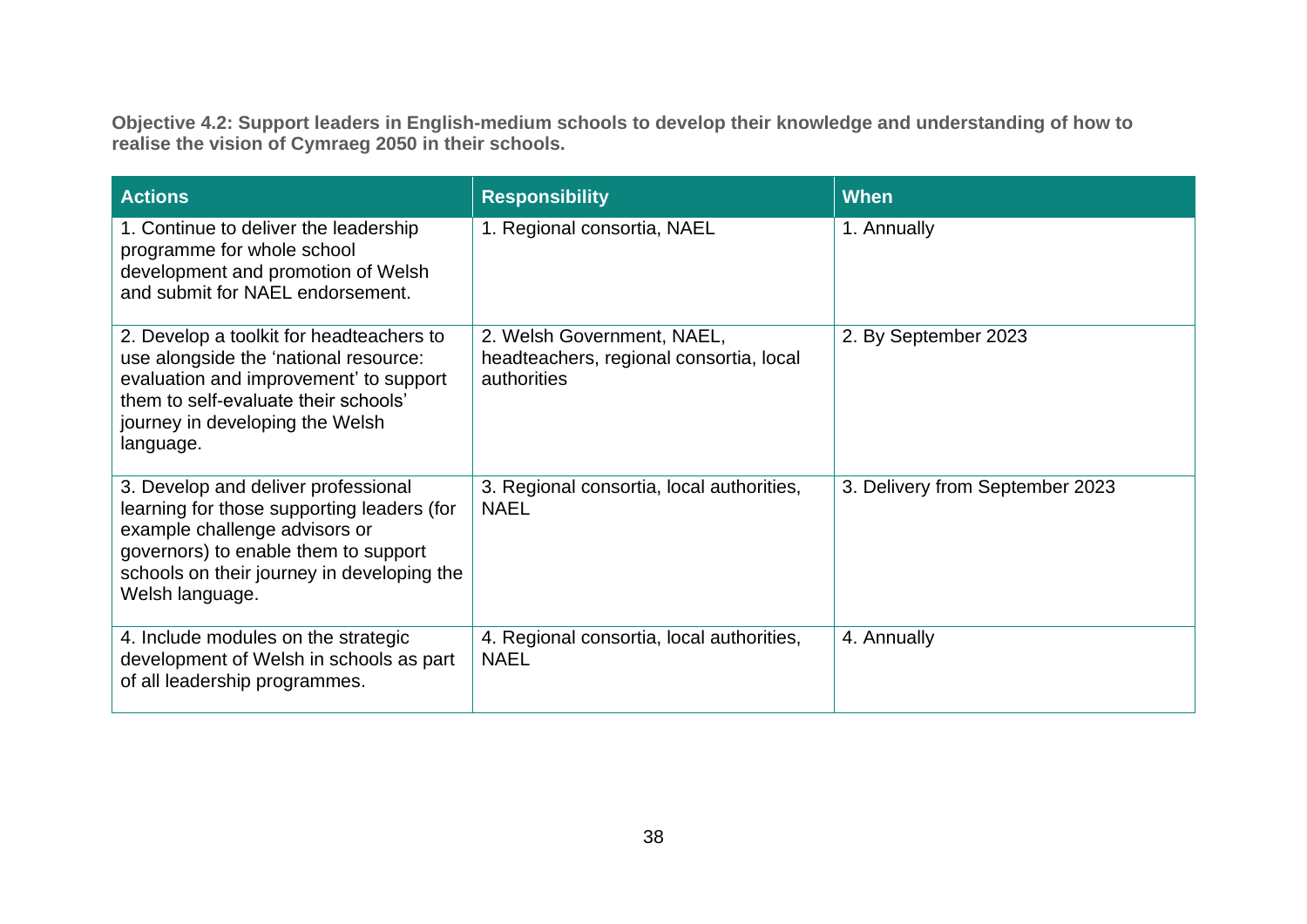### <span id="page-40-0"></span>**Roles and responsibilities**

The successful delivery of this plan requires all stakeholders involved to work collaboratively to implement the actions. Where stakeholders have been named as part of the delivery of specific actions, we will expect them to report on progress and support the Welsh Government to regularly review this plan. The table below summarises the roles and responsibilities of all key stakeholders.

| <b>Organisation</b>                                                                              | <b>Role</b>                                                                                                                                                                                                                                                                                                                                                                                                                              |
|--------------------------------------------------------------------------------------------------|------------------------------------------------------------------------------------------------------------------------------------------------------------------------------------------------------------------------------------------------------------------------------------------------------------------------------------------------------------------------------------------------------------------------------------------|
| <b>Welsh Government</b>                                                                          | • Set ITE accreditation criteria<br>Collect and analyse data on the workforce via SWAC<br>$\bullet$<br>• Approve and monitor local authority WESPs to increase Welsh-medium provision<br>and plan Welsh-medium and Welsh language workforce<br>• Fund Welsh language professional learning<br>• Overall strategy for marketing – A level campaign and ITE recruitment campaign<br>in partnership with EWC and Coleg Cymraeg Cenedlaethol |
| Education Workforce Council (EWC)<br>(including Teacher Education<br><b>Accreditation Board)</b> | Statutory function to accredit ITE programmes and monitor them via the Teacher<br>$\bullet$<br><b>Education Accreditation Board</b><br>Work with Welsh Government to analyse workforce data and set intake targets for<br><b>ITE</b> partnerships<br>• Promote teaching as a career<br>ITE recruitment campaigns in partnership with Welsh Government<br>$\bullet$                                                                       |
| Estyn                                                                                            | Inspect schools and settings and provide intelligence on the teaching of Welsh<br>$\bullet$<br>and through the medium of Welsh<br>Inspect ITE partnerships, regional consortia and local authorities<br>Undertake thematic reviews into areas relevant to the implementation of this plan<br>$\bullet$                                                                                                                                   |
| ITE partnerships (including schools)                                                             | Recruit trainee teachers to courses<br>$\bullet$<br>Provide Welsh language tuition as part of ITE<br>$\bullet$<br>Develop trainee teachers' ability to teach effectively through the medium of Welsh                                                                                                                                                                                                                                     |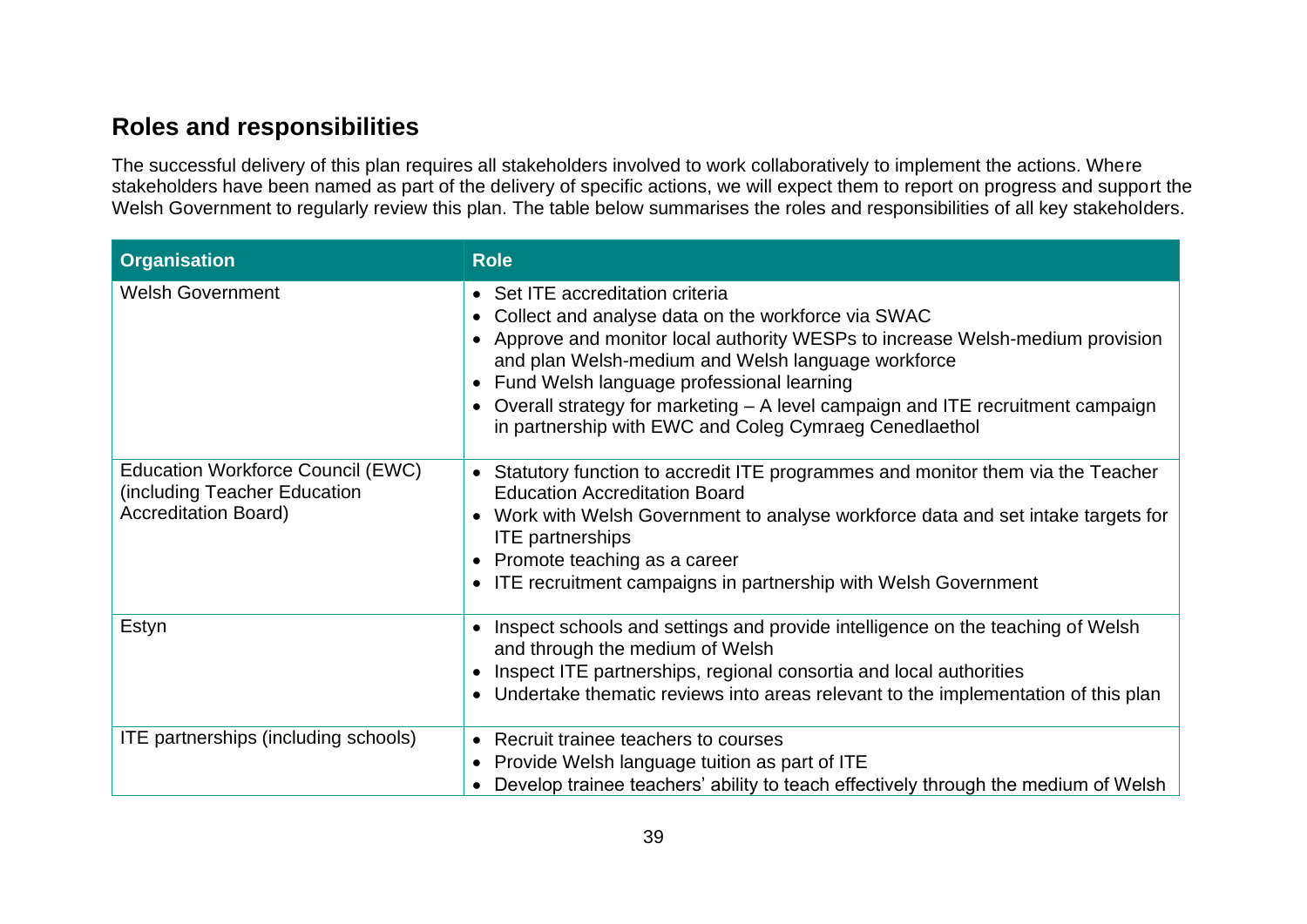| <b>Schools</b>                                                    | • Provide intelligence and input into solutions that will lead to increasing the Welsh-<br>medium workforce<br>Leaders to continually promote Welsh language and culture in line with<br>professional standards<br>Schools' development plans to outline their approach for improving teaching of<br>Welsh and enabling teachers to develop Welsh language skills in line with<br>professional standards |
|-------------------------------------------------------------------|----------------------------------------------------------------------------------------------------------------------------------------------------------------------------------------------------------------------------------------------------------------------------------------------------------------------------------------------------------------------------------------------------------|
| Regional consortia/partnerships                                   | Work with LAs on analysis of workforce skills<br>Provide programme of career-long professional learning from induction to<br>leadership<br>Challenge advisors to support schools to improve teaching and promotion of the<br>language as well as to prioritise areas for improvement<br>Support part-time and work-based ITE routes with Open University                                                 |
| Local authorities                                                 | Undertake strategic planning of Welsh-medium education for WESP<br>$\bullet$<br>Undertake workforce planning for the Welsh-medium workforce as part of WESP                                                                                                                                                                                                                                              |
| National Academy for Educational<br>Leadership (NAEL)             | • Act as a thought leader, developing, articulating and implementing a vision and<br>strategy for educational leadership in Wales, including the leadership of Welsh in<br>education<br>• Provide coherence and quality assurance for the range of educational leadership<br>development opportunities available in Wales                                                                                |
| <b>Teacher Recruitment and Retention</b><br><b>Advisory Board</b> | • Provide advice on issues related to the recruitment and retention of teachers                                                                                                                                                                                                                                                                                                                          |
| <b>CYDAG</b>                                                      | • A representative body for Welsh-medium schools<br>• Coordinate professional learning<br>Coordinate responses to Welsh Government policy<br>• Facilitate co-working across Welsh-medium schools                                                                                                                                                                                                         |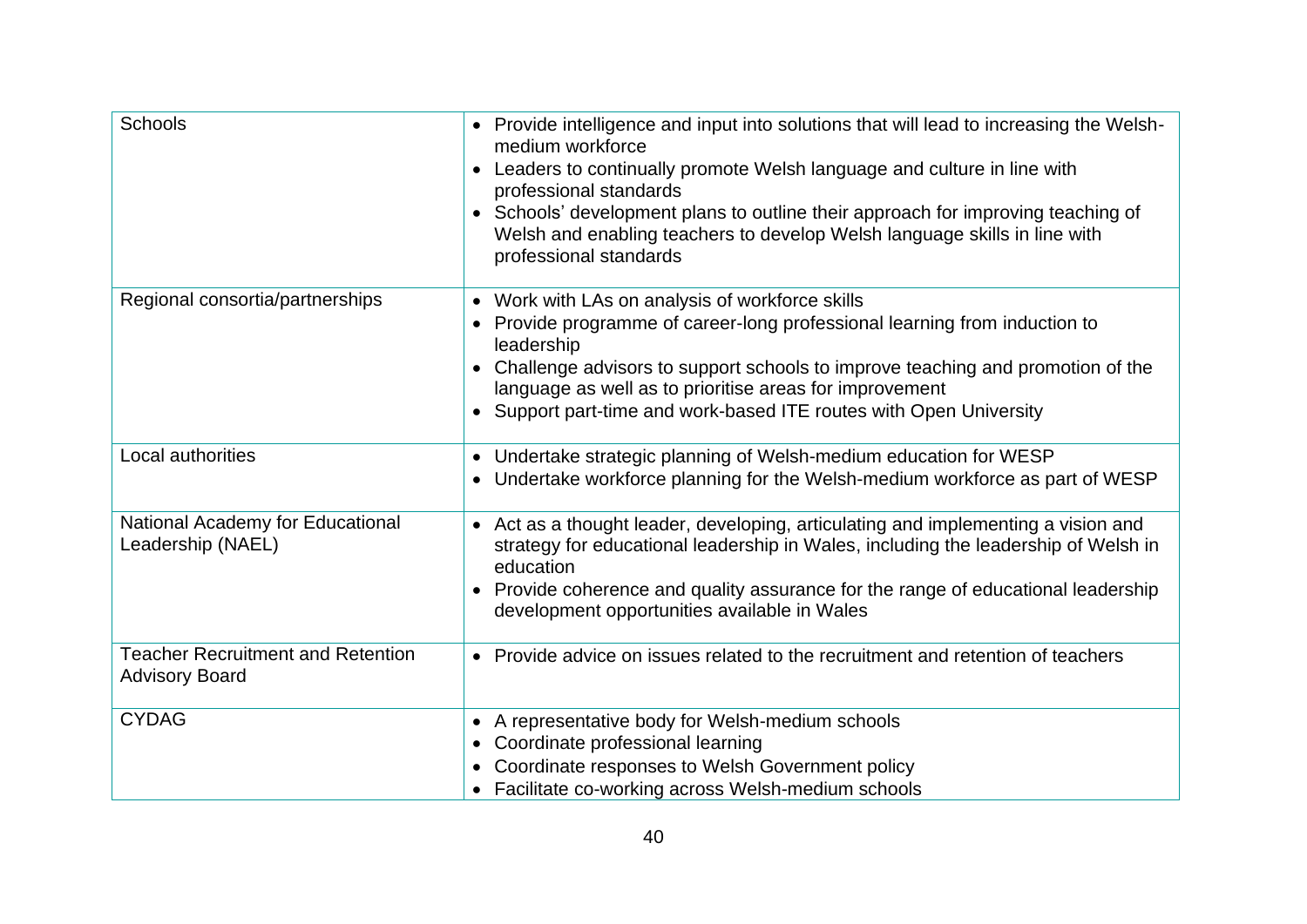| Welsh language training providers<br>(including National Centre for Learning<br>Welsh) | Deliver Welsh Language Sabbatical Scheme courses<br>$\bullet$<br>Develop flexible and blended learning methods for learning Welsh<br>$\bullet$                                                                                                                                                                                                                                                                                                                                                                                                         |
|----------------------------------------------------------------------------------------|--------------------------------------------------------------------------------------------------------------------------------------------------------------------------------------------------------------------------------------------------------------------------------------------------------------------------------------------------------------------------------------------------------------------------------------------------------------------------------------------------------------------------------------------------------|
| <b>Coleg Cymraeg Cenedlaethol</b>                                                      | Develop the pipeline of Welsh-medium trainee teachers through undergraduate<br>$\bullet$<br>provision and support for A level Welsh<br>Develop the language skills of undergraduates in preparation for ITE<br>$\bullet$<br>Joint working with Welsh Government and EWC to promote teaching as a career<br>$\bullet$<br>Undertake moderation of the language skills of trainee teachers through Welsh<br>$\bullet$<br>Government grant funding<br>Provide advice and support the EWC and ITE partnerships to develop Welsh-<br>$\bullet$<br>medium ITE |
| Welsh Language Commissioner                                                            | Undertake regulatory functions in relation to the Welsh language<br>$\bullet$                                                                                                                                                                                                                                                                                                                                                                                                                                                                          |
| University Welsh departments                                                           | Work with schools to develop the pipeline of learners choosing to study Welsh as<br>$\bullet$<br>a degree subject.                                                                                                                                                                                                                                                                                                                                                                                                                                     |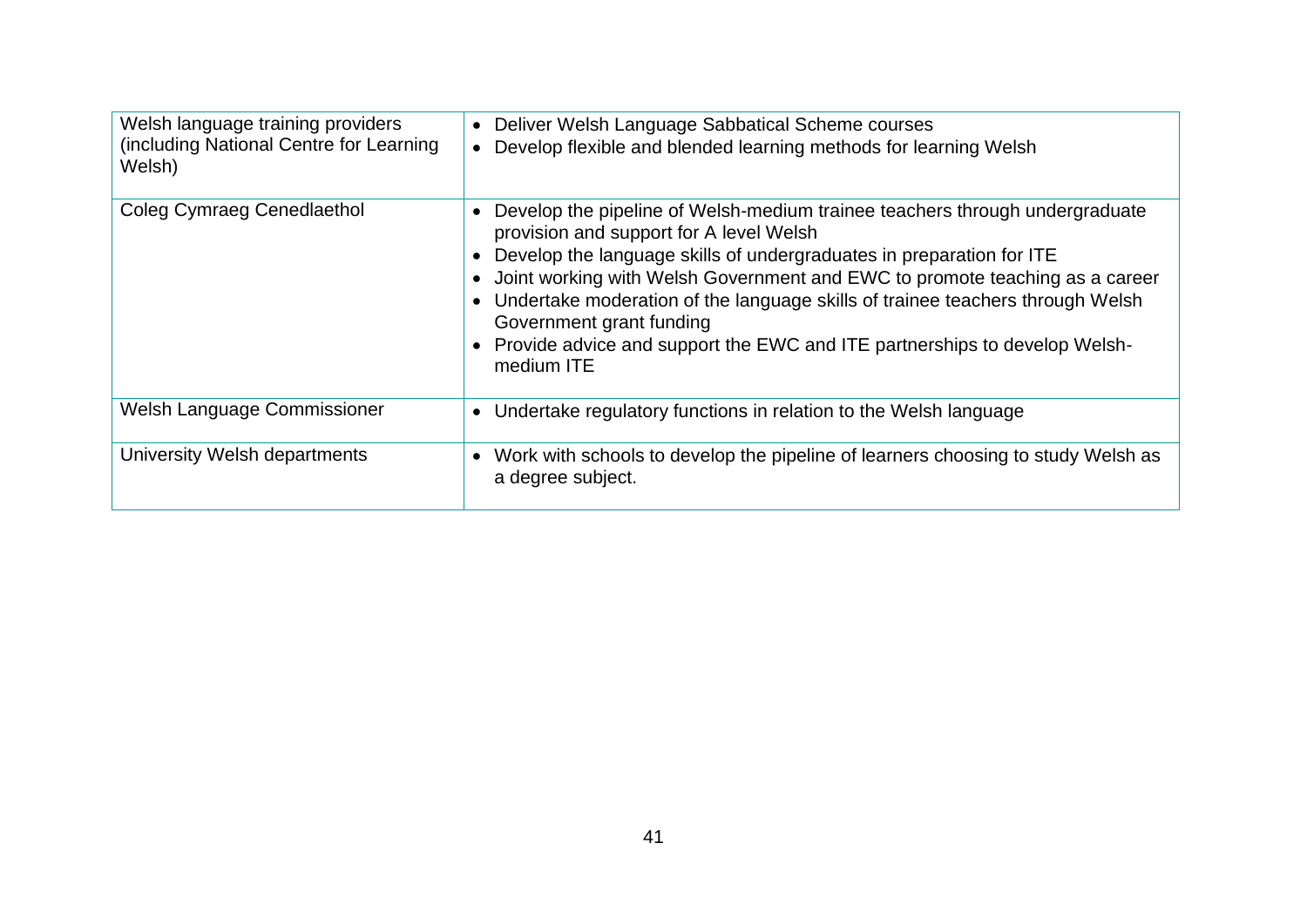### <span id="page-43-0"></span>**Monitoring**

This is a long-term plan which requires cycles of planning to ensure sustainable delivery. Welsh Government will provide the overall leadership for developments, but it is essential that all our partners work collaboratively with us as we move forward to deliver this plan. Some developments will need to be implemented at pace. We will:

- establish a steering group of experts from the sector to advise on implementation
- consult with our key stakeholders on specific developments via task and finish groups
- continually monitor and evaluate the actions taken and formally review the plan after 5 years
- consider international best practice as we move forward with implementation.

The Cymraeg 2050 strategy sets ambitious targets for reaching a million Welsh speakers by 2050, including targets for the number of teachers required to teach Welsh as a subject and through the medium of Welsh. We will continue to monitor progress against these targets in the Cymraeg 2050 Annual Report. In addition, we will also use the following indicators to monitor progress using relevant data sources and update the accompanying data analysis and WESP summary documents every 2 years:

- the number of ITE students preparing to teach through the medium of Welsh
- the number of learners studving Welsh at A level
- the number of learners studying subjects through the medium of Welsh post-16
- the number of teaching assistants able to work through the medium of Welsh
- the number of leaders able to work through the medium of Welsh
- the proportion of the workforce with language skills at foundation level
- the proportion of the workforce with language skills at intermediate level or higher
- the number of practitioners completing Welsh language courses at various levels.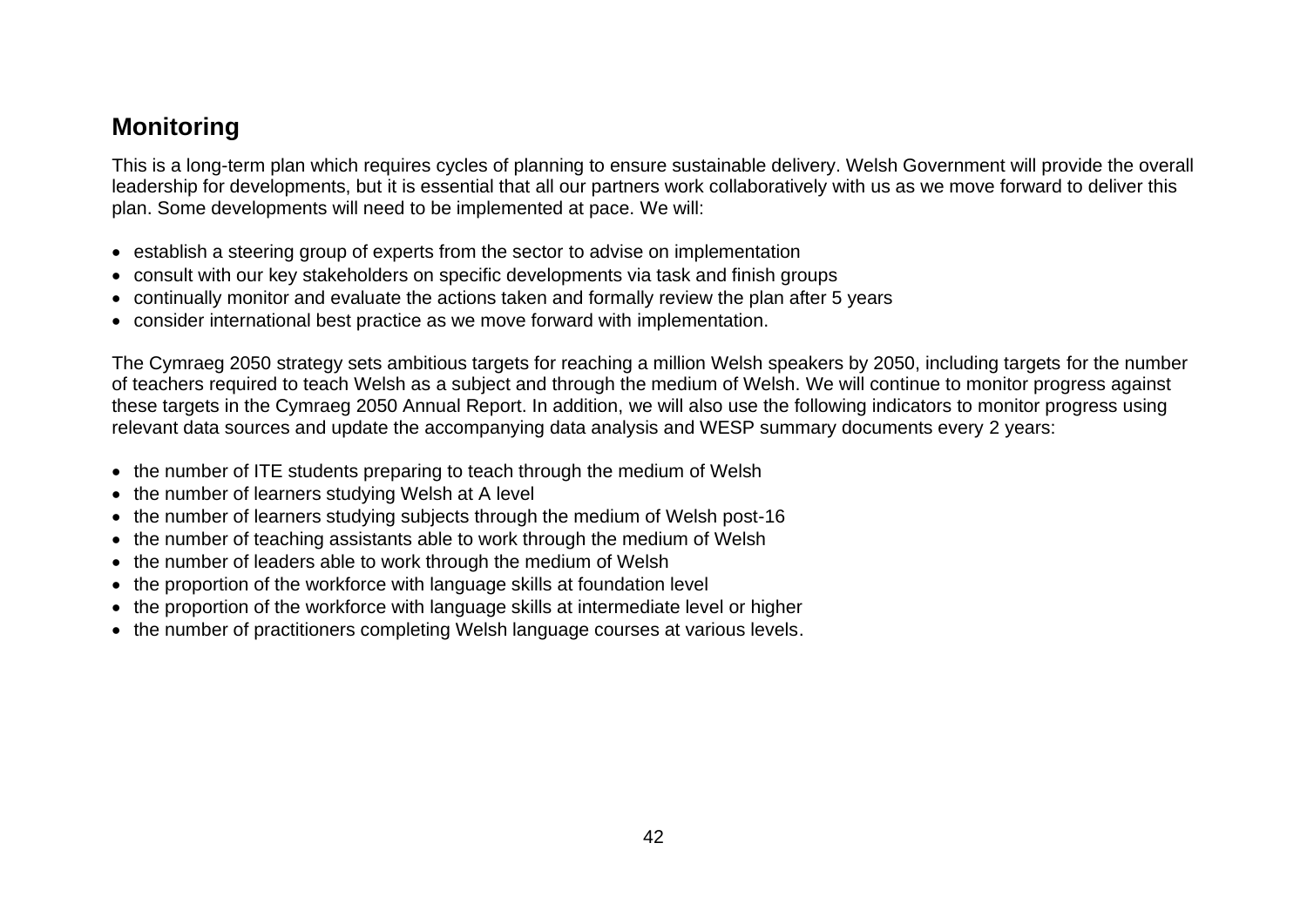|                                            | <b>Primary and</b><br>secondary up to<br><b>GCSE</b> | A level/post-16                                                                          | <b>Undergraduate degree</b>                                                                                                                               | <b>Initial teacher</b><br>education                                                                                                                           |  |
|--------------------------------------------|------------------------------------------------------|------------------------------------------------------------------------------------------|-----------------------------------------------------------------------------------------------------------------------------------------------------------|---------------------------------------------------------------------------------------------------------------------------------------------------------------|--|
| <b>Planning Welsh-</b><br>medium provision | Local authorities'<br><b>WESPs</b>                   | Local authorities, FE<br>colleges, WESPs,<br>Post-16 planning                            | Universities, Coleg<br><b>Cymraeg Cenedlaethol</b>                                                                                                        | <b>ITE</b> partnerships                                                                                                                                       |  |
| <b>Provision</b>                           | Schools, e-sgol                                      | Schools, FE colleges, e-<br>sgol                                                         | <b>Universities</b>                                                                                                                                       | <b>ITE</b> partnerships                                                                                                                                       |  |
| <b>Accreditation</b>                       | <b>Qualifications Wales,</b><br><b>WJEC</b>          | <b>Qualifications Wales,</b><br>WJEC and other<br>awarding bodies                        | <b>Universities</b>                                                                                                                                       | <b>Teacher Education</b><br>Accreditation Board,<br><b>EWC</b>                                                                                                |  |
| <b>Supporting agencies</b>                 | CYDAG, regional<br>consortia, local<br>authorities   | CYDAG, regional<br>consortia, local<br>authorities, Coleg<br><b>Cymraeg Cenedlaethol</b> | Coleg Cymraeg<br>Cenedlaethol, National<br><b>Centre for Learning</b><br>Welsh                                                                            | <b>Coleg Cymraeg</b><br>Cenedlaethol<br>(moderation of Welsh)<br>language skills),<br><b>National Centre for</b><br>Learning Welsh (Welsh<br>language skills) |  |
| <b>Monitoring/quality</b><br>assurance     | Estyn, regional<br>consortia, local<br>authorities   | Estyn, regional<br>consortia, local<br>authorities                                       | Coleg Cymraeg<br>Cenedlaethol, Higher<br><b>Education Funding</b><br>Council for Wales, the<br><b>Quality Assurance</b><br>Agency for Higher<br>Education | <b>Teacher Education</b><br><b>Accreditation Board,</b><br>Estyn                                                                                              |  |

## <span id="page-44-0"></span>**Annex 1: Journey to becoming a teacher and stakeholders involved**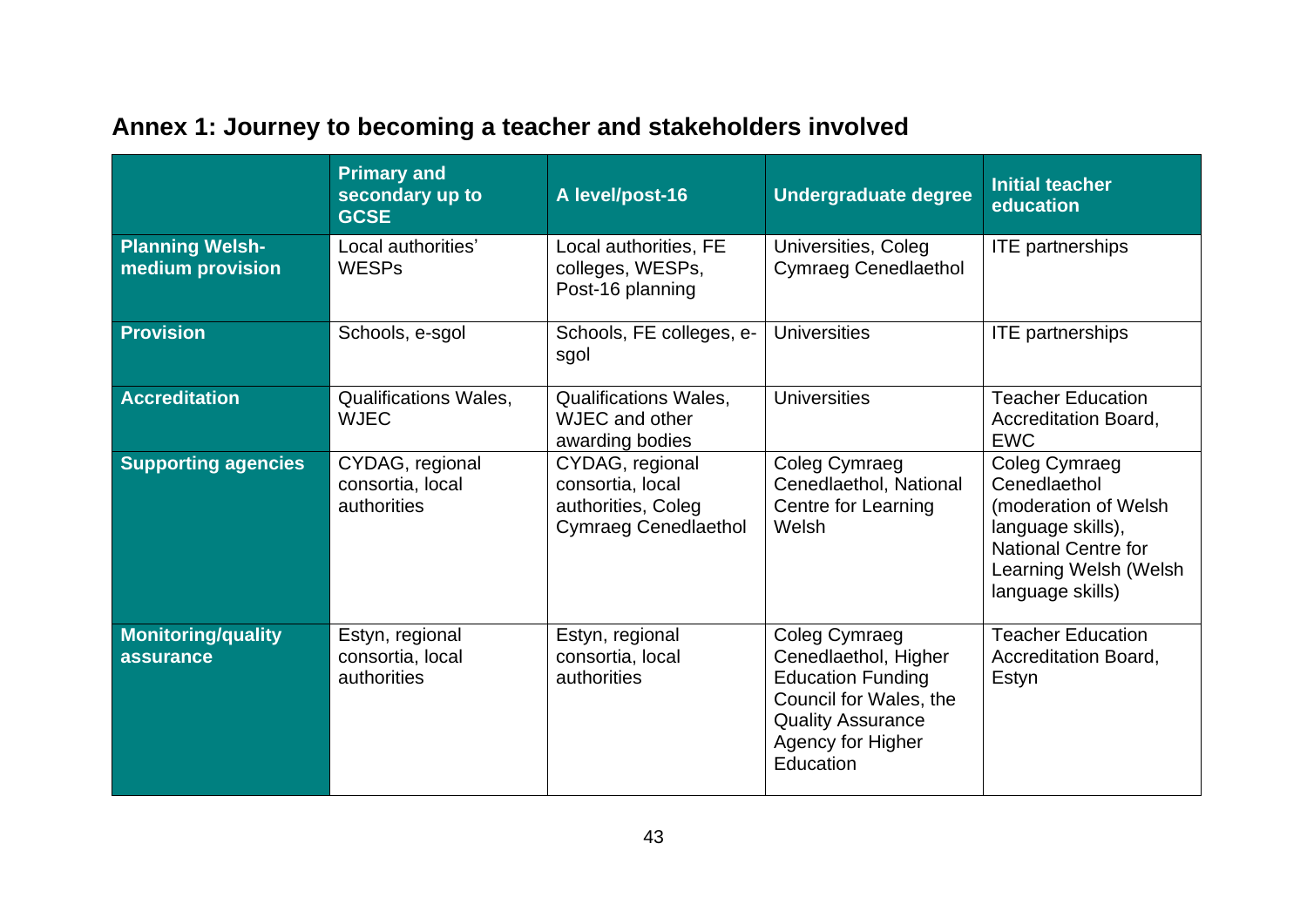| <b>Additional funding</b> |                | A level Welsh (Coleg<br>Cymraeg Cenedlaethol)                                                       | Scholarships (via Coleg<br>Cymraeg Cenedlaethol)   | laith Athrawon Yfory,<br>language skills<br>moderation (via Coleg<br>Cymraeg Cenedlaethol) |
|---------------------------|----------------|-----------------------------------------------------------------------------------------------------|----------------------------------------------------|--------------------------------------------------------------------------------------------|
| <b>Communications</b>     | <b>Schools</b> | Schools, FE colleges,<br>Coleg Cymraeg<br>Cenedlaethol,<br>Universities,<br><b>Welsh Government</b> | Universities, Coleg<br><b>Cymraeg Cenedlaethol</b> | ITE partnerships, EWC,<br><b>Welsh Government</b>                                          |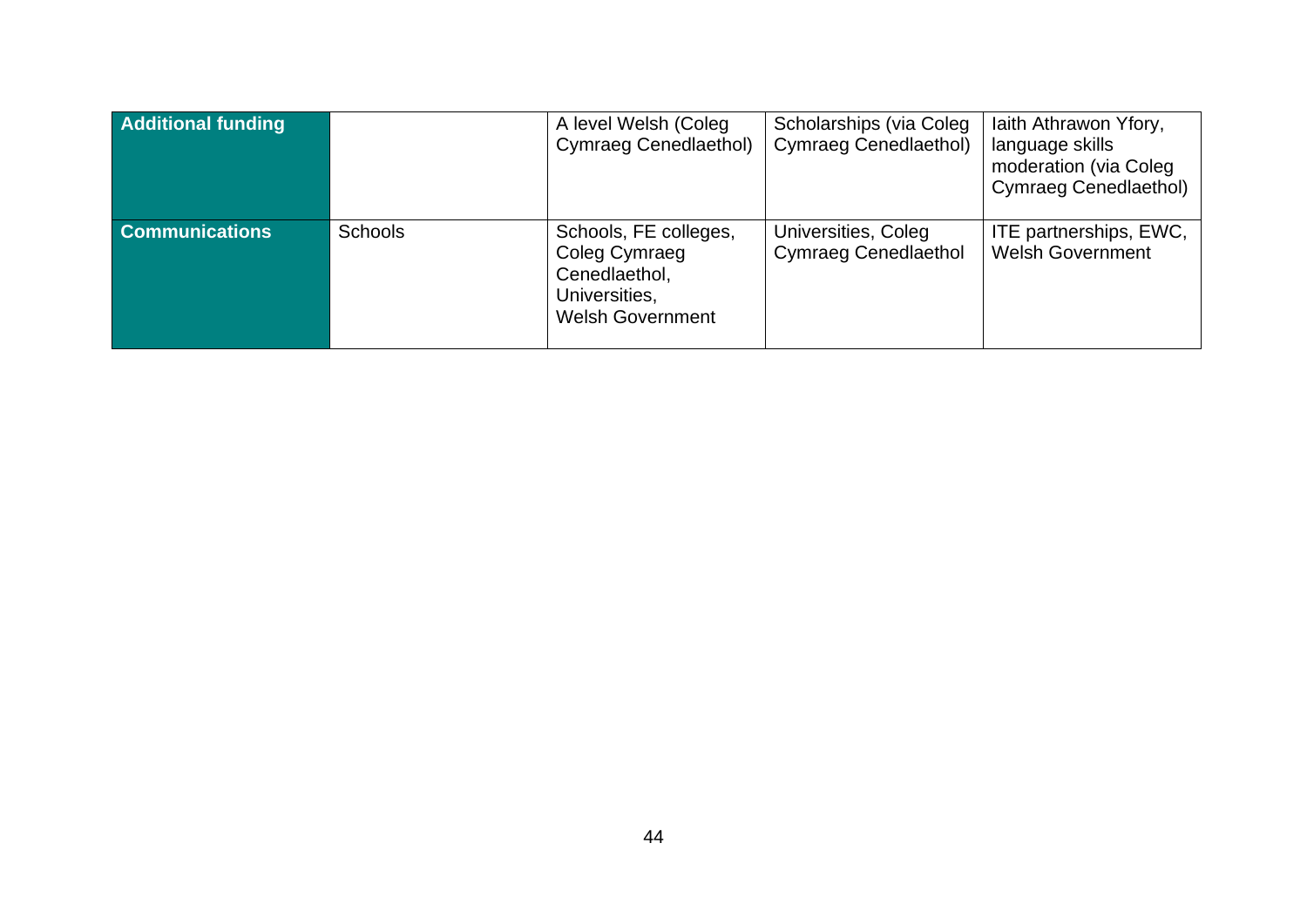### <span id="page-46-0"></span>**Annex 2: Welsh language professional learning for education practitioners**

This table gives an indication of the courses available but the Welsh Language Sabbatical Scheme model is flexible and the structure of courses can be adapted.

|                                    | Level used in the 'Language competency framework for education practitioners'                                                                                     |                                                                                                    |                                                                                                                                                                                                                 |                                                                                      |                                                                                                                                                                                                                                                                                                                                                                                                                                                                                                                                                                                                                                                                                                                                                                                                                                      |                                                                                                        |  |  |  |  |
|------------------------------------|-------------------------------------------------------------------------------------------------------------------------------------------------------------------|----------------------------------------------------------------------------------------------------|-----------------------------------------------------------------------------------------------------------------------------------------------------------------------------------------------------------------|--------------------------------------------------------------------------------------|--------------------------------------------------------------------------------------------------------------------------------------------------------------------------------------------------------------------------------------------------------------------------------------------------------------------------------------------------------------------------------------------------------------------------------------------------------------------------------------------------------------------------------------------------------------------------------------------------------------------------------------------------------------------------------------------------------------------------------------------------------------------------------------------------------------------------------------|--------------------------------------------------------------------------------------------------------|--|--|--|--|
| <b>No Welsh</b><br>language skills | <b>Pre-entry</b>                                                                                                                                                  | $A1 - Entry$                                                                                       | A2 - Foundation                                                                                                                                                                                                 | <b>B1-Intermediate</b>                                                               | <b>B2-Advanced</b>                                                                                                                                                                                                                                                                                                                                                                                                                                                                                                                                                                                                                                                                                                                                                                                                                   | C1 - Proficient                                                                                        |  |  |  |  |
|                                    | School Workforce Annual Census (SWAC) workforce characteristics: Welsh ability codes                                                                              |                                                                                                    |                                                                                                                                                                                                                 |                                                                                      |                                                                                                                                                                                                                                                                                                                                                                                                                                                                                                                                                                                                                                                                                                                                                                                                                                      |                                                                                                        |  |  |  |  |
| W1                                 | Only for use in ITE                                                                                                                                               | W <sub>2</sub>                                                                                     | W3                                                                                                                                                                                                              | <b>W4</b>                                                                            | W <sub>5</sub>                                                                                                                                                                                                                                                                                                                                                                                                                                                                                                                                                                                                                                                                                                                                                                                                                       | W6                                                                                                     |  |  |  |  |
|                                    | Professional learning available via the Welsh Language Sabbatical Scheme<br>Courses, supply and additional travel costs funded and reimbursed by Welsh Government |                                                                                                    |                                                                                                                                                                                                                 |                                                                                      |                                                                                                                                                                                                                                                                                                                                                                                                                                                                                                                                                                                                                                                                                                                                                                                                                                      |                                                                                                        |  |  |  |  |
| N/A                                | N/A                                                                                                                                                               | 5-week course for<br>teaching assistants in<br>English-medium primary<br>schools                   | 3-month course for<br>teachers in English-<br>medium primary schools<br>A full-time course over 2 terms combining the<br>foundation and intermediate courses for teachers in<br>English-medium primary schools. | 8-week course for<br>teachers in English-<br>medium and bilingual<br>primary schools | Courses for those who have learned Welsh<br>to a fairly fluent level and for natural<br>speakers who wish to develop their<br>confidence and gain specialist terminology.<br>Delivery at advanced level is flexible and<br>tailored to the needs of particular cohorts.<br>Examples of models include:<br>• 12-week part-time blended learning<br>course for teachers in English-medium<br>and bilingual primary and secondary<br>schools<br>• 12-week part-time blended learning<br>course for teachers in Welsh-medium<br>secondary schools that includes tutor<br>observation of participants in their<br>settings<br>• 10-week part-time course for teaching<br>assistants in Welsh-medium and bilingual<br>primary schools<br>• 5-week part-time course for non-specialist<br>secondary teachers teaching Welsh as a<br>subject |                                                                                                        |  |  |  |  |
|                                    |                                                                                                                                                                   |                                                                                                    | Welsh in a Year course for teachers in English-medium primary schools.<br>Teachers need to be released from school for a full academic year.                                                                    |                                                                                      |                                                                                                                                                                                                                                                                                                                                                                                                                                                                                                                                                                                                                                                                                                                                                                                                                                      |                                                                                                        |  |  |  |  |
|                                    | Professional learning available via National Centre for Learning Welsh                                                                                            |                                                                                                    | Courses free of charge. Schools to agree/fund practitioner time using the Professional Learning Grant                                                                                                           |                                                                                      |                                                                                                                                                                                                                                                                                                                                                                                                                                                                                                                                                                                                                                                                                                                                                                                                                                      |                                                                                                        |  |  |  |  |
|                                    | 10-hour self-study taster<br>course for practitioners in<br>English-medium schools                                                                                | 120-hour online course<br>with support of tutor for<br>practitioners in English-<br>medium schools |                                                                                                                                                                                                                 |                                                                                      |                                                                                                                                                                                                                                                                                                                                                                                                                                                                                                                                                                                                                                                                                                                                                                                                                                      | 10-hour self-study<br>'Gloywi' course for<br>practitioners who<br>want to refine their<br>Welsh skills |  |  |  |  |